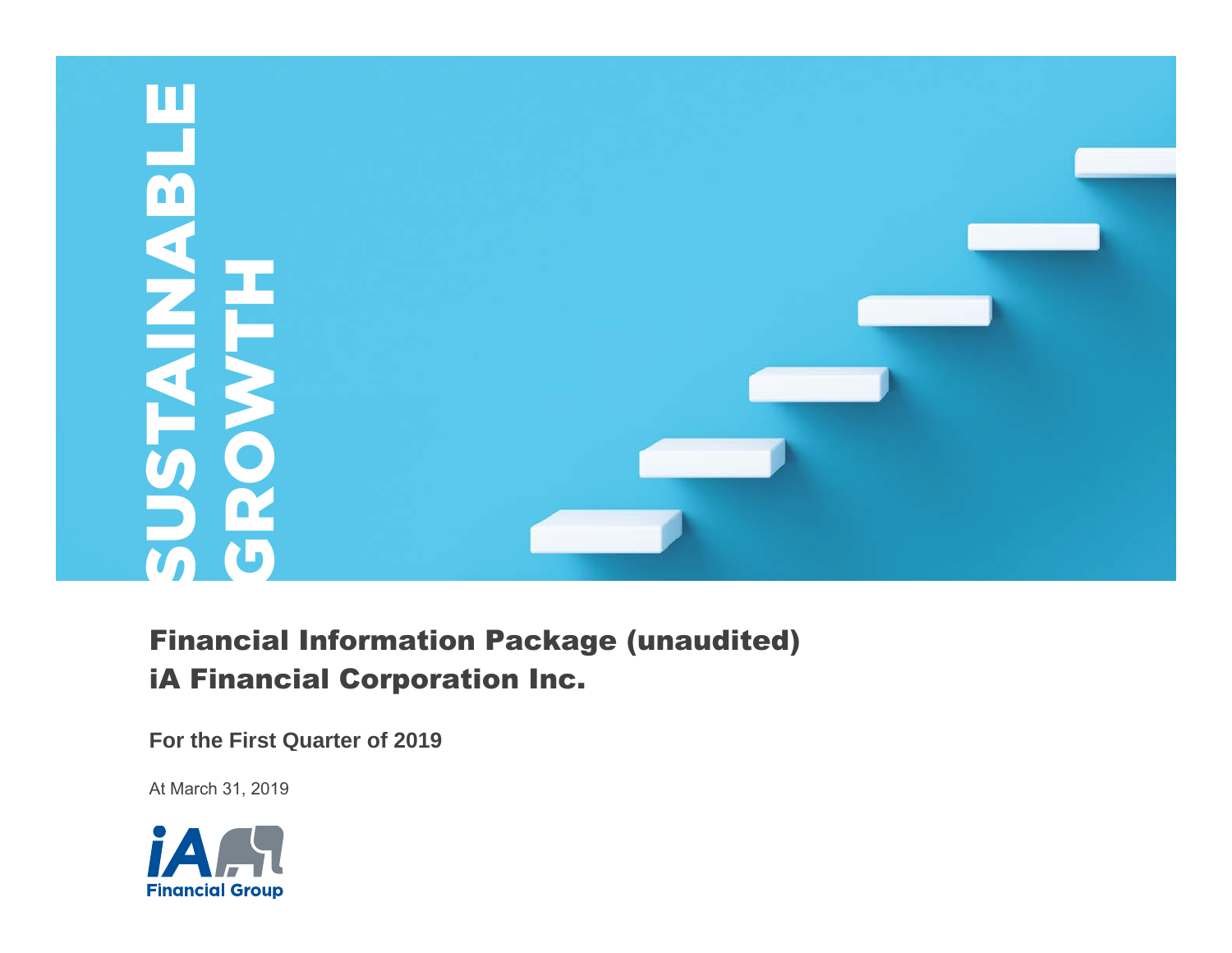

# **GENERAL INFORMATION**

iA Financial Group is one of the largest insurance and wealth management groups in Canada, with operations in the United States. Founded in 1892, it is one of Canada's largest public companies and is listed on the Toronto Stock Exchange under the ticker symbols IAG (common shares) and IAF (preferred shares). iA Financial Group serves over four million clients, employs more than 6,900 people and is backed by a network of some 25,000 advisors.

iA Financial Corporation Inc. ("iA Financial Corporation" or the "Company") became the parent company of Industrial Alliance Insurance and Financial Services Inc. ("iA Insurance") as of January 1, 2019, pursuant to a plan of arrangement. Under the terms of the arrangement, iA Financial Corporation is a "successor issuer" and the financial information presented for comparison purposes is the same as that of iA Insurance. Certain information related to the operations of iA Insurance is presented separately in this document.

Quebec City, QC G1K 7M3 Telephone: 514-982-7555 Telephone: 418-684-5000 Toll-free: 1-877-684-5000 Toll-free: 1-800-463-6236 [ia@computershare.com](mailto:ia@computershare.com) [ia.ca](www.ia.ca)

The common shares of iA Financial Corporation Inc. are listed information, contact our Investor Relations Department: on the Toronto Stock Exchange under the stock symbol IAG. The State of Telephone: 418-684-5000, ext. 105862

The preferred shares of Industrial Alliance Insurance and Financial Services Inc. are listed on the Toronto Stock Exchange under the stock symbol IAF.

# **Dividend Reinvestment and Share Purchase Plan Next Reporting Dates**

Computershare Trust Company of Canada 2019 Second quarter - August 1, 2019 Telephone: 514-982-7555 2019 Third quarter - November 6, 2019 Toll-free: 1-877-684-5000 2019 Fourth quarter - February 13, 2020 [ia@computershare.com](mailto:ia@computershare.com)

S&P: A-DBRS: A (low)

Industrial Alliance Insurance and Financial Services Inc. Financial strength S&P: A+ DBRS: A (high) A.M. Best: A+ (Superior)

# **Head Office Shareholder Services**

iA Financial Group For questions regarding share accounts, dividends, changes of address 1080 Grande Allée West and ownership and other related matters, contact our transfer agent: PO Box 1907, Station Terminus Computershare Investor Services Inc.

# **Investor Relations**

**Stock Exchange Listing** For analysts, portfolio managers and investors requesting financial Toll-free: 1-800-463-6236, ext. 105862 Fax: 418-684-5192 [investors@ia.ca](mailto:investors@ia.ca)

# **General information**

**Credit Ratings Agency For information on upcoming earnings releases, investor Credit Ratings Agency** iA Financial Corporation Inc. conferences and disclosure documents, consult our Issuer rating website a[t ia.ca,](www.ia.ca) under *About iA*, in the *Investor Relations* section.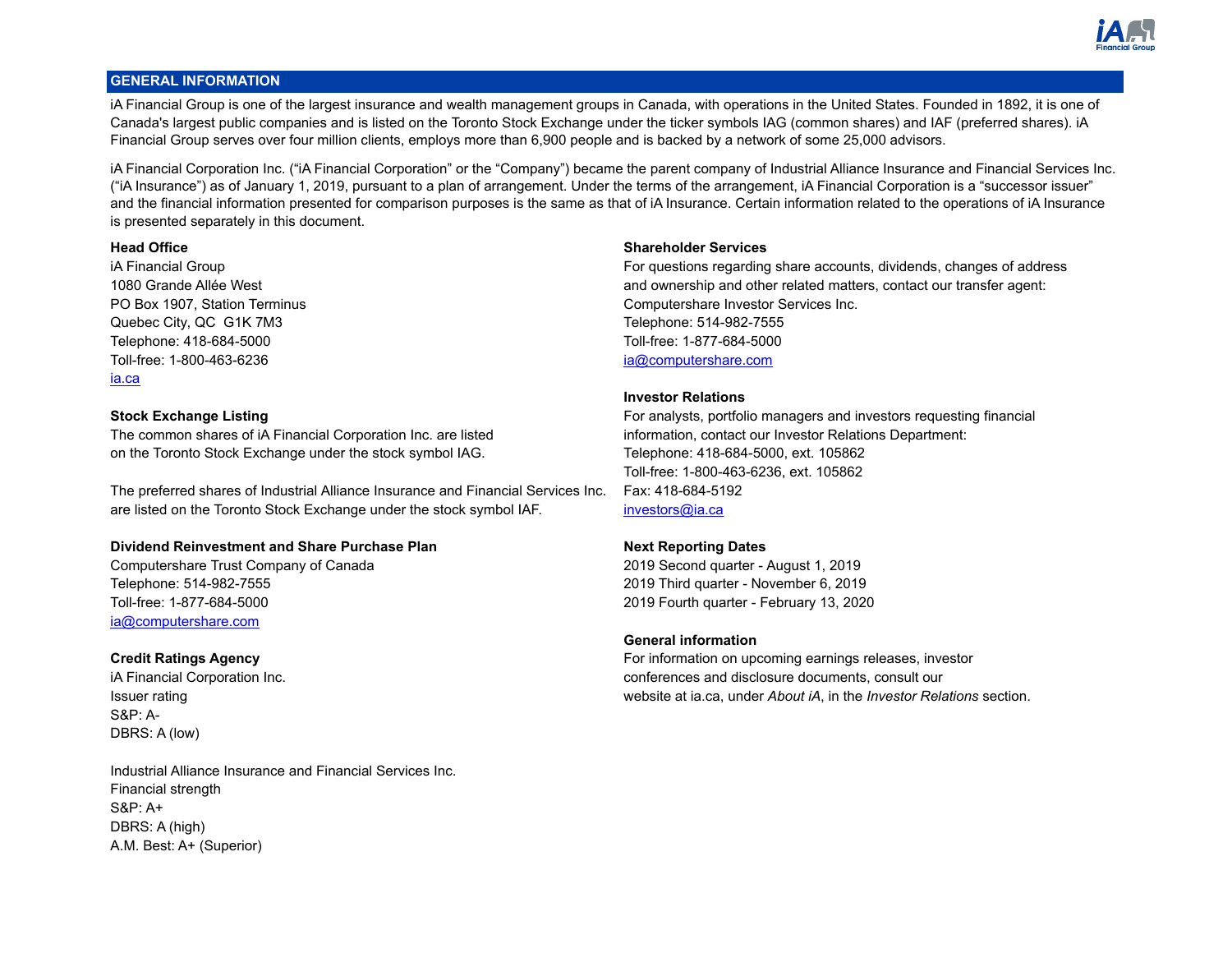

| <b>TABLE OF CONTENTS</b>                        | <b>PAGE</b>    |
|-------------------------------------------------|----------------|
| <b>HIGHLIGHTS</b>                               | 4              |
| <b>PROFITABILITY</b>                            | 6              |
| <b>SPECIFIED ITEMS</b>                          | 6              |
| <b>SOURCES OF EARNINGS BY LINE OF BUSINESS</b>  | $\overline{7}$ |
| <b>EXPERIENCE AND SPECIFIC ITEMS</b>            | 9              |
| <b>REPORTED EPS AND CORE EPS RECONCILIATION</b> | 10             |
| <b>BUSINESS GROWTH</b>                          | 11             |
| <b>INVESTED ASSETS</b>                          | 15             |
| <b>SOLVENCY AND CAPITALIZATION</b>              | 18             |
| <b>MACROECONOMIC SENSITIVITY</b>                | 21             |
| <b>SHARE INFORMATION</b>                        | 22             |
| <b>CONSOLIDATED FINANCIAL STATEMENTS</b>        | 24             |
| <b>GLOSSARY</b>                                 | 28             |

#### **Basis of Presentation**

All amounts in this document are presented on an IFRS basis unless otherwise indicated and except for some specific measures (see Non-IFRS Financial Information below). Amounts are expressed in millions of Canadian dollars unless otherwise indicated.

Certain prior period amounts have been reclassified to conform to the current period's presentation.

#### **Non-IFRS Financial Information**

iA Financial Corporation reports its financial results and statements in accordance with International Financial Reporting Standards (IFRS). It also publishes certain financial measures that are not based on IFRS (non-IFRS). A financial measure is considered a non-IFRS measure for Canadian securities law purposes if it is presented other than in accordance with the generally accepted accounting principles used for the Company's audited financial statements. These non-IFRS financial measures are often accompanied by and reconciled with IFRS financial measures. For certain non-IFRS financial measures, there are no directly comparable amounts under IFRS. The Company believes that these non-IFRS financial measures provide additional information to better understand the Company's financial results and assess its growth and earnings potential, and that they facilitate comparison of the quarterly and full-year results of the Company's ongoing operations. Since non-IFRS financial measures do not have standardized definitions and meaning, they may differ from the non-IFRS financial measures used by other institutions and should not be viewed as an alternative to measures of financial performance determined in accordance with IFRS. The Company strongly encourages investors to review its financial statements and other publicly-filed reports in their entirety and not to rely on any single financial measure.

Non-IFRS financial measures published by the Company include, but are not limited to: return on common shareholders' equity (ROE), core earnings per common share (core EPS), core return on common shareholders' equity (core ROE), sales, net sales, assets under management (AUM), assets under administration (AUA), premium equivalents, deposits, sources of earnings measures (expected profit on in-force, experience gains and losses, strain on sales, changes in assumptions, management actions and income on capital), capital, solvency ratio, interest rate and equity market sensitivities, loan originations, finance receivables and average credit loss rate on car loans.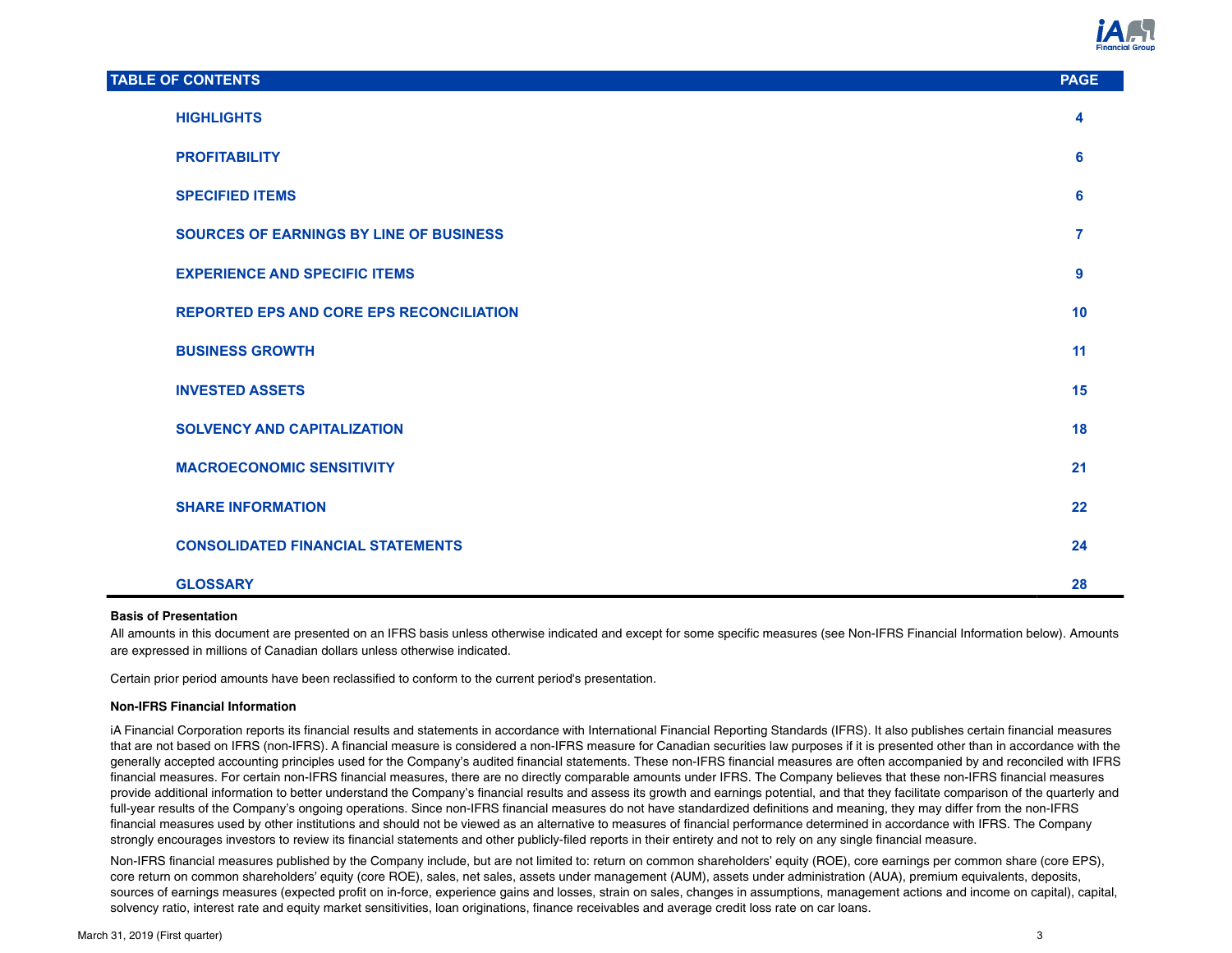

<span id="page-3-0"></span>

| <b>HIGHLIGHTS</b>                                                 |           |                             |           |                                 |  |
|-------------------------------------------------------------------|-----------|-----------------------------|-----------|---------------------------------|--|
|                                                                   |           | Three months ended March 31 |           | Twelve months ended December 31 |  |
| (In millions of dollars, unless otherwise indicated)              | 2019      | 2018                        | Variation | 2018                            |  |
| <b>PROFITABILITY</b>                                              |           |                             |           |                                 |  |
| Net income attributed to shareholders                             | 156.8     | 143.0                       | 10%       | 633.7                           |  |
| Dividends attributed to preferred shares issued by a subsidiary   | 5.7       | 3.8                         | 50%       | 21.0                            |  |
| Redemption premium on preferred shares issued by a subsidiary     |           |                             |           |                                 |  |
| Net income attributed to common shareholders                      | 151.1     | 139.2                       | 9%        | 612.7                           |  |
| Earnings per common share                                         |           |                             |           |                                 |  |
| Basic                                                             | \$1.41    | \$1.30                      | \$0.11    | \$5.62                          |  |
| <b>Diluted</b>                                                    | \$1.40    | \$1.29                      | \$0.11    | \$5.59                          |  |
| Diluted, core <sup>1</sup>                                        | \$1.28    | \$1.32                      | (\$0.04)  | \$5.55                          |  |
| Return on common shareholders' equity <sup>1,2</sup>              |           |                             |           |                                 |  |
| Quarter annualized                                                | 11.7%     | 11.7%                       |           |                                 |  |
| Trailing 12 months                                                | 12.4%     | 11.8%                       | 60 bps    |                                 |  |
| Trailing 12 months, core                                          | 12.0%     | 11.9%                       | 10 bps    |                                 |  |
| <b>BUSINESS GROWTH</b>                                            |           |                             |           |                                 |  |
| Sales by line of business                                         |           |                             |           |                                 |  |
| Individual Insurance                                              | 41.2      | 46.7                        | (12%)     | 190.8                           |  |
| Individual Wealth Management                                      |           |                             |           |                                 |  |
| General fund                                                      | 109.2     | 109.7                       |           | 400.6                           |  |
| Segregated funds                                                  | 610.9     | 617.6                       | (1%)      | 1,987.9                         |  |
| Mutual funds                                                      | 546.3     | 670.1                       | (18%)     | 2,137.9                         |  |
| Total                                                             | 1,266.4   | 1,397.4                     | (9%       | 4,526.4                         |  |
| Group Insurance                                                   |           |                             |           |                                 |  |
| <b>Employee Plans</b>                                             | 25.9      | 19.5                        | 33%       | 92.5                            |  |
| Dealer Services - Creditor Insurance                              | 64.8      | 72.3                        | (10%)     | 374.2                           |  |
| Dealer Services - P&C                                             | 52.6      | 49.9                        | 5%        | 242.2                           |  |
| Non-Prime Loan originations                                       | 92.1      | 74.4                        | 24%       | 346.5                           |  |
| <b>Special Markets Solutions</b>                                  | 73.6      | 65.0                        | 13%       | 255.6                           |  |
| Group Savings and Retirement                                      | 675.5     | 535.3                       | 26%       | 1,666.9                         |  |
| US Operations (\$CAN) <sup>3</sup>                                |           |                             |           |                                 |  |
| Individual Insurance                                              | 25.4      | 21.8                        | 17%       | 105.2                           |  |
| Dealer Services - P&C <sup>4</sup>                                | 145.9     | 111.3                       | 31%       | 485.9                           |  |
| General Insurance                                                 |           |                             |           |                                 |  |
| iAAH (Auto & Home)                                                | 66.2      | 62.2                        | 6%        | 322.8                           |  |
| Net premiums, premium equivalent and deposits by line of business |           |                             |           |                                 |  |
| Individual Insurance                                              | 387.8     | 391.8                       | (1%)      | 1.554.4                         |  |
| Individual Wealth Management                                      | 1,266.4   | 1,397.4                     | (9%)      | 4,526.4                         |  |
| Group Insurance                                                   | 437.1     | 422.5                       | 3%        | 1,789.1                         |  |
| Group Savings and Retirement                                      | 669.5     | 529.0                       | 27%       | 1,642.0                         |  |
| US Operations <sup>3</sup>                                        |           |                             |           |                                 |  |
| Individual Insurance                                              | 95.5      | 81.0                        | 18%       | 347.9                           |  |
| Dealer Services - P&C <sup>5</sup>                                | 55.7      | 47.6                        | 17%       | 185.8                           |  |
| General Insurance <sup>6</sup>                                    | 75.1      | 71.7                        | 5%        | 294.5                           |  |
| Total                                                             | 2,987.1   | 2,941.0                     | 2%        | 10,340.1                        |  |
| Assets under management and administration                        | 181,043.0 | 173,897.0                   | 4%        | 168,771.5                       |  |

<sup>2</sup> In Q4-2018, the Company made an adjustment to the estimates used to establish income taxes payable in prior periods by decreasing the retained earnings as at January 1, 2017 by 58 \$.

<sup>3</sup> As of Q1-2018, the Company began presenting its US Operations as a separate line of business.

<sup>4</sup>Data first presented in Q1-2018 following the acquisition of IA American Casualty Holdings Inc. (formerly Helios Financial Holdings Corp.).

<sup>5</sup> In Q3-2018, an adjustment was made retroactively to Q1-2018 to include premium equivalents for the US P&C business following the acquisition of IA American Casualty Holdings Inc.

 $6$  Includes iA Auto and Home premiums, other activities that have no link with key segments and some minor consolidation adjustments.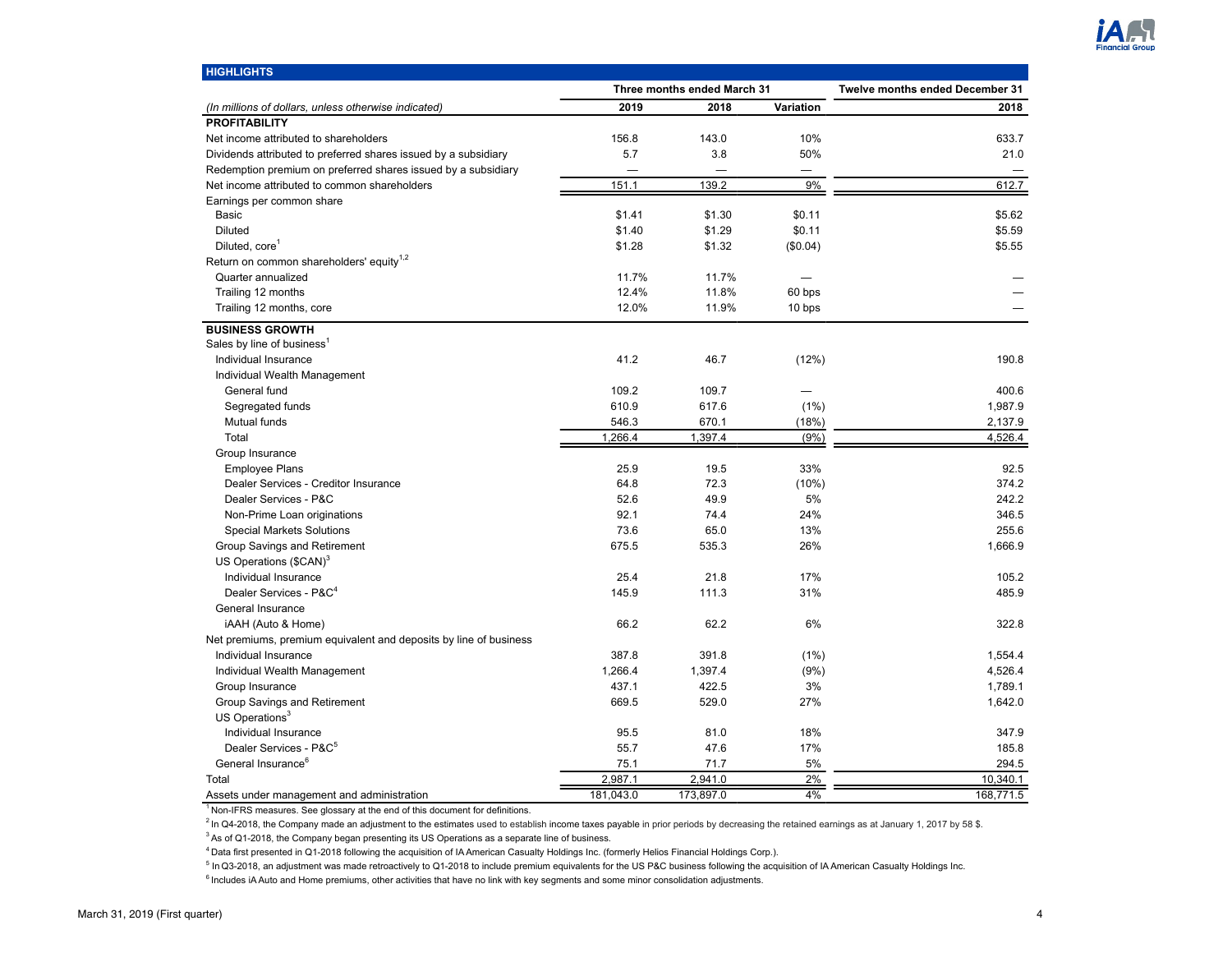

# **HIGHLIGHTS (continued)**

| (In millions of dollars, unless otherwise indicated)          | March 31, 2019 | December 31, 2018 | March 31, 2018 |
|---------------------------------------------------------------|----------------|-------------------|----------------|
| <b>QUALITY OF INVESTMENTS</b>                                 |                |                   |                |
| Impaired investments and provisions (excluding insured loans) |                |                   |                |
| Net impaired investments                                      | 15.6           | 15.9              | 20.4           |
| Net impaired investments as a % of investment portfolio       | 0.04%          | 0.05%             | 0.06%          |
| Provisions for impaired investments (specific)                | 8.6            | 8.6               | 6.9            |
| As a % of gross impaired investments                          | 35.5%          | 35.1%             | 25.3%          |
| <b>Bonds</b>                                                  |                |                   |                |
| Rated BB and lower                                            | 0.92%          | 0.78%             | 0.86%          |
| Mortgages                                                     |                |                   |                |
| Delinguency rate                                              | 0.10%          | 0.09%             | 0.19%          |
| Occupancy rate on investment properties                       | 96.0%          | 95.0%             | 92.0%          |
| SOLVENCY RATIO CARLI <sup>1,2,4</sup>                         | 124%           | 126%              | 120%           |
| <b>BOOK VALUE PER OUTSTANDING COMMON SHARE</b> <sup>3,4</sup> | \$48.79        | \$47.40           | \$44.34        |

<sup>1</sup> Non-IFRS measures. See glossary at the end of this document for definition.

 $2$ New capital regime effective as at January 1, 2018. The AMF capital guideline is comparable to OSFI's LICAT.

<sup>3</sup> In Q3-2018, an adjustment was made retroactively to January 1, 2018, further to the application of IFRS-15.

<sup>4</sup> In Q4-2018, the Company made an adjustment to the estimates used to establish income taxes payable in prior periods by decreasing the retained earnings as at January 1, 2017 by 58 \$.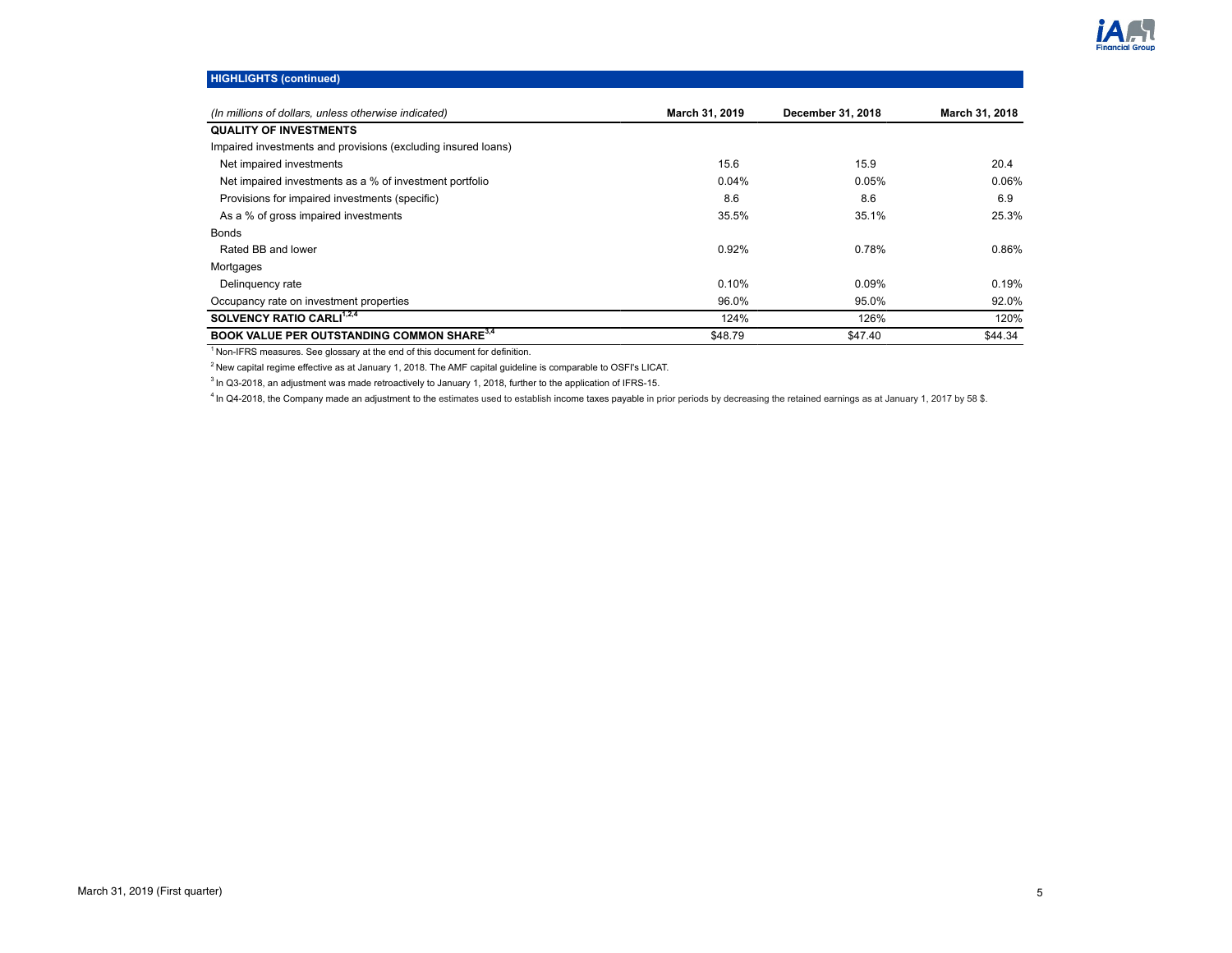

<span id="page-5-0"></span>

| <b>PROFITABILITY</b>                                             |                          |        |        |        |        |        |        |                   |        |        |        |
|------------------------------------------------------------------|--------------------------|--------|--------|--------|--------|--------|--------|-------------------|--------|--------|--------|
|                                                                  | 2019                     |        | 2018   |        |        |        | 2017   |                   |        | 2018   | 2017   |
| (In millions of dollars, unless otherwise indicated)             | Q1                       | Q4     | Q3     | Q2     | Q1     | Q4     | Q3     | Q <sub>2</sub>    | Q1     | Annual | Annual |
| Net income                                                       |                          |        |        |        |        |        |        |                   |        |        |        |
| Net income                                                       | 157.5                    | 157.8  | 170.9  | 165.8  | 143.5  | 138.2  | 148.8  | 131.7             | 114.7  | 638.0  | 533.4  |
| Net income attributed to participating policyholders             | 0.7                      | 2.8    | 0.4    | 0.6    | 0.5    | 1.6    | 0.1    | $\qquad \qquad -$ | 0.3    | 4.3    | 2.0    |
| Net income attributed to shareholders                            | 156.8                    | 155.0  | 170.5  | 165.2  | 143.0  | 136.6  | 148.7  | 131.7             | 114.4  | 633.7  | 531.4  |
| Dividends attributed to preferred shares issued by a subsidiary  | 5.7                      | 5.5    | 5.6    | 6.1    | 3.8    | 3.8    | 3.8    | 4.2               | 4.1    | 21.0   | 15.9   |
| Redemption premium on preferred shares issued by a<br>subsidiary | $\overline{\phantom{0}}$ | —      | —      | —      |        | -      |        |                   |        |        |        |
| Net income attributed to common shareholders                     | 151.1                    | 149.5  | 164.9  | 159.1  | 139.2  | 132.8  | 144.9  | 127.5             | 110.3  | 612.7  | 515.5  |
|                                                                  |                          |        |        |        |        |        |        |                   |        |        |        |
| Earnings per common share                                        |                          |        |        |        |        |        |        |                   |        |        |        |
| Basic                                                            | \$1.41                   | \$1.37 | \$1.50 | \$1.45 | \$1.30 | \$1.25 | \$1.36 | \$1.20            | \$1.04 | \$5.62 | \$4.84 |
| Diluted                                                          | \$1.40                   | \$1.36 | \$1.50 | \$1.44 | \$1.29 | \$1.24 | \$1.35 | \$1.19            | \$1.03 | \$5.59 | \$4.81 |
| Diluted, core <sup>1</sup>                                       | \$1.28                   | \$1.39 | \$1.46 | \$1.38 | \$1.32 | \$1.27 | \$1.35 | \$1.19            | \$1.05 | \$5.55 | \$4.86 |
| Return on common shareholders' equity <sup>1,2,3</sup>           |                          |        |        |        |        |        |        |                   |        |        |        |
| Quarter annualized                                               | 11.7%                    | 11.7%  | 13.0%  | 12.9%  | 11.7%  | 11.5%  | 12.8%  | 11.5%             | 10.1%  |        |        |
| Trailing 12 months                                               | 12.4%                    | 12.5%  | 12.3%  | 12.2%  | 11.8%  | 11.4%  | 12.6%  | 12.9%             | 13.5%  |        |        |
| Trailing 12 months, core                                         | 12.0%                    | 12.4%  | 12.2%  | 12.2%  | 11.9%  | 11.6%  | 11.8%  | 11.9%             | 12.0%  |        |        |
| Net income attributed to common shareholders by line of business |                          |        |        |        |        |        |        |                   |        |        |        |
| Individual Insurance                                             | 79.8                     | 40.5   | 80.6   | 85.3   | 63.7   | 52.4   | 82.1   | 70.0              | 53.5   | 270.1  | 258.0  |
| Individual Wealth Management                                     | 34.4                     | 33.5   | 50.0   | 36.9   | 39.5   | 39.8   | 34.7   | 36.1              | 38.7   | 159.9  | 149.3  |
| Group Insurance                                                  | 17.3                     | 24.7   | 20.5   | 18.3   | 19.0   | 17.5   | 17.9   | 9.3               | 9.7    | 82.5   | 54.4   |
| Group Savings and Retirement                                     | 7.1                      | 37.6   | 4.6    | 4.5    | 6.1    | 15.2   | 4.4    | 5.5               | 5.3    | 52.8   | 30.4   |
| <b>US Operations</b>                                             | 12.5                     | 13.2   | 9.2    | 14.1   | 10.9   | 7.9    | 5.8    | 6.6               | 3.1    | 47.4   | 23.4   |
| Total                                                            | 151.1                    | 149.5  | 164.9  | 159.1  | 139.2  | 132.8  | 144.9  | 127.5             | 110.3  | 612.7  | 515.5  |

| <b>SPECIFIED ITEMS<sup>1</sup></b>                        |       |        |      |       |       |        |       |       |     |        |        |
|-----------------------------------------------------------|-------|--------|------|-------|-------|--------|-------|-------|-----|--------|--------|
|                                                           | 2019  |        | 2018 |       |       |        | 2017  |       |     | 2018   | 2017   |
| (In millions of dollars, unless otherwise indicated)      | Q1    | Q4     | Q3   | Q2    | Q1    | Q4     | Q3    | Q2    | Q1  | Annual | Annual |
| Impact on net income to common shareholders               |       |        |      |       |       |        |       |       |     |        |        |
| Impact of market on expected earnings <sup>4</sup>        |       |        |      |       |       |        |       |       |     |        |        |
| Increase (decrease) in income on UL policies              | 12.7  | (17.3) | 1.7  | 5.0   | (5.6) | 5.7    | (1.0) | (1.6) | 1.9 | (16.2) | 5.0    |
| Higher (lower) than expected management fees <sup>5</sup> | 3.6   | (2.9)  | 0.2  | 0.3   | (1.0) | 1.3    | (0.5) | 0.3   | 1.0 | (3.4)  | 2.1    |
| Impact of dynamic hedging                                 | (0.4) | (9.7)  | 2.5  | (0.1) | 2.1   | 3.1    | 5.2   | 4.2   | 9.5 | (5.2)  | 22.0   |
| Other                                                     |       |        |      |       |       |        |       |       |     |        |        |
| Changes in assumptions and management actions             | –     | (0.3)  | -    |       |       | (10.6) | _     |       |     | (0.3)  | (10.6) |

<sup>2</sup> In Q3-2018, an adjustment was made retroactively to January 1, 2018, further to the application of IFRS-15.

<sup>3</sup> In Q4-2018, the Company made an adjustment to the estimates used to establish income taxes payable in prior periods by decreasing the retained earnings as at January 1, 2017 by 58 \$.

<sup>4</sup>Approximate impact of market variations as compared to the expected net earnings that the Company would have earned under normal market conditions.

<sup>5</sup> Expected profit on in-force for the wealth management businesses is updated on a quarterly basis to reflect market variation and net sales.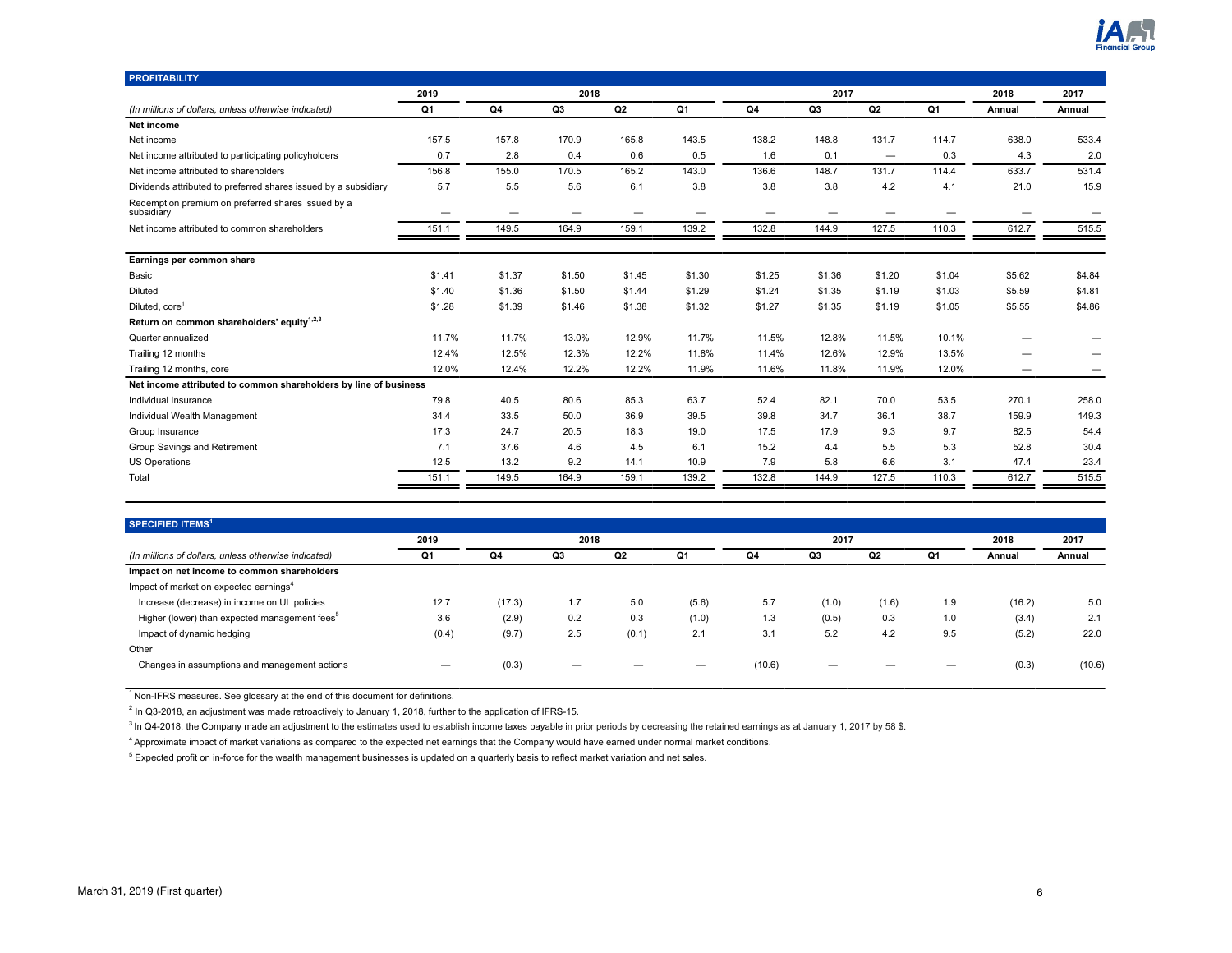

<span id="page-6-0"></span>

| SOURCES OF EARNINGS BY LINE OF BUSINESS                                                                               |                          |                          |                          |                          |        |                          |                                   |                |                          |        |                          |
|-----------------------------------------------------------------------------------------------------------------------|--------------------------|--------------------------|--------------------------|--------------------------|--------|--------------------------|-----------------------------------|----------------|--------------------------|--------|--------------------------|
|                                                                                                                       | 2019                     |                          | 2018                     |                          |        |                          | 2017                              |                |                          | 2018   | 2017                     |
| (In millions of dollars, unless otherwise indicated)                                                                  | Q <sub>1</sub>           | Q4                       | Q3                       | Q <sub>2</sub>           | Q1     | Q4                       | Q <sub>3</sub>                    | Q <sub>2</sub> | Q1                       | Annual | Annual                   |
| Individual Insurance                                                                                                  |                          |                          |                          |                          |        |                          |                                   |                |                          |        |                          |
| Operating profit (loss) <sup>1</sup>                                                                                  |                          |                          |                          |                          |        |                          |                                   |                |                          |        |                          |
| Expected profit on in-force                                                                                           | 84.1                     | 82.2                     | 80.2                     | 78.8                     | 76.0   | 80.8                     | 81.7                              | 79.1           | 76.3                     | 317.2  | 317.9                    |
| Experience gain (loss)                                                                                                | 8.9                      | (35.4)                   | 5.2                      | 21.2                     | (1.7)  | 1.2                      | (0.3)                             | (5.4)          | (21.2)                   | (10.7) | (25.7)                   |
| Strain on sales                                                                                                       | (3.0)                    | (0.8)                    | (4.6)                    | (4.3)                    | (7.0)  | (5.0)                    | (3.4)                             | (3.0)          | (2.5)                    | (16.7) | (13.9)                   |
| Changes in assumptions and management actions                                                                         |                          | (41.9)                   |                          |                          |        | (31.9)                   |                                   |                |                          | (41.9) | (31.9)                   |
| Total                                                                                                                 | 90.0                     | 4.1                      | 80.8                     | 95.7                     | 67.3   | 45.1                     | 78.0                              | 70.7           | 52.6                     | 247.9  | 246.4                    |
| Income on capital <sup>1</sup>                                                                                        | 19.1                     | 37.1                     | 22.4                     | 17.9                     | 12.7   | 19.0                     | 28.1                              | 14.2           | 12.9                     | 90.1   | 74.2                     |
| Income taxes                                                                                                          | (24.8)                   | 3.4                      | (18.7)                   | (24.1)                   | (13.5) | (9.5)                    | (21.6)                            | (12.3)         | (9.5)                    | (52.9) | (52.9)                   |
| Net income (loss) attributed to shareholders                                                                          | 84.3                     | 44.6                     | 84.5                     | 89.5                     | 66.5   | 54.6                     | 84.5                              | 72.6           | 56.0                     | 285.1  | 267.7                    |
| Dividends attributed to preferred shares issued by a subsidiary                                                       | 4.5                      | 4.1                      | 3.9                      | 4.2                      | 2.8    | 2.2                      | 2.4                               | 2.6            | 2.5                      | 15.0   | 9.7                      |
| Redemption premium on preferred shares issued by a<br>subsidiary                                                      | $\overline{\phantom{0}}$ |                          | $\overline{\phantom{0}}$ |                          | -      |                          | -                                 |                | $\overline{\phantom{0}}$ |        | $\overline{\phantom{0}}$ |
| Net income (loss) attributed to common shareholders                                                                   | 79.8                     | 40.5                     | 80.6                     | 85.3                     | 63.7   | 52.4                     | 82.1                              | 70.0           | 53.5                     | 270.1  | 258.0                    |
|                                                                                                                       |                          |                          |                          |                          |        |                          |                                   |                |                          |        |                          |
| <b>Individual Wealth Management</b>                                                                                   |                          |                          |                          |                          |        |                          |                                   |                |                          |        |                          |
| Operating profit (loss) <sup>1</sup>                                                                                  |                          | 56.3                     |                          |                          |        |                          |                                   |                | 38.1                     | 219.3  |                          |
| Expected profit on in-force                                                                                           | 46.7                     |                          | 57.2                     | 56.2                     | 49.6   | 52.4                     | 50.5                              | 45.8           |                          |        | 186.8                    |
| Experience gain (loss)                                                                                                | 2.9                      | (3.4)                    | 8.2                      | (1.8)                    | 4.7    | 1.2                      | 1.9                               | 5.1            | 16.9                     | 7.7    | 25.1                     |
| Strain on sales                                                                                                       |                          | $\overline{\phantom{0}}$ |                          | $\overline{\phantom{0}}$ | (0.1)  | $\overline{\phantom{0}}$ |                                   | -              |                          | (0.1)  |                          |
| Changes in assumptions and management actions                                                                         |                          | (13.7)                   |                          | $\overline{\phantom{0}}$ |        | 6.1                      | -                                 | —              | -                        | (13.7) | 6.1                      |
| Total                                                                                                                 | 49.6                     | 39.2                     | 65.4                     | 54.4                     | 54.2   | 59.7                     | 52.4                              | 50.9           | 55.0                     | 213.2  | 218.0                    |
| Income on capital <sup>1</sup>                                                                                        | (1.7)                    | 6.9                      | 4.7                      | 2.8                      | (1.6)  | (3.1)                    | (3.8)                             | (1.2)          | (1.0)                    | 12.8   | (9.1)                    |
| Income taxes <sup>1</sup>                                                                                             | (12.9)                   | (11.5)                   | (18.9)                   | (18.8)<br>38.4           | (12.3) | (15.7)<br>40.9           | (13.0)                            | (12.5)<br>37.2 | (14.2)<br>39.8           | (61.5) | (55.4)                   |
| Net income (loss) attributed to shareholders                                                                          | 35.0                     | 34.6                     | 51.2                     |                          | 40.3   | 1.1                      | 35.6                              | 1.1            |                          | 164.5  | 153.5                    |
| Dividends attributed to preferred shares issued by a subsidiary                                                       | 0.6                      | 1.1                      | 1.2                      | 1.5                      | 0.8    |                          | 0.9                               |                | 1.1                      | 4.6    | 4.2                      |
| Redemption premium on preferred shares issued by a<br>subsidiary                                                      |                          |                          | -                        |                          |        |                          |                                   |                |                          |        |                          |
| Net income (loss) attributed to common shareholders                                                                   | 34.4                     | 33.5                     | 50.0                     | 36.9                     | 39.5   | 39.8                     | 34.7                              | 36.1           | 38.7                     | 159.9  | 149.3                    |
| <b>Group Insurance</b>                                                                                                |                          |                          |                          |                          |        |                          |                                   |                |                          |        |                          |
| Operating profit (loss) <sup>1</sup>                                                                                  |                          |                          |                          |                          |        |                          |                                   |                |                          |        |                          |
| Expected profit on in-force                                                                                           | 22.6                     | 21.7                     | 26.1                     | 20.3                     | 16.3   | 20.2                     | 22.5                              | 18.0           | 13.8                     | 84.4   | 74.5                     |
|                                                                                                                       | 0.7                      | 6.0                      | 1.2                      | 7.3                      | 7.3    | 4.6                      |                                   |                | (1.3)                    | 21.8   | (4.0)                    |
| Experience gain (loss)<br>Strain on sales                                                                             |                          |                          |                          | $\overline{\phantom{0}}$ |        | $\overline{\phantom{0}}$ | (1.4)<br>$\overline{\phantom{0}}$ | (5.9)          | $\overline{\phantom{0}}$ |        |                          |
| Changes in assumptions and management actions                                                                         |                          | 4.3                      | $\overline{\phantom{0}}$ |                          | -      | (2.3)                    | $\overline{\phantom{0}}$          |                |                          | 4.3    | (2.3)                    |
| Total                                                                                                                 | 23.3                     | 32.0                     | 27.3                     | 27.6                     | 23.6   | 22.5                     | 21.1                              | 12.1           | 12.5                     | 110.5  | 68.2                     |
|                                                                                                                       | 1.2                      | 2.5                      | 1.6                      | 1.0                      | 0.6    | 2.1                      | 3.8                               | 0.8            | 1.1                      | 5.7    | 7.8                      |
| Income on capital<br>Income taxes $1$                                                                                 |                          |                          |                          |                          |        | (6.7)                    |                                   |                |                          |        |                          |
|                                                                                                                       | (6.7)                    | (9.6)                    | (8.0)                    | (9.9)                    | (5.0)  | 17.9                     | (6.6)                             | (3.2)          | (3.5)<br>10.1            | (32.5) | (20.0)                   |
| Net income (loss) attributed to shareholders                                                                          | 17.8                     | 24.9                     | 20.9                     | 18.7                     | 19.2   |                          | 18.3                              | 9.7            |                          | 83.7   | 56.0                     |
| Dividends attributed to preferred shares issued by a subsidiary<br>Redemption premium on preferred shares issued by a | 0.5                      | 0.2                      | 0.4                      | 0.4                      | 0.2    | 0.4                      | 0.4                               | 0.4            | 0.4                      | 1.2    | 1.6                      |
| subsidiary                                                                                                            |                          |                          |                          |                          |        |                          |                                   |                |                          |        |                          |
| Net income (loss) attributed to common shareholders                                                                   | 17.3                     | 24.7                     | 20.5                     | 18.3                     | 19.0   | 17.5                     | 17.9                              | 9.3            | 9.7                      | 82.5   | 54.4                     |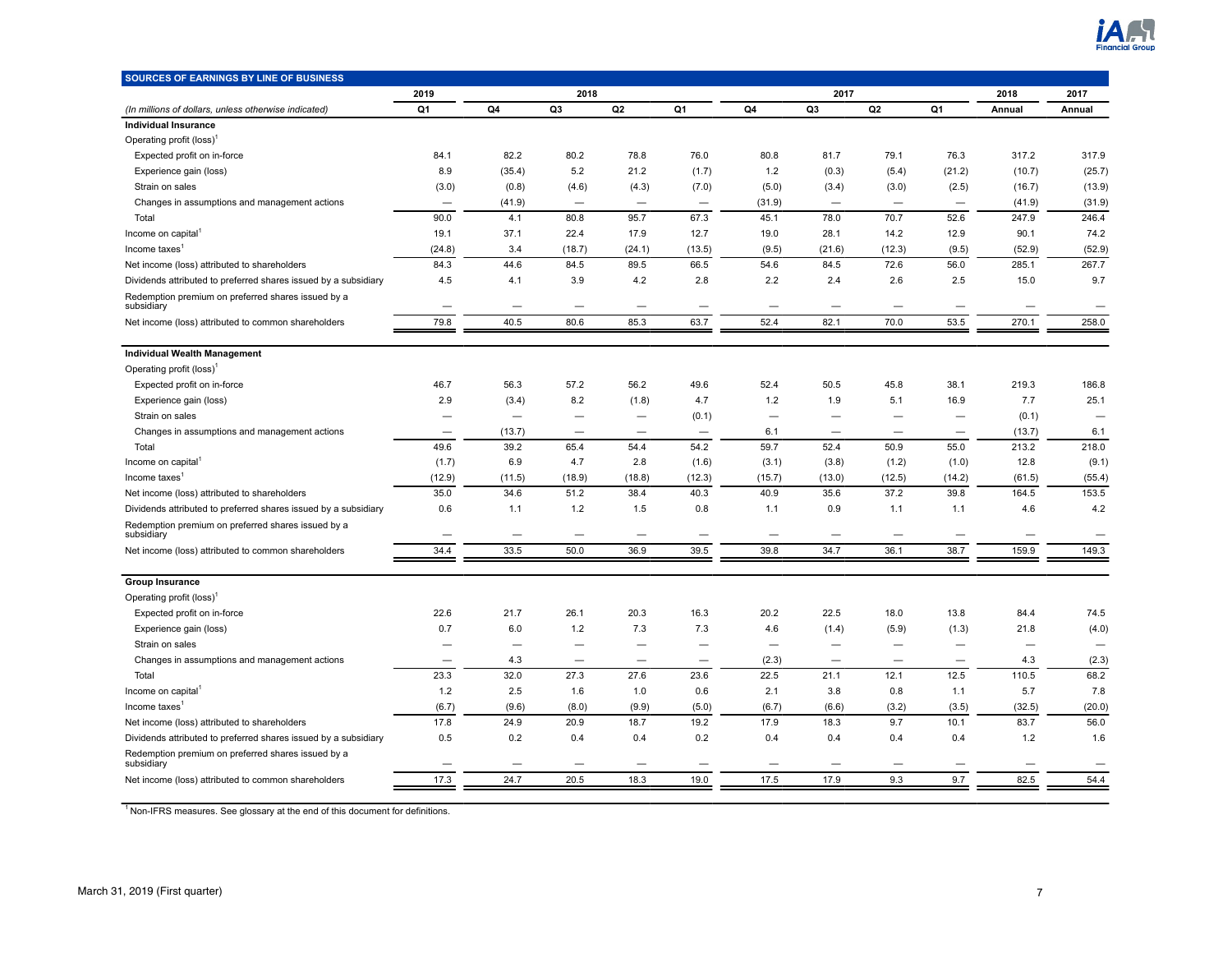

| SOURCES OF EARNINGS BY LINE OF BUSINESS (continued)              |                          |        |                          |                          |                          |        |                          |                          |                          |         |                          |
|------------------------------------------------------------------|--------------------------|--------|--------------------------|--------------------------|--------------------------|--------|--------------------------|--------------------------|--------------------------|---------|--------------------------|
|                                                                  | 2019                     |        | 2018                     |                          |                          |        | 2017                     |                          |                          | 2018    | 2017                     |
| (In millions of dollars, unless otherwise indicated)             | Q1                       | Q4     | Q3                       | Q <sub>2</sub>           | Q1                       | Q4     | Q3                       | Q <sub>2</sub>           | Q1                       | Annual  | Annual                   |
| <b>Group Savings and Retirement</b>                              |                          |        |                          |                          |                          |        |                          |                          |                          |         |                          |
| Operating profit (loss) <sup>1</sup>                             |                          |        |                          |                          |                          |        |                          |                          |                          |         |                          |
| Expected profit on in-force                                      | 7.1                      | 5.8    | 5.9                      | 5.7                      | 6.0                      | 6.9    | 6.9                      | 6.7                      | 6.3                      | 23.4    | 26.8                     |
| Experience gain (loss)                                           | 2.1                      | (3.4)  | $\overline{\phantom{0}}$ | 1.3                      | 1.6                      | 1.6    | (1.6)                    | 0.8                      | 0.9                      | (0.5)   | 1.7                      |
| Strain on sales                                                  | 0.1                      | 0.1    | (0.1)                    | 0.1                      | 0.3                      | (0.8)  | (0.1)                    | (0.5)                    | (0.5)                    | 0.4     | (1.9)                    |
| Changes in assumptions and management actions                    |                          | 49.7   |                          | $\overline{\phantom{0}}$ |                          | 12.6   |                          | $\overline{\phantom{m}}$ |                          | 49.7    | 12.6                     |
| Total                                                            | 9.3                      | 52.2   | 5.8                      | 7.1                      | 7.9                      | 20.3   | 5.2                      | 7.0                      | 6.7                      | 73.0    | 39.2                     |
| Income on capital                                                | 0.5                      | 0.4    | 0.4                      | $\qquad \qquad -$        | (0.3)                    | 0.5    | 0.8                      | 0.3                      | 0.6                      | 0.5     | 2.2                      |
| Income taxes <sup>1</sup>                                        | (2.6)                    | (14.9) | (1.5)                    | (2.6)                    | (1.5)                    | (5.5)  | (1.5)                    | (1.7)                    | (1.9)                    | (20.5)  | (10.6)                   |
| Net income (loss) attributed to shareholders                     | 7.2                      | 37.7   | 4.7                      | 4.5                      | 6.1                      | 15.3   | 4.5                      | 5.6                      | 5.4                      | 53.0    | 30.8                     |
| Dividends attributed to preferred shares issued by a subsidiary  | 0.1                      | 0.1    | 0.1                      | -                        | $\overline{\phantom{0}}$ | 0.1    | 0.1                      | 0.1                      | 0.1                      | 0.2     | 0.4                      |
| Redemption premium on preferred shares issued by a<br>subsidiary | $\overline{\phantom{0}}$ |        | $\overline{\phantom{0}}$ |                          |                          |        | $\overline{\phantom{0}}$ |                          |                          |         |                          |
| Net income (loss) attributed to common shareholders              | 7.1                      | 37.6   | 4.6                      | 4.5                      | 6.1                      | 15.2   | 4.4                      | 5.5                      | 5.3                      | 52.8    | 30.4                     |
|                                                                  |                          |        |                          |                          |                          |        |                          |                          |                          |         |                          |
| US Operations <sup>2</sup>                                       |                          |        |                          |                          |                          |        |                          |                          |                          |         |                          |
| Operating profit (loss) <sup>1</sup>                             |                          |        |                          |                          |                          |        |                          |                          |                          |         |                          |
| Expected profit on in-force                                      | 14.0                     | 11.3   | 11.4                     | 11.3                     | 11.2                     | 8.3    | 8.4                      | 8.3                      | 8.3                      | 45.2    | 33.3                     |
| Experience gain (loss)                                           | 1.6                      | (0.6)  | 0.9                      | 7.7                      | (1.4)                    | 0.7    | (0.8)                    | 1.6                      | (2.5)                    | 6.6     | (1.0)                    |
| Strain on sales                                                  | (3.2)                    | (2.3)  | (2.5)                    | (2.3)                    | (2.9)                    | (1.8)  | (1.8)                    | (2.0)                    | (3.2)                    | (10.0)  | (8.8)                    |
| Changes in assumptions and management actions                    | -                        | 1.2    | $\overline{\phantom{0}}$ |                          | -                        | 1.0    |                          | $\overline{\phantom{m}}$ | $\overline{\phantom{0}}$ | 1.2     | 1.0                      |
| Total                                                            | 12.4                     | 9.6    | 9.8                      | 16.7                     | 6.9                      | 8.2    | 5.8                      | 7.9                      | 2.6                      | 43.0    | 24.5                     |
| Income on capital <sup>1</sup>                                   | 3.5                      | 7.7    | 1.4                      | 1.3                      | 6.5                      | 1.6    | 2.9                      | 2.2                      | 2.2                      | 16.9    | 8.9                      |
| Income taxes                                                     | (3.4)                    | (4.1)  | (2.0)                    | (3.9)                    | (2.5)                    | (1.9)  | (2.9)                    | (3.5)                    | (1.7)                    | (12.5)  | (10.0)                   |
| Net income (loss) attributed to shareholders                     | 12.5                     | 13.2   | 9.2                      | 14.1                     | 10.9                     | 7.9    | 5.8                      | 6.6                      | 3.1                      | 47.4    | 23.4                     |
| Dividends attributed to preferred shares issued by a subsidiary  | $\overline{\phantom{0}}$ |        | -                        |                          |                          |        | -                        |                          |                          |         | $\overline{\phantom{0}}$ |
| Redemption premium on preferred shares issued by a<br>subsidiary |                          |        |                          |                          |                          |        |                          |                          |                          |         |                          |
| Net income (loss) attributed to common shareholders              | 12.5                     | 13.2   | 9.2                      | 14.1                     | 10.9                     | 7.9    | 5.8                      | 6.6                      | 3.1                      | 47.4    | 23.4                     |
|                                                                  |                          |        |                          |                          |                          |        |                          |                          |                          |         |                          |
| <b>Total Company</b>                                             |                          |        |                          |                          |                          |        |                          |                          |                          |         |                          |
| Operating profit (loss) <sup>1</sup>                             |                          |        |                          |                          |                          |        |                          |                          |                          |         |                          |
| Expected profit on in-force                                      | 174.5                    | 177.3  | 180.8                    | 172.3                    | 159.1                    | 168.6  | 170.0                    | 157.9                    | 142.8                    | 689.5   | 639.3                    |
| Experience gain (loss)                                           | 16.2                     | (36.8) | 15.5                     | 35.7                     | 10.5                     | 9.3    | (2.2)                    | (3.8)                    | (7.2)                    | 24.9    | (3.9)                    |
| Strain on sales                                                  | (6.1)                    | (3.0)  | (7.2)                    | (6.5)                    | (9.7)                    | (7.6)  | (5.3)                    | (5.5)                    | (6.2)                    | (26.4)  | (24.6)                   |
| Changes in assumptions and management actions                    |                          | (0.4)  | $\overline{\phantom{0}}$ | $\overline{\phantom{0}}$ |                          | (14.5) | -                        |                          |                          | (0.4)   | (14.5)                   |
| Total                                                            | 184.6                    | 137.1  | 189.1                    | 201.5                    | 159.9                    | 155.8  | 162.5                    | 148.6                    | 129.4                    | 687.6   | 596.3                    |
| Income on capital                                                | 22.6                     | 54.6   | 30.5                     | 23.0                     | 17.9                     | 20.1   | 31.8                     | 16.3                     | 15.8                     | 126.0   | 84.0                     |
| Income taxes                                                     | (50.4)                   | (36.7) | (49.1)                   | (59.3)                   | (34.8)                   | (39.3) | (45.6)                   | (33.2)                   | (30.8)                   | (179.9) | (148.9)                  |
| Net income (loss) attributed to shareholders                     | 156.8                    | 155.0  | 170.5                    | 165.2                    | 143.0                    | 136.6  | 148.7                    | 131.7                    | 114.4                    | 633.7   | 531.4                    |
| Dividends attributed to preferred shares issued by a subsidiary  | 5.7                      | 5.5    | 5.6                      | 6.1                      | 3.8                      | 3.8    | 3.8                      | 4.2                      | 4.1                      | 21.0    | 15.9                     |
| Redemption premium on preferred shares issued by a<br>subsidiary |                          |        | -                        |                          |                          |        |                          |                          |                          |         |                          |
| Net income (loss) attributed to common shareholders              | 151.1                    | 149.5  | 164.9                    | 159.1                    | 139.2                    | 132.8  | 144.9                    | 127.5                    | 110.3                    | 612.7   | 515.5                    |
|                                                                  |                          |        |                          |                          |                          |        |                          |                          |                          |         |                          |

 $2$  As of Q1-2018, the Company began presenting its US Operations as a separate line of business.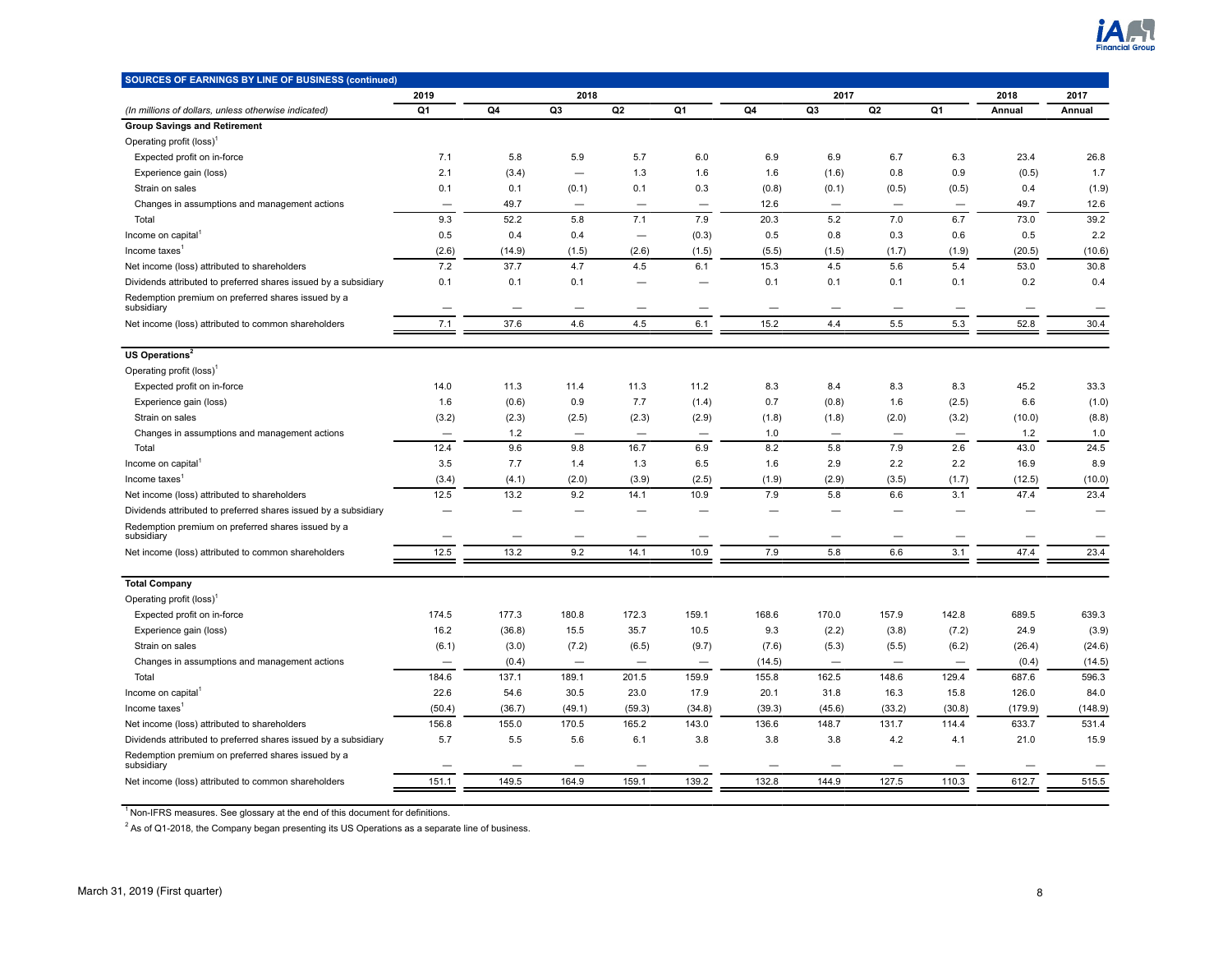

<span id="page-8-0"></span>

| <b>EXPERIENCE AND SPECIFIC ITEMS<sup>1</sup></b>                               |                          |                          |                                 |                          |                          |                          |                          |                          |        |                          |        |
|--------------------------------------------------------------------------------|--------------------------|--------------------------|---------------------------------|--------------------------|--------------------------|--------------------------|--------------------------|--------------------------|--------|--------------------------|--------|
| (Earnings per diluted weighted average number of common                        | 2019                     |                          | 2018                            |                          |                          |                          | 2017                     |                          |        | 2018                     | 2017   |
| share)                                                                         | Q1                       | Q4                       | Q <sub>3</sub>                  | Q2                       | Q <sub>1</sub>           | Q4                       | Q <sub>3</sub>           | Q2                       | Q1     | Annual                   | Annual |
|                                                                                |                          |                          |                                 |                          |                          |                          |                          |                          |        |                          |        |
| Specific gains and losses                                                      |                          |                          |                                 |                          |                          |                          |                          |                          |        |                          |        |
| Changes in assumptions and management actions                                  |                          |                          |                                 |                          |                          | (0.10)                   |                          |                          |        |                          | (0.10) |
| Unusual income tax gain and loss                                               |                          | 0.05                     | -                               | (0.07)                   | 0.03                     | $\overline{\phantom{0}}$ | (0.02)                   | 0.01                     |        | 0.01                     | (0.01) |
| Tax on premiums (in Individual Insurance)                                      |                          |                          |                                 |                          |                          | $\overline{\phantom{0}}$ |                          |                          | (0.04) |                          | (0.04) |
| HollisWealth integration (in Individual Wealth Mgt.)                           |                          |                          |                                 |                          | -                        | (0.02)                   | (0.03)                   | (0.02)                   | (0.01) | -                        | (0.08) |
| Post closing adjustment to HollisWealth (purchase price<br>clawback)           | -                        | 0.10                     | -                               | -                        | -                        | -                        |                          | -                        |        | 0.10                     | -      |
| Sale of a property, net of losses realized on available for<br>sale investment | -                        | 0.14                     | -                               | $\overline{\phantom{m}}$ | —                        | -                        | $\overline{\phantom{m}}$ |                          |        | 0.14                     | —      |
| Total                                                                          | $\overline{\phantom{0}}$ | 0.29                     | $\overline{\phantom{0}}$        | (0.07)                   | 0.03                     | (0.12)                   | (0.05)                   | (0.01)                   | (0.05) | 0.25                     | (0.23) |
| Market-related gains and losses <sup>2</sup>                                   |                          |                          |                                 |                          |                          |                          |                          |                          |        |                          |        |
| Increase (decrease) in income on UL policies                                   | 0.12                     | (0.16)                   | 0.02                            | 0.05                     | (0.05)                   | 0.05                     | (0.01)                   | (0.02)                   | 0.02   | (0.14)                   | 0.04   |
| Higher (lower) than expected management fees <sup>3</sup>                      | 0.03                     | (0.03)                   | -                               | -                        | (0.01)                   | 0.01                     | (0.01)                   | $\overline{\phantom{m}}$ | 0.01   | (0.04)                   | 0.01   |
| Impact of dynamic hedging                                                      | -                        | (0.09)                   | 0.02                            | —                        | 0.02                     | 0.03                     | 0.05                     | 0.04                     | 0.09   | (0.05)                   | 0.21   |
| Total                                                                          | 0.15                     | (0.28)                   | 0.04                            | 0.05                     | (0.04)                   | 0.09                     | 0.03                     | 0.02                     | 0.12   | (0.23)                   | 0.26   |
| Policyholder experience gains and losses <sup>4</sup>                          |                          |                          |                                 |                          |                          |                          |                          |                          |        |                          |        |
| Individual Insurance                                                           | (0.06)                   | (0.08)                   | 0.02                            | 0.10                     | 0.04                     | (0.04)                   | 0.01                     | (0.02)                   | (0.13) | 0.08                     | (0.18) |
| Individual Wealth Management                                                   | (0.01)                   | $\overline{\phantom{m}}$ | 0.03                            | (0.01)                   | 0.02                     | (0.01)                   | $\overline{\phantom{m}}$ | 0.02                     | 0.03   | 0.04                     | 0.04   |
| Group Insurance                                                                |                          | 0.04                     | 0.01                            | 0.05                     | 0.05                     | 0.03                     | (0.01)                   | (0.04)                   | (0.01) | 0.15                     | (0.03) |
| Group Savings and Retirement                                                   | 0.02                     | (0.02)                   |                                 | 0.01                     | 0.01                     | 0.01                     | (0.01)                   | 0.01                     | 0.01   | $\overline{\phantom{0}}$ | 0.02   |
| US Operations                                                                  | 0.01                     | (0.01)                   | 0.01                            | 0.05                     | (0.01)                   | $\overline{\phantom{0}}$ | (0.01)                   | 0.01                     | (0.02) | 0.04                     | (0.02) |
| Total                                                                          | (0.04)                   | (0.07)                   | 0.07                            | 0.20                     | 0.11                     | (0.01)                   | (0.02)                   | (0.02)                   | (0.12) | 0.31                     | (0.17) |
| Other experience gains and losses                                              |                          |                          |                                 |                          |                          |                          |                          |                          |        |                          |        |
| Strain on sales (in Ind. Insurance and US Operations)                          | 0.01                     | (0.01)                   | (0.02)                          | (0.02)                   | (0.01)                   | (0.02)                   | (0.01)                   | 0.02                     | 0.04   | (0.06)                   | 0.03   |
| iA Auto and Home                                                               | 0.02                     | 0.01                     | $\overbrace{\phantom{1232211}}$ | 0.02                     | $\overline{\phantom{0}}$ | $\overline{\phantom{0}}$ | 0.01                     | (0.04)                   | (0.03) | 0.03                     | (0.06) |
| Investment income on capital                                                   | 0.01                     | 0.04                     | 0.01                            | (0.01)                   | 0.03                     | $\overline{\phantom{0}}$ | 0.04                     | 0.02                     | 0.04   | 0.07                     | 0.10   |
| Usual income tax gain and loss                                                 | (0.05)                   |                          |                                 | -                        |                          |                          |                          |                          |        |                          |        |
| <b>Total gains and losses</b>                                                  | 0.10                     | (0.02)                   | 0.10                            | 0.17                     | 0.12                     | (0.06)                   | -                        | (0.01)                   |        | 0.37                     | (0.07) |

<sup>2</sup> Approximate impact of market variations as compared to the expected net earnings that the Company would have earned under normal market conditions.

 $3$  Expected profit on in-force for the wealth management businesses is updated on a quarterly basis to reflect market growth and net sales.

<sup>4</sup> All amounts prior to 2018 have been revised to reflect the US Operations now presented separately.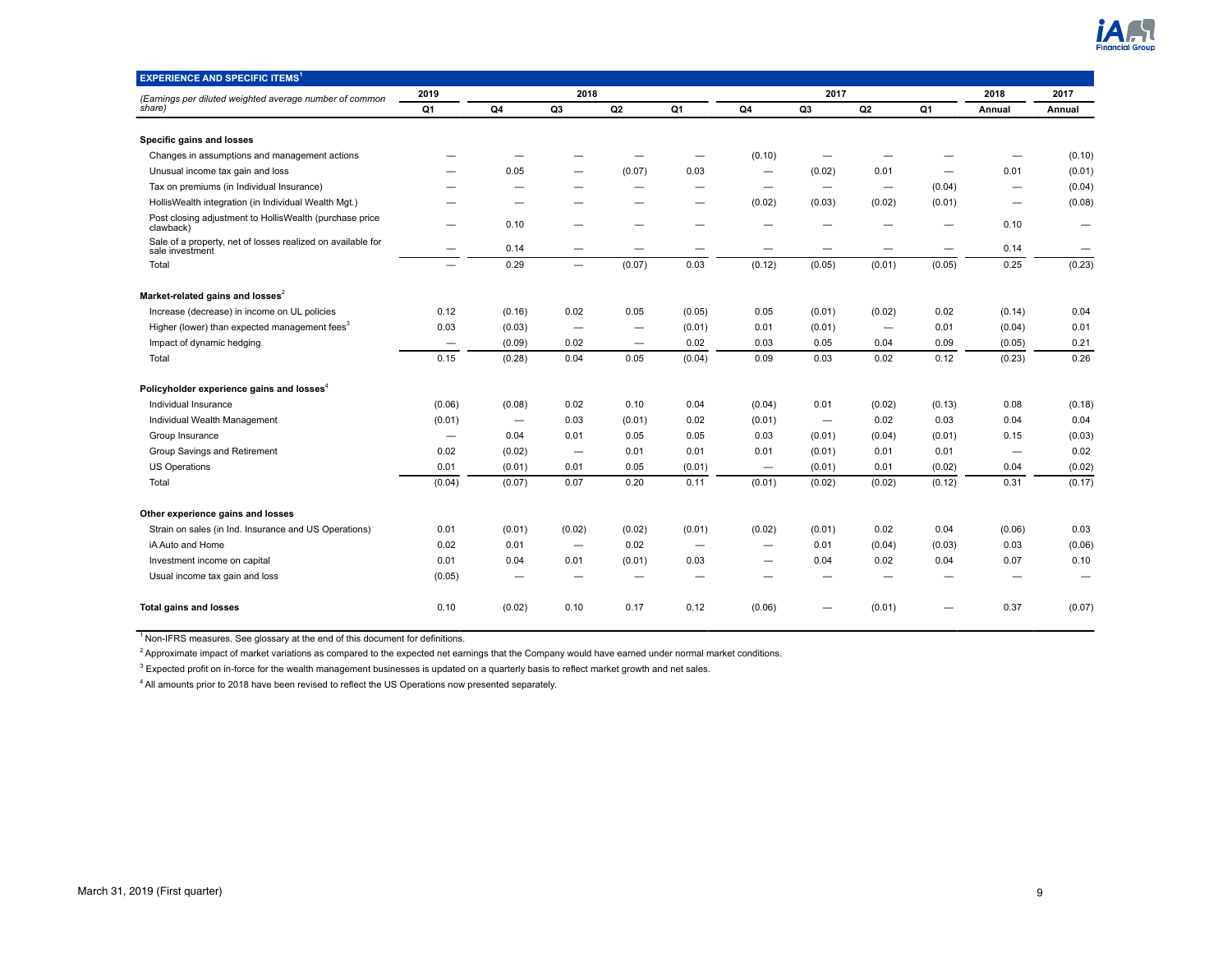

<span id="page-9-0"></span>

| REPORTED EPS AND CORE EPS RECONCILIATION                                        |                          |                          |                          |                          |                          |                          |                          |                          |                          |                          |        |
|---------------------------------------------------------------------------------|--------------------------|--------------------------|--------------------------|--------------------------|--------------------------|--------------------------|--------------------------|--------------------------|--------------------------|--------------------------|--------|
| (Earnings per diluted weighted average number of common                         | 2019                     |                          | 2018                     |                          |                          |                          | 2017                     |                          |                          | 2018                     | 2017   |
| share)                                                                          | Q1                       | Q4                       | Q <sub>3</sub>           | Q <sub>2</sub>           | Q1                       | Q4                       | Q3                       | Q2                       | Q1                       | Annual                   | Annual |
| <b>Reported earnings</b>                                                        |                          |                          |                          |                          |                          |                          |                          |                          |                          |                          |        |
| Earnings per common share - diluted                                             | 1.40                     | 1.36                     | 1.50                     | 1.44                     | 1.29                     | 1.24                     | 1.35                     | 1.19                     | 1.03                     | 5.59                     | 4.81   |
| Return on common shareholders' equity - trailing 12                             |                          |                          |                          |                          |                          |                          |                          |                          |                          |                          |        |
| months <sup>1</sup>                                                             | 12.4%                    | 12.5%                    | 12.3%                    | 12.2%                    | 11.8%                    | 11.4%                    | 12.6%                    | 12.9%                    | 13.5%                    |                          |        |
| EPS adjustments (non-core items) <sup>1</sup>                                   |                          |                          |                          |                          |                          |                          |                          |                          |                          |                          |        |
| Specific gains and losses                                                       |                          |                          |                          |                          |                          |                          |                          |                          |                          |                          |        |
| Changes in assumptions and management actions                                   | $\overline{\phantom{0}}$ | -                        |                          | —                        | -                        | 0.10                     | -                        |                          |                          | $\overline{\phantom{0}}$ | 0.10   |
| Unusual income tax gain and loss                                                |                          | (0.05)                   |                          | 0.07                     | -                        | -                        | -                        |                          |                          | 0.02                     |        |
| Tax on premiums (in Individual Insurance)                                       |                          | -                        |                          |                          | -                        | -                        |                          |                          | 0.04                     | -                        | 0.04   |
| HollisWealth integration (in Individual Wealth Mgt.)                            |                          | $\overline{\phantom{0}}$ |                          |                          | -                        | 0.02                     | 0.03                     | 0.02                     | 0.01                     | $\overline{\phantom{0}}$ | 0.08   |
| Post closing adjustment to HollisWealth (purchase price<br>clawback)            |                          | (0.10)                   |                          |                          |                          |                          |                          |                          |                          | (0.10)                   | -      |
| Sale of a property, net of losses realized on available for<br>sale investment  | -                        | (0.14)                   | $\overline{\phantom{0}}$ | —                        | -                        | $\overline{\phantom{0}}$ |                          |                          | —                        | (0.14)                   | -      |
| Total                                                                           |                          | (0.29)                   | $\overline{\phantom{0}}$ | 0.07                     | $\overline{\phantom{0}}$ | 0.12                     | 0.03                     | 0.02                     | 0.05                     | (0.22)                   | 0.22   |
| Market-related gains and losses                                                 | (0.15)                   | 0.28                     | (0.04)                   | (0.05)                   | 0.04                     | (0.09)                   | (0.03)                   | (0.02)                   | (0.12)                   | 0.23                     | (0.26) |
| Policyholder experience gains and losses in excess of \$0.04 EPS <sup>3,4</sup> |                          |                          |                          |                          |                          |                          |                          |                          |                          |                          |        |
| Individual Insurance                                                            | 0.02                     | 0.04                     | -                        | (0.06)                   |                          |                          |                          |                          | 0.09                     | (0.02)                   | 0.09   |
| Individual Wealth Management                                                    |                          | $\overline{\phantom{0}}$ | $\overline{\phantom{0}}$ | $\overline{\phantom{0}}$ | -                        |                          | -                        |                          | $\overline{\phantom{0}}$ | $\overline{\phantom{0}}$ |        |
| Group Insurance                                                                 |                          | -                        |                          | (0.01)                   | (0.01)                   |                          | -                        |                          | –                        | (0.02)                   |        |
| Group Savings and Retirement                                                    | -                        | -                        | $\overline{\phantom{0}}$ | $\overline{\phantom{0}}$ | -                        |                          | -                        | -                        | -                        | $\overline{\phantom{0}}$ |        |
| <b>US Operations</b>                                                            |                          | -                        | $\overline{\phantom{0}}$ | (0.01)                   | -                        | -                        | $\overline{\phantom{0}}$ | -                        | —                        | (0.01)                   | -      |
| Total                                                                           | 0.02                     | 0.04                     | $\overline{\phantom{0}}$ | (0.08)                   | (0.01)                   |                          | -                        | $\overline{\phantom{0}}$ | 0.09                     | (0.05)                   | 0.09   |
| Other experience gains and losses in excess of \$0.04 EPS <sup>3</sup>          |                          |                          |                          |                          |                          |                          |                          |                          |                          |                          |        |
| Strain on sales (in Individual Insurance)                                       |                          |                          |                          |                          |                          |                          |                          |                          |                          |                          |        |
| iA Auto and Home                                                                |                          |                          |                          |                          |                          |                          |                          |                          |                          |                          |        |
| Investment income on capital                                                    |                          | $\overline{\phantom{0}}$ |                          | -                        | -                        |                          | -                        |                          |                          |                          |        |
| Usual income tax gain and loss                                                  | 0.01                     |                          |                          |                          |                          |                          |                          |                          |                          |                          |        |
| Total adjustments <sup>4</sup>                                                  | (0.12)                   | 0.03                     | (0.04)                   | (0.06)                   | 0.03                     | 0.03                     |                          |                          | 0.02                     | (0.04)                   | 0.05   |
| Core earnings <sup>1,4</sup>                                                    |                          |                          |                          |                          |                          |                          |                          |                          |                          |                          |        |
| Core earnings per common share - diluted                                        | 1.28                     | 1.39                     | 1.46                     | 1.38                     | 1.32                     | 1.27                     | 1.35                     | 1.19                     | 1.05                     | 5.55                     | 4.86   |
| Core return on common shareholders' equity - trailing 12 months <sup>2,5</sup>  | 12.0%                    | 12.4%                    | 12.2%                    | 12.2%                    | 11.9%                    | 11.6%                    | 11.8%                    | 11.9%                    | 12.0%                    |                          |        |

 $^2$  In Q4-2018, the Company made an adjustment to the estimates used to establish income taxes payable in prior periods by decreasing the retained earnings as at January 1, 2017 by 58 \$.

<sup>3</sup> Applied on a quarterly basis.

4 All amounts prior to 2018 have been revised to reflect the fact that the US Operations are presented separately.

<sup>5</sup> In Q3-2018, an adjustment was made retroactively to January 1, 2018, further to the application of IFRS-15.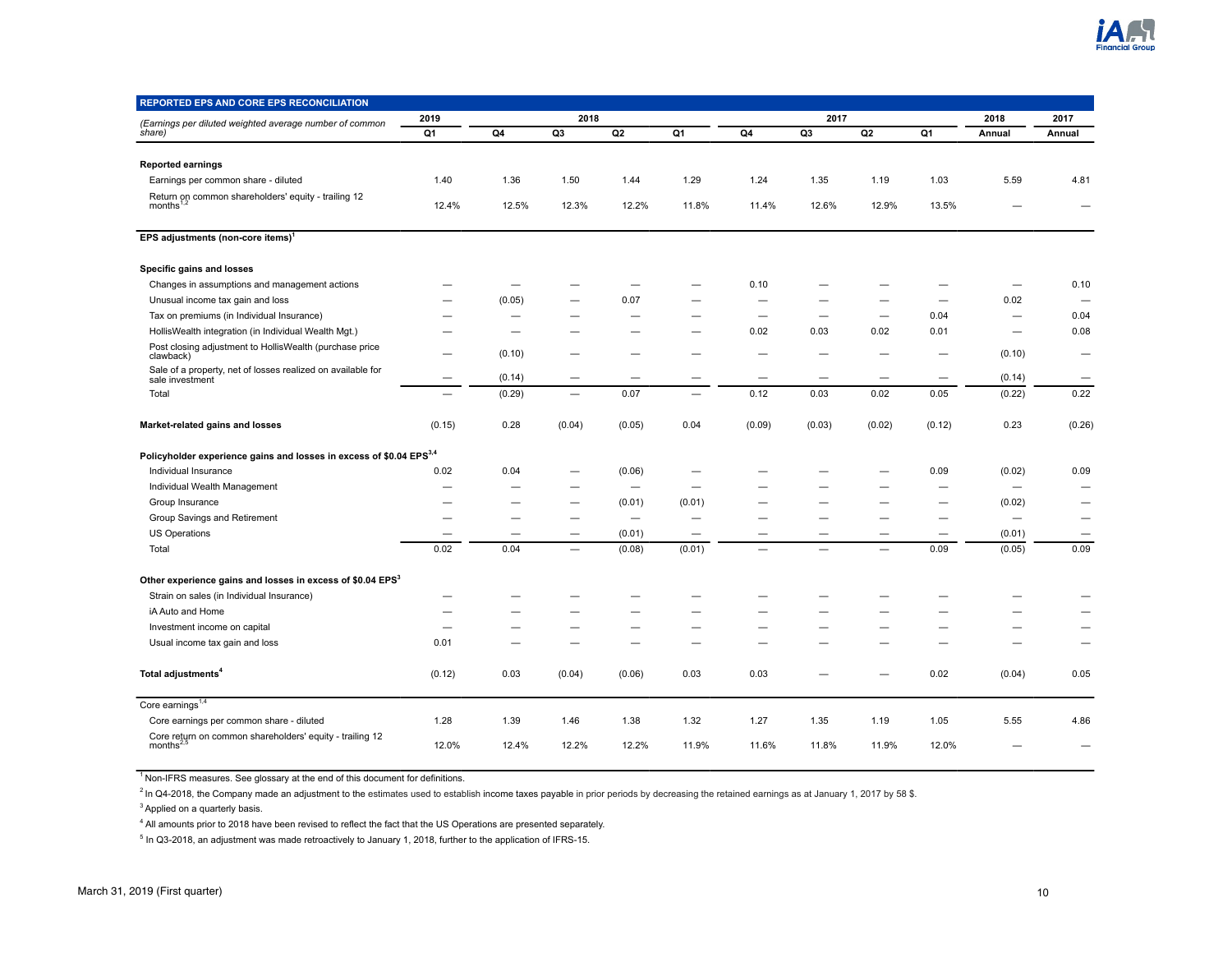

<span id="page-10-0"></span>

| <b>BUSINESS GROWTH</b>                               |           |           |                |                |           |           |                |                |          |           |           |
|------------------------------------------------------|-----------|-----------|----------------|----------------|-----------|-----------|----------------|----------------|----------|-----------|-----------|
|                                                      | 2019      | 2018      |                |                |           |           | 2017           |                |          | 2018      | 2017      |
| (In millions of dollars, unless otherwise indicated) | Q1        | Q4        | Q <sub>3</sub> | Q <sub>2</sub> | Q1        | Q4        | Q <sub>3</sub> | Q <sub>2</sub> | Q1       | Annual    | Annual    |
| <b>Individual Insurance</b>                          |           |           |                |                |           |           |                |                |          |           |           |
| Sales <sup>1</sup>                                   |           |           |                |                |           |           |                |                |          |           |           |
| Minimum Premiums                                     | 39.0      | 44.7      | 43.7           | 44.3           | 41.0      | 46.2      | 40.5           | 43.0           | 40.5     | 173.7     | 170.2     |
| <b>Excess Premiums</b>                               | 2.2       | 2.6       | 5.7            | 3.1            | 5.7       | 6.6       | 6.2            | 5.0            | 6.0      | 17.1      | 23.8      |
| Total                                                | 41.2      | 47.3      | 49.4           | 47.4           | 46.7      | 52.8      | 46.7           | 48.0           | 46.5     | 190.8     | 194.0     |
| Net premiums                                         | 387.8     | 399.4     | 384.5          | 378.7          | 391.8     | 394.7     | 363.8          | 371.8          | 362.2    | 1,554.4   | 1,492.5   |
| Number of policies (life insurance only)             | 27,713    | 31,230    | 30,442         | 30,720         | 26,941    | 32,067    | 30,436         | 31,602         | 27,478   | 119,333   | 121,583   |
| <b>Individual Wealth Management</b>                  |           |           |                |                |           |           |                |                |          |           |           |
| Sales <sup>1</sup>                                   |           |           |                |                |           |           |                |                |          |           |           |
| General fund                                         | 109.2     | 104.8     | 88.1           | 98.0           | 109.7     | 83.7      | 66.6           | 74.4           | 91.8     | 400.6     | 316.5     |
| Segregated funds                                     | 610.9     | 460.0     | 464.4          | 445.9          | 617.6     | 451.9     | 423.2          | 453.8          | 554.5    | 1,987.9   | 1,883.4   |
| Mutual funds                                         | 546.3     | 481.8     | 442.1          | 543.9          | 670.1     | 559.7     | 461.8          | 560.1          | 783.8    | 2,137.9   | 2,365.4   |
| Total                                                | 1,266.4   | 1,046.6   | 994.6          | 1,087.8        | 1,397.4   | 1,095.3   | 951.6          | 1,088.3        | 1,430.1  | 4,526.4   | 4,565.3   |
| Net investment fund sales <sup>1</sup>               |           |           |                |                |           |           |                |                |          |           |           |
| Segregated funds                                     | 145.2     | 76.1      | 63.1           | 63.4           | 219.7     | 101.9     | 113.3          | 130.0          | 164.7    | 422.3     | 509.9     |
| Mutual funds                                         | (88.5)    | (117.9)   | (82.3)         | (3.2)          | 45.8      | 30.7      | 21.6           | 76.9           | 200.0    | (157.6)   | 329.2     |
| Total                                                | 56.7      | (41.8)    | (19.2)         | 60.2           | 265.5     | 132.6     | 134.9          | 206.9          | 364.7    | 264.7     | 839.1     |
| Assets under management <sup>2</sup>                 |           |           |                |                |           |           |                |                |          |           |           |
| General fund <sup>3</sup>                            | 1,613.4   | 1,531.9   | 1,463.1        | 1,430.3        | 1,384.7   | 1,345.5   | 1,318.3        | 1,327.6        | 1,318.7  | 1,531.9   | 1,345.5   |
| Segregated funds                                     | 15,135.6  | 13,993.5  | 14,913.8       | 14,837.3       | 14,426.6  | 14,466.2  | 13,963.2       | 13,819.7       | 13,746.2 | 13,993.5  | 14,466.2  |
| Mutual funds                                         | 11,467.0  | 10,832.8  | 11,760.1       | 11,740.3       | 11,503.2  | 11,723.2  | 11,446.0       | 11,356.9       | 11,314.3 | 10,832.8  | 11,723.2  |
| Other                                                | 4,518.3   | 4,173.6   | 4,503.4        | 4,482.4        | 4,404.4   | 4,345.9   | 4,131.9        | 4,062.4        | 4,071.9  | 4,173.6   | 4,345.9   |
| Total                                                | 32,734.3  | 30,531.8  | 32,640.4       | 32,490.3       | 31,718.9  | 31,880.8  | 30,859.4       | 30,566.6       | 30,451.1 | 30,531.8  | 31,880.8  |
| Assets under administration <sup>4</sup>             | 84,899.1  | 78,414.1  | 84,751.9       | 84,126.9       | 82,628.2  | 79,300.4  | 76,421.5       | 44,011.7       | 42,833.6 | 78,414.1  | 79,300.4  |
| Total                                                | 117,633.4 | 108,945.9 | 117,392.3      | 116,617.2      | 114,347.1 | 111,181.2 | 107,280.9      | 74,578.3       | 73,284.7 | 108,945.9 | 111,181.2 |
| <b>Group Insurance</b>                               |           |           |                |                |           |           |                |                |          |           |           |
| Sales <sup>1</sup>                                   |           |           |                |                |           |           |                |                |          |           |           |
| <b>Employee Plans</b>                                | 25.9      | 7.2       | 9.4            | 56.4           | 19.5      | 7.2       | 35.4           | 28.9           | 35.8     | 92.5      | 107.3     |
| <b>Dealers Services</b>                              |           |           |                |                |           |           |                |                |          |           |           |
| Creditor Insurance                                   | 64.8      | 87.0      | 108.3          | 106.6          | 72.3      | 99.0      | 120.3          | 106.4          | 75.7     | 374.2     | 401.4     |
| P&C                                                  | 52.6      | 54.8      | 66.1           | 71.4           | 49.9      | 49.0      | 66.1           | 71.8           | 46.5     | 242.2     | 233.4     |
| Non-Prime Loan originations                          | 92.1      | 98.9      | 90.5           | 82.7           | 74.4      | 62.2      | 64.9           | 58.7           | 50.9     | 346.5     | 236.7     |
| Total                                                | 209.5     | 240.7     | 264.9          | 260.7          | 196.6     | 210.2     | 251.3          | 236.9          | 173.1    | 962.9     | 871.5     |
| <b>Special Markets Solutions</b>                     | 73.6      | 76.2      | 57.6           | 56.8           | 65.0      | 79.1      | 54.1           | 43.5           | 54.5     | 255.6     | 231.2     |
| <b>Total sales</b>                                   | 309.0     | 324.1     | 331.9          | 373.9          | 281.1     | 296.5     | 340.8          | 309.3          | 263.4    | 1,311.0   | 1,210.0   |
|                                                      |           |           |                |                |           |           |                |                |          |           |           |
| Car loans <sup>1</sup>                               |           |           |                |                |           |           |                |                |          |           |           |
| Dealer Services - Non-Prime Finance receivables      | 572.7     | 529.9     | 474.5          | 425.3          | 381.6     | 343.2     | 313.8          | 277.0          | 246.8    | 529.9     | 343.2     |

 $2$  Asset amounts have been adjusted retroactively in Q3-2018 further to recent acquisitions.

 $3$  In Q3-2018, Individual Wealth Management general fund assets for prior periods were adjusted retroactively following a reclassification.

<sup>4</sup> Includes assets related to distribution affiliates.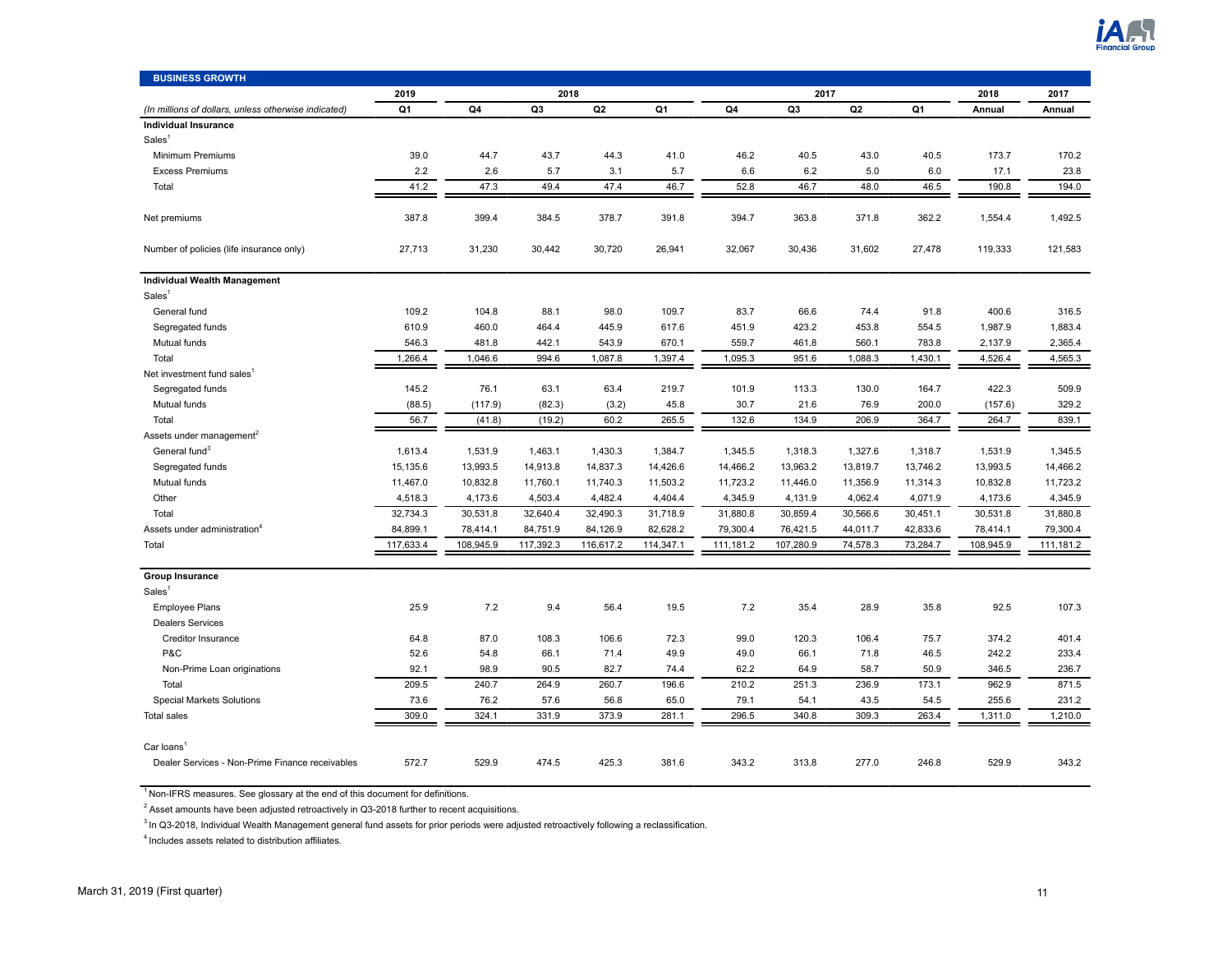

| <b>BUSINESS GROWTH (continued)</b>                   |          |          |          |                |                |          |                |          |                |          |          |
|------------------------------------------------------|----------|----------|----------|----------------|----------------|----------|----------------|----------|----------------|----------|----------|
|                                                      | 2019     |          | 2018     |                |                |          | 2017           |          |                | 2018     | 2017     |
| (In millions of dollars, unless otherwise indicated) | Q1       | Q4       | Q3       | Q <sub>2</sub> | Q <sub>1</sub> | Q4       | Q <sub>3</sub> | Q2       | Q <sub>1</sub> | Annual   | Annual   |
| Group Insurance (continued)                          |          |          |          |                |                |          |                |          |                |          |          |
| Net premiums and premium equivalents                 |          |          |          |                |                |          |                |          |                |          |          |
| <b>Employee Plans</b>                                | 246.5    | 247.7    | 251.1    | 244.3          | 238.5          | 237.2    | 224.7          | 222.7    | 222.2          | 981.6    | 906.8    |
| Dealer Services - Creditor Insurance                 | 43.4     | 64.5     | 75.4     | 73.9           | 43.3           | 66.3     | 84.6           | 71.5     | 41.9           | 257.1    | 264.3    |
| Dealer Services - P&C                                | 37.3     | 35.2     | 35.5     | 31.3           | 31.4           | 36.5     | 30.5           | 28.4     | 24.6           | 133.4    | 120.0    |
| Special Markets Solutions                            | 69.5     | 72.2     | 53.8     | 52.3           | 61.2           | 75.4     | 50.4           | 39.7     | 50.9           | 239.5    | 216.4    |
| Total net premiums                                   | 396.7    | 419.6    | 415.8    | 401.8          | 374.4          | 415.4    | 390.2          | 362.3    | 339.6          | 1,611.6  | 1,507.5  |
| Premium equivalents and deposits                     |          |          |          |                |                |          |                |          |                |          |          |
| Administrative services only contracts (ASO)         | 18.3     | 18.3     | 16.5     | 15.9           | 15.9           | 13.9     | 13.0           | 13.4     | 13.6           | 66.6     | 53.9     |
| Investment contracts                                 | 22.1     | 26.9     | 32.2     | 19.6           | 32.2           | 15.5     | 14.9           | 11.0     | 18.6           | 110.9    | 60.0     |
| Total                                                | 437.1    | 464.8    | 464.5    | 437.3          | 422.5          | 444.8    | 418.1          | 386.7    | 371.8          | 1,789.1  | 1,621.4  |
|                                                      |          |          |          |                |                |          |                |          |                |          |          |
| <b>Group Savings and Retirement</b>                  |          |          |          |                |                |          |                |          |                |          |          |
| Sales <sup>1</sup>                                   |          |          |          |                |                |          |                |          |                |          |          |
| Accumulation contracts                               |          |          |          |                |                |          |                |          |                |          |          |
| General fund                                         | 11.6     | 17.7     | 10.6     | 17.8           | 14.8           | 8.3      | 10.2           | 19.1     | 10.6           | 60.9     | 48.2     |
| Segregated funds                                     | 336.7    | 394.1    | 276.1    | 323.9          | 346.4          | 264.6    | 287.4          | 352.4    | 415.3          | 1,340.5  | 1,319.7  |
| Total                                                | 348.3    | 411.8    | 286.7    | 341.7          | 361.2          | 272.9    | 297.6          | 371.5    | 425.9          | 1,401.4  | 1,367.9  |
| Insured annuities (general fund)                     | 318.0    | 9.8      | 22.7     | 21.0           | 164.9          | 45.9     | 1.6            | 42.8     | 31.9           | 218.4    | 122.2    |
| Deposits                                             | 9.2      | 16.7     | 13.9     | 7.3            | 9.2            | 15.9     | 10.0           | 11.7     | 17.4           | 47.1     | 55.0     |
| <b>Total sales</b>                                   | 675.5    | 438.3    | 323.3    | 370.0          | 535.3          | 334.7    | 309.2          | 426.0    | 475.2          | 1,666.9  | 1,545.1  |
| Net premiums and deposits                            |          |          |          |                |                |          |                |          |                |          |          |
| Net premiums                                         | 660.3    | 415.4    | 303.3    | 356.4          | 519.8          | 312.4    | 292.7          | 407.7    | 451.1          | 1,594.9  | 1,463.9  |
| Deposits                                             | 9.2      | 16.7     | 13.9     | 7.3            | 9.2            | 15.9     | 10.0           | 11.7     | 17.4           | 47.1     | 55.0     |
| Total                                                | 669.5    | 432.1    | 317.2    | 363.7          | 529.0          | 328.3    | 302.7          | 419.4    | 468.5          | 1,642.0  | 1,518.9  |
| Assets under management                              |          |          |          |                |                |          |                |          |                |          |          |
| Accumulation contracts                               |          |          |          |                |                |          |                |          |                |          |          |
| General fund                                         | 233.4    | 231.1    | 226.3    | 219.4          | 215.9          | 220.2    | 233.1          | 231.2    | 234.5          | 231.1    | 220.2    |
| Segregated funds                                     | 10,623.9 | 9,787.1  | 10,119.8 | 10,050.3       | 9,673.5        | 9,650.8  | 9,243.9        | 9,122.3  | 8,917.9        | 9,787.1  | 9,650.8  |
| Other                                                | 887.6    | 850.4    | 845.3    | 840.2          | 831.5          | 836.9    | 825.1          | 825.3    | 823.9          | 850.4    | 836.9    |
| Total                                                | 11,744.9 | 10,868.6 | 11,191.4 | 11,109.9       | 10,720.9       | 10,707.9 | 10,302.1       | 10,178.8 | 9,976.3        | 10,868.6 | 10,707.9 |
| Insured annuities (general fund)                     | 3,658.3  | 3,246.1  | 3,314.8  | 3,360.1        | 3,370.5        | 3,246.6  | 3,183.4        | 3,276.5  | 3,217.0        | 3,246.1  | 3,246.6  |
| Total                                                | 15,403.2 | 14,114.7 | 14,506.2 | 14,470.0       | 14,091.4       | 13,954.5 | 13,485.5       | 13,455.3 | 13,193.3       | 14,114.7 | 13,954.5 |
|                                                      |          |          |          |                |                |          |                |          |                |          |          |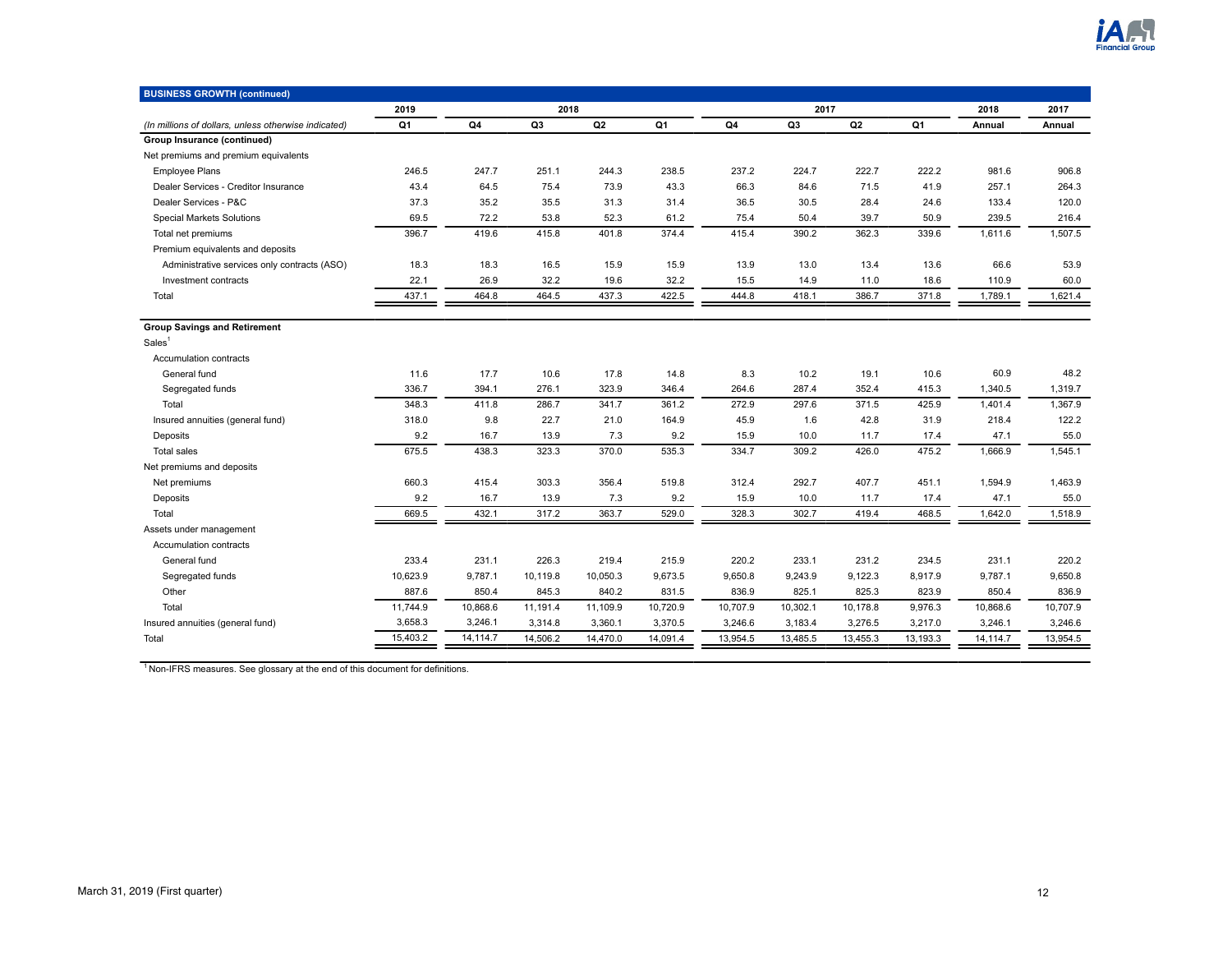

| <b>BUSINESS GROWTH (continued)</b>                                       |                |         |         |         |         |                          |                          |                |                          |          |                   |
|--------------------------------------------------------------------------|----------------|---------|---------|---------|---------|--------------------------|--------------------------|----------------|--------------------------|----------|-------------------|
|                                                                          | 2019           |         | 2018    |         |         |                          | 2017                     |                |                          | 2018     | 2017              |
| (In millions of dollars, unless otherwise indicated)                     | Q <sub>1</sub> | Q4      | Q3      | Q2      | Q1      | Q4                       | Q <sub>3</sub>           | Q <sub>2</sub> | Q <sub>1</sub>           | Annual   | Annual            |
| US Operations <sup>1</sup>                                               |                |         |         |         |         |                          |                          |                |                          |          |                   |
| Sales $$US)^2$                                                           |                |         |         |         |         |                          |                          |                |                          |          |                   |
| Individual Insurance                                                     | 19.2           | 21.4    | 21.0    | 21.5    | 17.3    | 17.5                     | 17.7                     | 20.0           | 17.7                     | 81.2     | 72.9              |
| Dealer Services - P&C <sup>3</sup>                                       | 109.7          | 79.3    | 104.8   | 102.9   | 88.1    |                          |                          |                | -                        | 375.1    |                   |
| Sales $(SCAN)^2$                                                         |                |         |         |         |         |                          |                          |                |                          |          |                   |
| Individual Insurance                                                     | 25.4           | 28.2    | 27.5    | 27.7    | 21.8    | 22.1                     | 22.1                     | 26.9           | 23.4                     | 105.2    | 94.5              |
| Dealer Services - P&C <sup>3</sup>                                       | 145.9          | 105.2   | 136.6   | 132.8   | 111.3   | -                        |                          | -              | -                        | 485.9    |                   |
| Net Premiums and Premium Equivalents (\$CAN)                             |                |         |         |         |         |                          |                          |                |                          |          |                   |
| Individual Insurance                                                     | 95.5           | 92.9    | 88.5    | 85.5    | 81.0    | 79.5                     | 75.5                     | 79.9           | 74.9                     | 347.9    | 309.8             |
| Dealer Services - P&C <sup>3</sup>                                       | 19.3           | 9.4     | 17.1    | 10.5    | 20.5    | —                        | $\overline{\phantom{0}}$ |                | -                        | 57.5     |                   |
| <b>Total Net Premiums</b>                                                | 114.8          | 102.3   | 105.6   | 96.0    | 101.5   | 79.5                     | 75.5                     | 79.9           | 74.9                     | 405.4    | 309.8             |
| Premium Equivalents                                                      | 36.4           | 30.5    | 35.1    | 35.6    | 27.1    | $\overline{\phantom{0}}$ | $\overline{\phantom{m}}$ | -              | $\overline{\phantom{m}}$ | 128.3    | $\qquad \qquad -$ |
| Total Net premiums and Premium Equivalents                               | 151.2          | 132.8   | 140.7   | 131.6   | 128.6   | 79.5                     | 75.5                     | 79.9           | 74.9                     | 533.7    | 309.8             |
| <b>General Insurance</b>                                                 |                |         |         |         |         |                          |                          |                |                          |          |                   |
| Sales <sup>2</sup>                                                       |                |         |         |         |         |                          |                          |                |                          |          |                   |
| iAAH (Auto & Home)                                                       | 66.2           | 68.5    | 87.3    | 104.8   | 62.2    | 64.2                     | 82.5                     | 102.7          | 59.4                     | 322.8    | 308.8             |
| Net premiums, premium equivalents and deposits by line of business       |                |         |         |         |         |                          |                          |                |                          |          |                   |
| Individual Insurance                                                     | 387.8          | 399.4   | 384.5   | 378.7   | 391.8   | 394.7                    | 363.8                    | 371.8          | 362.2                    | 1,554.4  | 1,492.5           |
| Individual Wealth Management                                             | 1.266.4        | 1,046.6 | 994.6   | 1,087.8 | 1,397.4 | 1,095.3                  | 951.6                    | 1,088.3        | 1,430.1                  | 4,526.4  | 4,565.3           |
| Group Insurance                                                          | 437.1          | 464.8   | 464.5   | 437.3   | 422.5   | 444.8                    | 418.1                    | 386.7          | 371.8                    | 1,789.1  | 1,621.4           |
| Group Savings and Retirement                                             | 669.5          | 432.1   | 317.2   | 363.7   | 529.0   | 328.3                    | 302.7                    | 419.4          | 468.5                    | 1,642.0  | 1,518.9           |
| US Operations <sup>1,4</sup>                                             | 151.2          | 132.8   | 140.7   | 131.6   | 128.6   | 79.5                     | 75.5                     | 79.9           | 74.9                     | 533.7    | 309.8             |
| General Insurance <sup>5</sup>                                           | 75.1           | 75.3    | 74.3    | 73.2    | 71.7    | 72.8                     | 72.1                     | 68.9           | 66.7                     | 294.5    | 280.5             |
| Total                                                                    | 2,987.1        | 2,551.0 | 2,375.8 | 2,472.3 | 2,941.0 | 2,415.4                  | 2,183.8                  | 2,415.0        | 2,774.2                  | 10,340.1 | 9,788.4           |
| Distribution of net premiums, premium equivalents and deposits by region |                |         |         |         |         |                          |                          |                |                          |          |                   |
| Atlantic provinces                                                       | 7.1%           | 3.7%    | 3.9%    | 3.8%    | 3.8%    | 4.1%                     | 4.3%                     | 4.2%           | 3.6%                     | 3.8%     | 4.0%              |
| Quebec                                                                   | 35.3%          | 38.2%   | 42.0%   | 46.7%   | 38.8%   | 36.2%                    | 38.2%                    | 40.0%          | 39.0%                    | 41.3%    | 38.4%             |
| Ontario                                                                  | 32.3%          | 30.3%   | 27.1%   | 28.6%   | 26.3%   | 29.2%                    | 29.1%                    | 27.2%          | 30.1%                    | 28.0%    | 29.0%             |
| Western provinces                                                        | 20.2%          | 22.6%   | 21.1%   | 15.5%   | 26.7%   | 27.2%                    | 24.9%                    | 25.2%          | 24.6%                    | 21.7%    | 25.4%             |
| Outside Canada                                                           | 5.1%           | 5.2%    | 5.9%    | 5.4%    | 4.4%    | 3.3%                     | 3.5%                     | 3.4%           | 2.7%                     | 5.2%     | 3.2%              |
|                                                                          | 100.0%         | 100.0%  | 100.0%  | 100.0%  | 100.0%  | 100.0%                   | 100.0%                   | 100.0%         | 100.0%                   | 100.0%   | 100.0%            |
| Total                                                                    |                |         |         |         |         |                          |                          |                |                          |          |                   |

<sup>1</sup> As of Q1-2018, the Company began presenting its US Operations as a separate line of business.

 $2$  Non-IFRS measures. See glossary at the end of this document for definitions.

<sup>3</sup> Data first presented in Q1-2018 following the acquisition of IA American Casualty Holdings Inc. (formerly Helios Financial Holdings Corp.).

<sup>4</sup>In Q3-2018, an adjustment was made retroactively to Q1-2018 to include premium equivalents for the US P&C business following the acquisition of IA American Casualty Holdings Inc.

<sup>5</sup> Includes iA Auto and Home premiums, other activities that have no link with key segments and some minor consolidation adjustments.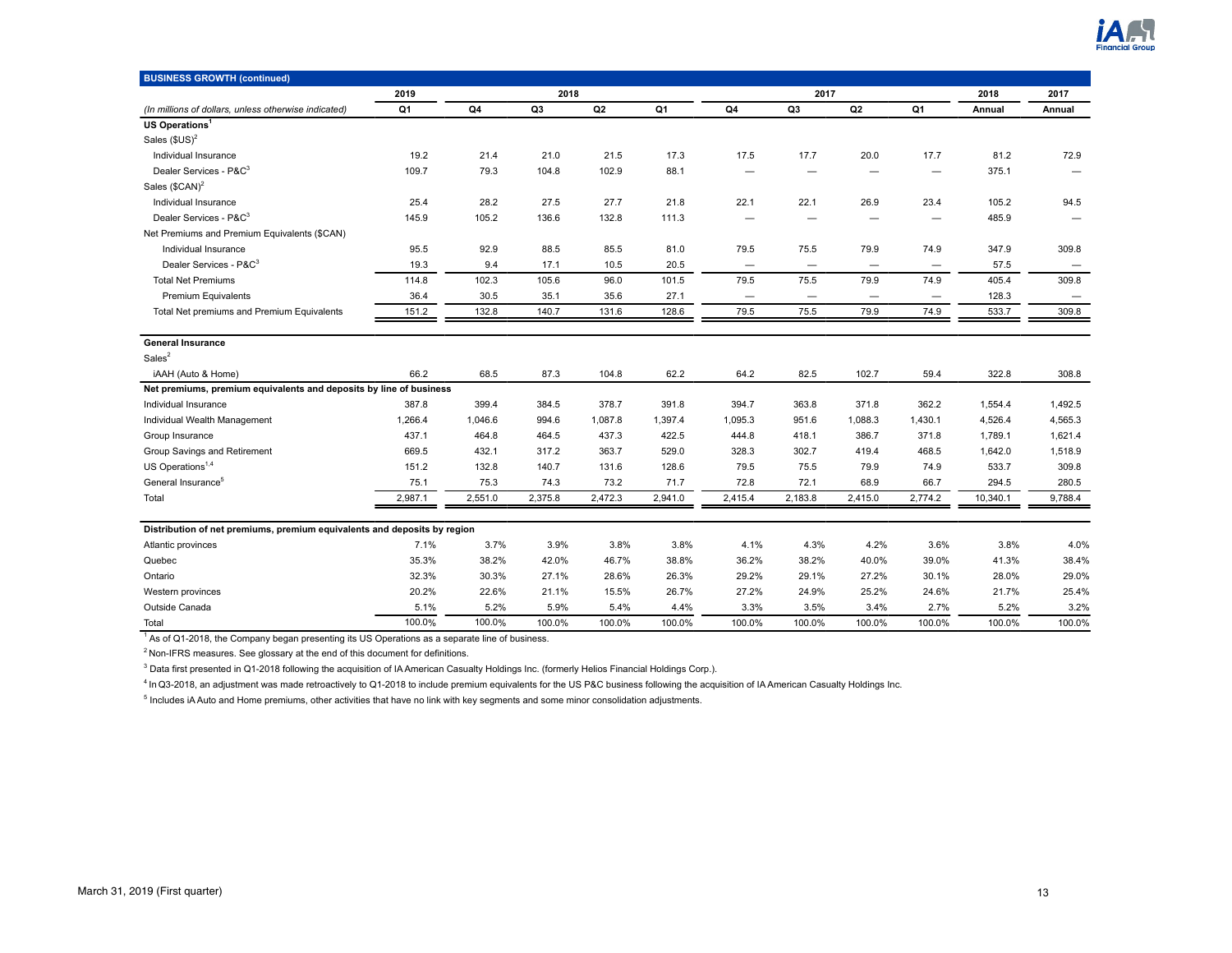

| <b>BUSINESS GROWTH (continued)</b>                      |           |           |           |           |           |           |           |                |           |           |           |
|---------------------------------------------------------|-----------|-----------|-----------|-----------|-----------|-----------|-----------|----------------|-----------|-----------|-----------|
|                                                         | 2019      |           | 2018      |           |           |           | 2017      |                |           | 2018      | 2017      |
| (In millions of dollars, unless otherwise indicated)    | Q1        | Q4        | Q3        | Q2        | Q1        | Q4        | Q3        | Q <sub>2</sub> | Q1        | Annual    | Annual    |
| Assets under management and administration <sup>1</sup> |           |           |           |           |           |           |           |                |           |           |           |
| Assets under management                                 |           |           |           |           |           |           |           |                |           |           |           |
| General fund <sup>2</sup>                               | 42,503.4  | 39,759.5  | 39,067.5  | 39,920.0  | 39,133.0  | 37,789.4  | 37,146.2  | 37,001.8       | 36,329.6  | 39,759.5  | 37,789.4  |
| Segregated funds                                        | 25,759.5  | 23,780.6  | 25,033.6  | 24,887.6  | 24,100.1  | 24,117.0  | 23,207.1  | 22,942.0       | 22,664.1  | 23,780.6  | 24,117.0  |
| Mutual funds                                            | 11,467.0  | 10,832.8  | 11,760.1  | 11,740.3  | 11,503.2  | 11,723.2  | 11,446.0  | 11,356.9       | 11,314.3  | 10,832.8  | 11,723.2  |
| Other $3$                                               | 15,199.0  | 14,721.1  | 15,127.5  | 15,194.1  | 15,096.8  | 15,123.1  | 15,114.7  | 16,856.1       | 17,006.3  | 14,721.1  | 15,123.1  |
| Total                                                   | 94,928.9  | 89,094.0  | 90,988.7  | 91,742.0  | 89,833.1  | 88,752.7  | 86.914.0  | 88,156.8       | 87,314.3  | 89,094.0  | 88,752.7  |
| Assets under administration                             | 86,114.1  | 79,677.5  | 86,056.1  | 85,510.8  | 84,063.9  | 80,787.1  | 77,899.5  | 44,047.0       | 42,870.3  | 79,677.5  | 80,787.1  |
| Total                                                   | 181,043.0 | 168,771.5 | 177,044.8 | 177,252.8 | 173,897.0 | 169,539.8 | 164,813.5 | 132,203.8      | 130,184.6 | 168,771.5 | 169,539.8 |
|                                                         |           |           |           |           |           |           |           |                |           |           |           |
| Human resources                                         |           |           |           |           |           |           |           |                |           |           |           |
| Number of employees                                     | 6,917     | 6,877     | 6,849     | 6,764     | 6,548     | 6,115     | 6,009     | 5,775          | 5,563     | 6,877     | 6,115     |
| Number of Career representatives                        | 2,189     | 2,233     | 2,173     | 2,139     | 2,200     | 2,270     | 2,203     | 2,229          | 2,223     | 2,233     | 2,270     |

<sup>1</sup> Asset amounts have been adjusted retroactively in Q3-2018 further to recent acquisitions.

<sup>2</sup> In Q3-2018, an adjustment was made retroactively to January 1, 2018, further to the application of IFRS-15.

<sup>3</sup> Mainly assets managed for third parties.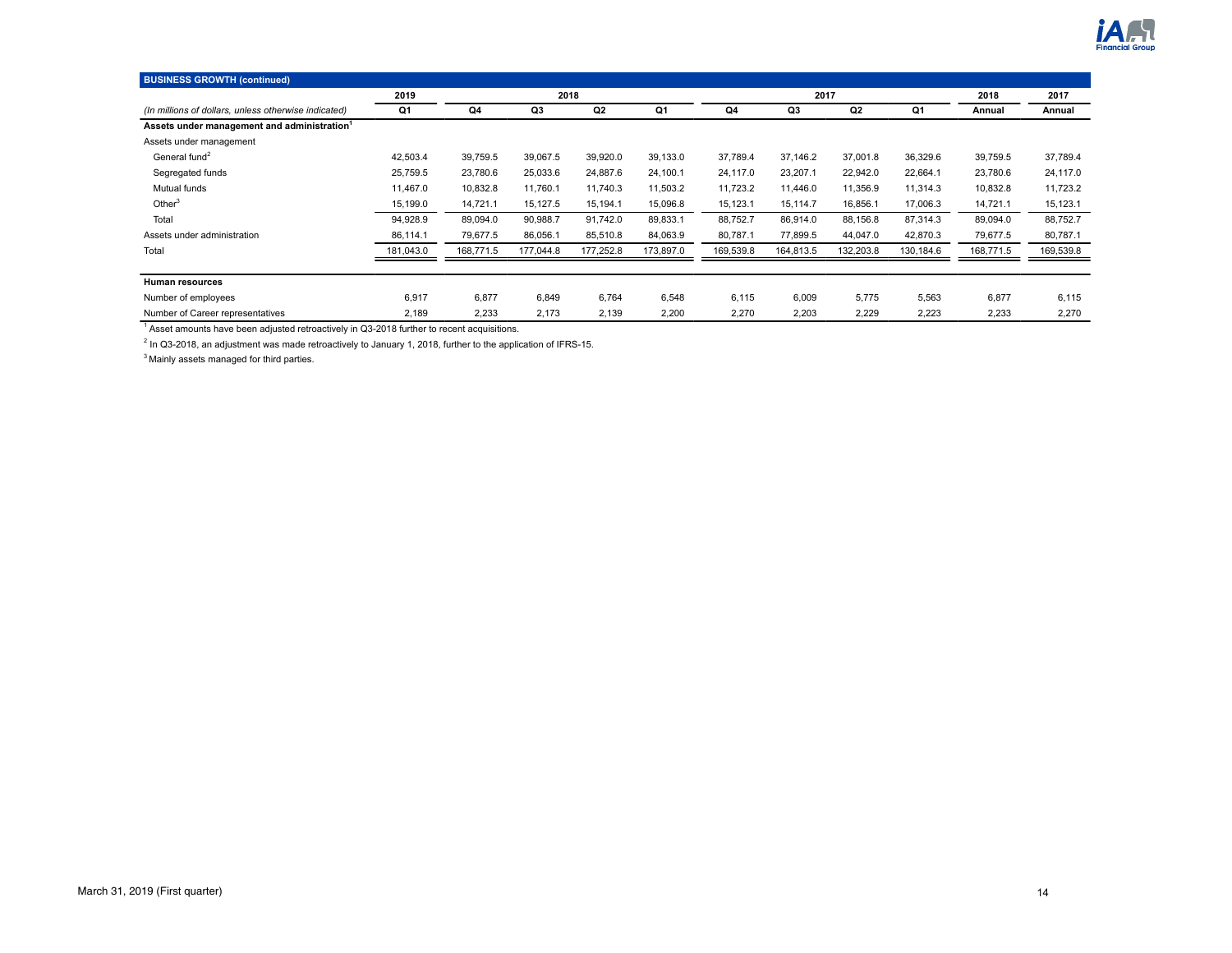

<span id="page-14-0"></span>

| <b>INVESTED ASSETS</b>                                                   |          |          |          |                |          |          |          |          |          |
|--------------------------------------------------------------------------|----------|----------|----------|----------------|----------|----------|----------|----------|----------|
|                                                                          | 2019     |          | 2018     |                |          |          | 2017     |          |          |
| (In millions of dollars, unless otherwise indicated)                     | Q1       | Q4       | Q3       | Q <sub>2</sub> | Q1       | Q4       | Q3       | Q2       | Q1       |
| Value and distribution of investments                                    |          |          |          |                |          |          |          |          |          |
| Book value of investment portfolio                                       | 36,572.6 | 34,578.9 | 33,994.0 | 34,805.4       | 33.992.4 | 33,821.9 | 32.368.5 | 32,656.4 | 31,593.2 |
| Distribution of investments by financial instrument category             |          |          |          |                |          |          |          |          |          |
| Available for sale                                                       | 11.6%    | 12.3%    | 12.9%    | 13.2%          | 12.6%    | 12.0%    | 12.2%    | 12.4%    | 13.3%    |
| Fair value through profit or loss (FVTPL)                                | 63.3%    | 60.8%    | 61.6%    | 62.7%          | 62.8%    | 63.1%    | 62.3%    | 62.7%    | 61.2%    |
| Loans and receivables                                                    | 19.5%    | 21.0%    | 20.4%    | 19.3%          | 19.7%    | 20.0%    | 20.8%    | 20.3%    | 20.8%    |
| Investment properties                                                    | 4.7%     | 5.0%     | 4.2%     | 3.9%           | 4.0%     | 4.0%     | 3.8%     | 3.8%     | 3.9%     |
| Other                                                                    | 0.9%     | 0.9%     | 0.9%     | 0.9%           | 0.9%     | 0.9%     | 0.9%     | 0.8%     | 0.8%     |
| Total                                                                    | 100.0%   | 100.0%   | 100.0%   | 100.0%         | 100.0%   | 100.0%   | 100.0%   | 100.0%   | 100.0%   |
| Distribution of investments by asset category                            |          |          |          |                |          |          |          |          |          |
| <b>Bonds</b>                                                             | 69.0%    | 68.3%    | 67.8%    | 69.8%          | 69.2%    | 67.8%    | 67.7%    | 68.5%    | 68.5%    |
| <b>Stocks</b>                                                            | 8.5%     | 8.8%     | 9.8%     | 9.7%           | 9.9%     | 10.3%    | 10.1%    | 10.0%    | 9.9%     |
| Mortgages and other loans                                                | 10.0%    | 10.6%    | 10.2%    | 9.6%           | 9.7%     | 9.7%     | 10.1%    | 10.0%    | 10.5%    |
| Investment properties                                                    | 4.7%     | 5.0%     | 4.2%     | 3.9%           | 4.0%     | 4.0%     | 3.8%     | 3.8%     | 3.9%     |
| Policy loans                                                             | 2.6%     | 2.7%     | 2.7%     | 2.7%           | 2.7%     | 2.8%     | 2.9%     | 2.9%     | 3.0%     |
| Cash and short-term investments                                          | 2.5%     | 3.0%     | 3.5%     | 2.4%           | 2.7%     | 3.4%     | 3.8%     | 3.0%     | 2.6%     |
| Other <sup>1</sup>                                                       | 2.7%     | 1.6%     | 1.8%     | 1.9%           | 1.8%     | 2.0%     | 1.6%     | 1.8%     | 1.6%     |
| Total                                                                    | 100.0%   | 100.0%   | 100.0%   | 100.0%         | 100.0%   | 100.0%   | 100.0%   | 100.0%   | 100.0%   |
| Distribution of investments by region                                    |          |          |          |                |          |          |          |          |          |
| Atlantic provinces                                                       | 3.1%     | 3.1%     | 3.2%     | 3.1%           | 3.1%     | 3.2%     | 3.4%     | 3.4%     | 3.5%     |
| Quebec                                                                   | 26.8%    | 27.8%    | 27.9%    | 28.2%          | 28.8%    | 29.7%    | 30.5%    | 31.4%    | 32.5%    |
| Ontario                                                                  | 32.4%    | 32.7%    | 32.3%    | 33.1%          | 32.1%    | 31.8%    | 31.7%    | 31.3%    | 29.5%    |
| Western provinces                                                        | 18.7%    | 18.4%    | 18.5%    | 18.1%          | 18.3%    | 18.4%    | 18.0%    | 17.5%    | 18.6%    |
| Outside Canada                                                           | 19.0%    | 18.0%    | 18.1%    | 17.5%          | 17.7%    | 16.9%    | 16.4%    | 16.4%    | 15.9%    |
| Total                                                                    | 100.0%   | 100.0%   | 100.0%   | 100.0%         | 100.0%   | 100.0%   | 100.0%   | 100.0%   | 100.0%   |
| Impaired investments and provisions                                      |          |          |          |                |          |          |          |          |          |
| Gross impaired investments (excluding insured loans)                     | 24.2     | 24.5     | 24.6     | 24.7           | 27.3     | 30.9     | 31.1     | 31.5     | 31.6     |
| Provisions for impaired investments (specific)                           | 8.6      | 8.6      | $6.0\,$  | 6.1            | 6.9      | 7.5      | 5.6      | 5.6      | 5.7      |
| As a % of gross impaired investments                                     | 35.5%    | 35.1%    | 24.4%    | 24.7%          | 25.3%    | 24.3%    | 18.0%    | 17.8%    | 18.0%    |
| Net impaired investments (excluding insured loans)                       |          |          |          |                |          |          |          |          |          |
| <b>Bonds</b>                                                             | 12.8     | 12.8     | 15.1     | 15.1           | 15.1     | 15.1     | 16.8     | 16.8     | 16.9     |
| Mortgages and other loans                                                | 2.8      | 3.1      | 3.5      | 3.5            | 5.3      | 8.3      | 8.7      | 9.1      | 9.0      |
| Total                                                                    | 15.6     | 15.9     | 18.6     | 18.6           | 20.4     | 23.4     | 25.5     | 25.9     | 25.9     |
| Net impaired investments as a % of investment portfolio                  | 0.04%    | 0.05%    | 0.05%    | 0.05%          | 0.06%    | 0.07%    | 0.08%    | 0.08%    | 0.08%    |
| Provisions for losses (collective and specific)                          |          |          |          |                |          |          |          |          |          |
| At beginning of period                                                   | 16.7     | 13.9     | 13.5     | 13.4           | 13.9     | 11.8     | 10.7     | 10.9     | 10.1     |
| Increase for the period                                                  | 8.3      | 10.4     | 6.0      | 6.1            | 5.7      | 7.4      | 5.4      | 4.2      | 5.3      |
| Decrease for the period                                                  | (8.2)    | (7.6)    | (5.6)    | (6.0)          | (6.2)    | (5.3)    | (4.3)    | (4.4)    | (4.5)    |
| At end of period                                                         | 16.8     | 16.7     | 13.9     | 13.5           | 13.4     | 13.9     | 11.8     | 10.7     | 10.9     |
| Provisions for losses by type of investment (collective and<br>specific) |          |          |          |                |          |          |          |          |          |
| <b>Bonds</b>                                                             | 7.9      | 7.9      | 5.7      | 5.7            | 5.7      | 5.7      | 4.1      | 4.1      | 4.1      |
| Mortgages                                                                | 0.6      | 0.6      | 0.2      | 0.3            | 1.0      | 1.8      | 1.5      | 1.5      | 1.5      |
| Car loans                                                                | 8.3      | 8.2      | 8.0      | 7.5            | 6.7      | 6.4      | 6.2      | 5.1      | 5.3      |
| Total                                                                    | 16.8     | 16.7     | 13.9     | 13.5           | 13.4     | 13.9     | 11.8     | 10.7     | 10.9     |
| Other quality measure                                                    |          |          |          |                |          |          |          |          |          |
| Car loans - Average credit loss rate (non-prime) <sup>2</sup>            | 5.3%     | 5.2%     | 5.2%     | 5.4%           | 5.7%     | 5.9%     | 6.1%     | 6.7%     | 7.4%     |

<sup>1</sup> In 2017, one item in "Other invested assets" was reclassified under "Other assets" on the balance sheet.

<sup>2</sup> Non-IFRS measure. Quarterly average credit loss on a trailing 12 months basis. Represents total credit losses divided by the average finance receivables over the same period.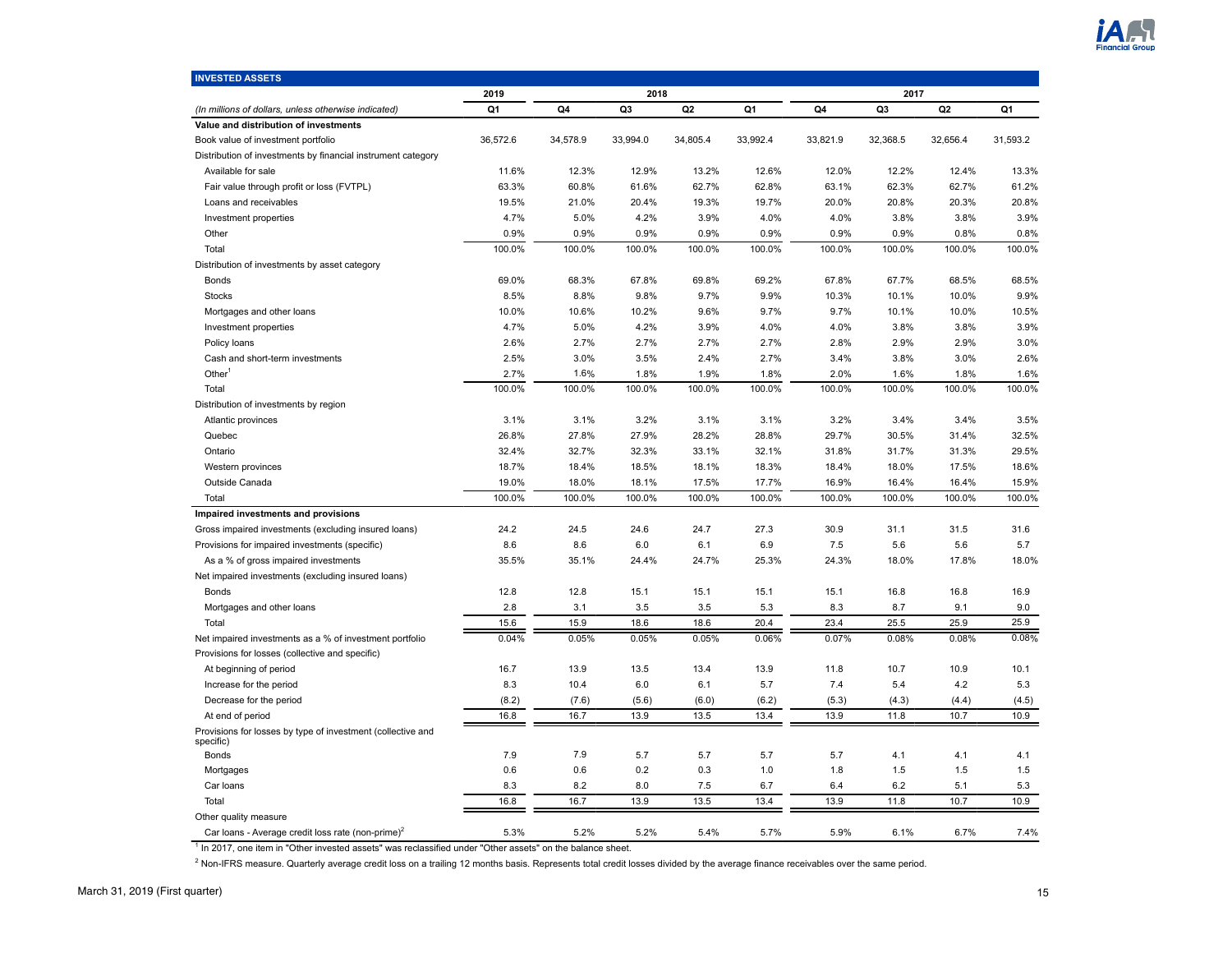

| <b>INVESTED ASSETS (continued)</b>                   |          |          |          |                |          |          |                |                |          |
|------------------------------------------------------|----------|----------|----------|----------------|----------|----------|----------------|----------------|----------|
|                                                      | 2019     |          | 2018     |                |          |          | 2017           |                |          |
| (In millions of dollars, unless otherwise indicated) | Q1       | Q4       | Q3       | Q <sub>2</sub> | Q1       | Q4       | Q <sub>3</sub> | Q <sub>2</sub> | Q1       |
| Real estate acquired to settle loans                 |          |          |          |                |          |          |                |                |          |
| Real estate held for resale                          | 0.6      | 0.6      | 4.6      | 4.7            | 4.6      | 10.2     | 10.1           | 10.5           | 10.8     |
| <b>Bonds</b>                                         |          |          |          |                |          |          |                |                |          |
| Book value of the bond portfolio                     | 25,229.3 | 23,592.3 | 23,064.3 | 24,314.1       | 23,514.4 | 22,944.1 | 21,935.5       | 22,338.0       | 21.604.9 |
| Distribution by financial instrument category        |          |          |          |                |          |          |                |                |          |
| Available for sale                                   | 15.0%    | 16.2%    | 17.1%    | 17.0%          | 16.3%    | 15.8%    | 16.1%          | 16.5%          | 17.6%    |
| Fair value through profit or loss (FVTPL)            | 76.4%    | 74.7%    | 73.7%    | 74.5%          | 74.9%    | 75.3%    | 74.6%          | 74.6%          | 73.2%    |
| Loans and receivables                                | 8.6%     | 9.1%     | 9.2%     | 8.5%           | 8.8%     | 8.9%     | 9.3%           | 8.9%           | 9.2%     |
| Total                                                | 100.0%   | 100.0%   | 100.0%   | 100.0%         | 100.0%   | 100.0%   | 100.0%         | 100.0%         | 100.0%   |
| Distribution by credit rating                        |          |          |          |                |          |          |                |                |          |
| Rating - AAA                                         | 6.14%    | 5.21%    | 5.20%    | 5.05%          | 5.70%    | 4.85%    | 4.41%          | 4.83%          | 3.94%    |
| Rating - AA                                          | 34.82%   | 35.41%   | 34.17%   | 35.20%         | 33.81%   | 34.19%   | 33.76%         | 32.44%         | 31.05%   |
| Rating - A                                           | 41.28%   | 41.89%   | 42.76%   | 42.37%         | 43.19%   | 43.63%   | 43.73%         | 44.39%         | 46.97%   |
| Rating - BBB                                         | 16.84%   | 16.71%   | 17.05%   | 16.57%         | 16.44%   | 16.34%   | 17.25%         | 17.68%         | 17.36%   |
| Rating - BB and lower                                | 0.92%    | 0.78%    | 0.82%    | 0.81%          | 0.86%    | 0.99%    | 0.85%          | 0.66%          | 0.68%    |
| Total                                                | 100.00%  | 100.00%  | 100.00%  | 100.00%        | 100.00%  | 100.00%  | 100.00%        | 100.00%        | 100.00%  |
| Distribution by category of issuer                   |          |          |          |                |          |          |                |                |          |
| Governments                                          | 50.4%    | 50.7%    | 49.6%    | 51.3%          | 51.5%    | 52.0%    | 50.7%          | 50.5%          | 51.2%    |
| Municipalities                                       | 5.1%     | 5.1%     | 5.0%     | 4.9%           | 4.9%     | 5.0%     | 4.9%           | 4.7%           | 4.5%     |
| Corporates - Public issues                           | 27.0%    | 26.3%    | 27.5%    | 26.7%          | 26.7%    | 26.1%    | 26.7%          | 27.4%          | 27.1%    |
| Corporates - Private issues                          | 17.5%    | 17.9%    | 17.9%    | 17.1%          | 16.9%    | 16.9%    | 17.7%          | 17.4%          | 17.2%    |
| Total                                                | 100.0%   | 100.0%   | 100.0%   | 100.0%         | 100.0%   | 100.0%   | 100.0%         | 100.0%         | 100.0%   |
| Mortgages and other loans                            |          |          |          |                |          |          |                |                |          |
| Book value of mortgage and other loans portfolio     | 3,670.9  | 3,661.3  | 3,456.5  | 3,324.5        | 3,304.8  | 3,288.1  | 3,255.2        | 3,277.3        | 3,311.5  |
| Book value of mortgages                              | 2,984.3  | 2,999.4  | 2,826.5  | 2,720.4        | 2,719.5  | 2,718.5  | 2,690.3        | 2,718.9        | 2,761.6  |
| Book value of other loans                            | 686.6    | 661.9    | 630.0    | 604.1          | 585.3    | 569.6    | 564.9          | 558.4          | 549.9    |
| Distribution by financial instrument category        |          |          |          |                |          |          |                |                |          |
| Held for trading                                     | 2.5%     | 2.5%     | 2.2%     | 2.4%           | 2.0%     | 1.9%     | 1.9%           | 1.7%           | 1.6%     |
| Loans and receivables                                | 97.5%    | 97.5%    | 97.8%    | 97.6%          | 98.0%    | 98.1%    | 98.1%          | 98.3%          | 98.4%    |
| Total mortgages and other loans                      | 100.0%   | 100.0%   | 100.0%   | 100.0%         | 100.0%   | 100.0%   | 100.0%         | 100.0%         | 100.0%   |
| Distribution by type of mortgage                     |          |          |          |                |          |          |                |                |          |
| Residential                                          | 36.5%    | 36.0%    | 37.0%    | 35.3%          | 35.2%    | 35.5%    | 35.7%          | 34.8%          | 33.0%    |
| Multi-residential                                    | 55.1%    | 55.4%    | 55.6%    | 56.8%          | 57.2%    | 56.7%    | 56.0%          | 56.5%          | 55.7%    |
| Non-residential                                      | 8.4%     | 8.6%     | 7.4%     | 7.9%           | 7.6%     | 7.8%     | 8.3%           | 8.7%           | 11.3%    |
| Total                                                | 100.0%   | 100.0%   | 100.0%   | 100.0%         | 100.0%   | 100.0%   | 100.0%         | 100.0%         | 100.0%   |
| Distribution by type of mortgage                     |          |          |          |                |          |          |                |                |          |
| Securitized and insured                              | 39.7%    | 37.2%    | 37.6%    | 39.7%          | 41.1%    | 40.3%    | 39.3%          | 37.9%          | 36.2%    |
| Insured                                              | 36.9%    | 39.3%    | 38.9%    | 36.5%          | 35.8%    | 37.9%    | 38.9%          | 40.9%          | 41.1%    |
| Uninsured                                            | 23.4%    | 23.5%    | 23.5%    | 23.8%          | 23.1%    | 21.8%    | 21.8%          | 21.2%          | 22.7%    |
| Total                                                | 100.0%   | 100.0%   | 100.0%   | 100.0%         | 100.0%   | 100.0%   | 100.0%         | 100.0%         | 100.0%   |

<sup>1</sup> A marginal portion of the "Securitized and insured" loans may be uninsured at the end of the quarter.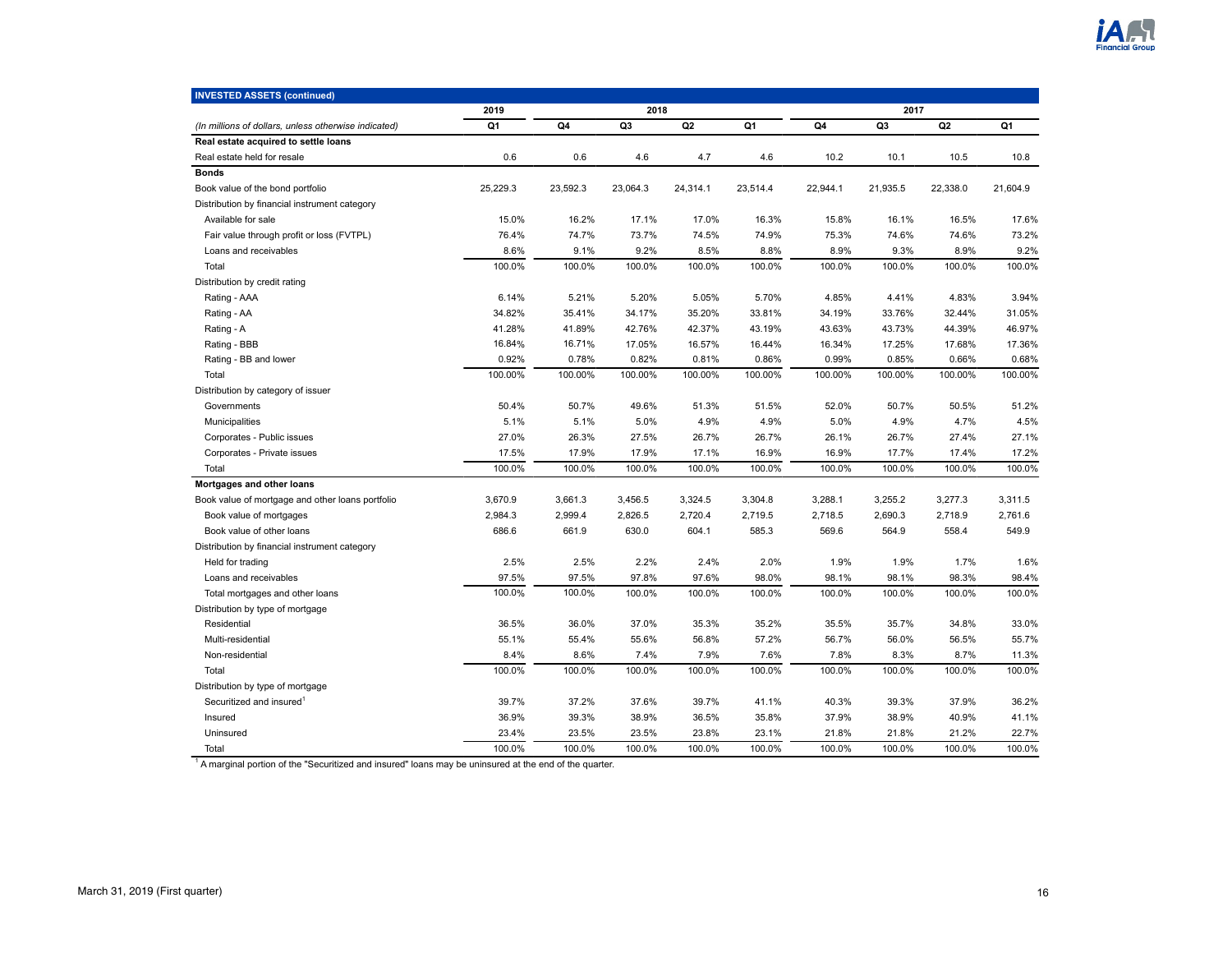

| <b>INVESTED ASSETS (continued)</b>                                                             |                          |                          |         |                   |         |         |         |                |         |
|------------------------------------------------------------------------------------------------|--------------------------|--------------------------|---------|-------------------|---------|---------|---------|----------------|---------|
|                                                                                                | 2019                     |                          | 2018    |                   |         |         | 2017    |                |         |
| (In millions of dollars, unless otherwise indicated)                                           | Q1                       | Q4                       | Q3      | Q <sub>2</sub>    | Q1      | Q4      | Q3      | Q <sub>2</sub> | Q1      |
| <b>Mortgages</b>                                                                               |                          |                          |         |                   |         |         |         |                |         |
| Other quality measures                                                                         |                          |                          |         |                   |         |         |         |                |         |
| Delinquency rate <sup>1</sup>                                                                  |                          |                          |         |                   |         |         |         |                |         |
| Securitized and insured <sup>2</sup>                                                           | 0.05%                    | -                        |         | -                 | 0.07%   | 0.02%   | 0.03%   | 0.02%          | 0.05%   |
| Insured                                                                                        | 0.21%                    | 0.11%                    | 0.12%   | 0.16%             | 0.14%   | 0.13%   | 0.13%   | 0.14%          | 0.15%   |
| Uninsured                                                                                      | $\overline{\phantom{0}}$ | $\overline{\phantom{0}}$ | -       | $\qquad \qquad -$ | 0.36%   | 1.10%   | 1.10%   | 1.24%          | 1.10%   |
| Total                                                                                          | 0.10%                    | 0.09%                    | 0.09%   | 0.12%             | 0.19%   | 0.34%   | 0.34%   | 0.37%          | 0.37%   |
| Delinquency rate, including real estate acquired to settle loans                               | 0.12%                    | 0.11%                    | 0.25%   | 0.29%             | 0.36%   | 0.71%   | 0.72%   | 0.76%          | 0.76%   |
| <b>Stocks</b>                                                                                  |                          |                          |         |                   |         |         |         |                |         |
| Book value of the stock portfolio                                                              | 3,094.5                  | 3,054.8                  | 3,319.3 | 3,363.0           | 3,378.9 | 3,467.0 | 3,271.0 | 3,278.5        | 3,139.9 |
| Distribution by financial instrument category                                                  |                          |                          |         |                   |         |         |         |                |         |
| Available for sale                                                                             | 14.5%                    | 14.2%                    | 13.5%   | 13.3%             | 12.7%   | 12.8%   | 12.4%   | 11.7%          | 13.1%   |
| Fair value through profit or loss (FVTPL)                                                      | 85.5%                    | 85.8%                    | 86.5%   | 86.7%             | 87.3%   | 87.2%   | 87.6%   | 88.3%          | 86.9%   |
| Total                                                                                          | 100.0%                   | 100.0%                   | 100.0%  | 100.0%            | 100.0%  | 100.0%  | 100.0%  | 100.0%         | 100.0%  |
| Distribution by category                                                                       |                          |                          |         |                   |         |         |         |                |         |
| Common                                                                                         | 58.9%                    | 59.7%                    | 58.6%   | 56.1%             | 54.3%   | 53.7%   | 52.5%   | 52.0%          | 51.9%   |
| Preferred                                                                                      | 16.7%                    | 16.3%                    | 18.7%   | 18.7%             | 18.3%   | 18.3%   | 19.3%   | 18.7%          | 20.0%   |
| Market indices                                                                                 | 9.9%                     | 10.2%                    | 8.7%    | 11.0%             | 13.8%   | 14.3%   | 14.0%   | 15.2%          | 13.5%   |
| Investment fund units and other                                                                | 14.5%                    | 13.8%                    | 14.0%   | 14.2%             | 13.6%   | 13.7%   | 14.2%   | 14.1%          | 14.6%   |
| Total                                                                                          | 100.0%                   | 100.0%                   | 100.0%  | 100.0%            | 100.0%  | 100.0%  | 100.0%  | 100.0%         | 100.0%  |
| Distribution by use of stocks                                                                  |                          |                          |         |                   |         |         |         |                |         |
| Backing long-term liabilities                                                                  | 54.1%                    | 55.9%                    | 55.5%   | 55.9%             | 57.8%   | 57.2%   | 56.3%   | 56.9%          | 53.3%   |
| Backing UL accounts                                                                            | 27.9%                    | 26.2%                    | 26.8%   | 26.7%             | 25.4%   | 25.8%   | 26.7%   | 26.4%          | 27.5%   |
| Backing capital                                                                                | 18.0%                    | 17.9%                    | 17.7%   | 17.4%             | 16.8%   | 17.0%   | 17.0%   | 16.7%          | 19.2%   |
| Total                                                                                          | 100.0%                   | 100.0%                   | 100.0%  | 100.0%            | 100.0%  | 100.0%  | 100.0%  | 100.0%         | 100.0%  |
| <b>Real estate</b>                                                                             |                          |                          |         |                   |         |         |         |                |         |
| Investment properties                                                                          | 1,720.5                  | 1,720.5                  | 1,416.0 | 1,356.8           | 1,343.0 | 1,340.8 | 1,228.2 | 1,249.8        | 1,236.0 |
| Linearization of rents                                                                         | 18.3                     | 17.4                     | 15.0    | 14.2              | 13.8    | 13.0    | 11.6    | 11.1           | 10.7    |
| Fair value of investment properties                                                            | 1,738.8                  | 1,737.9                  | 1,431.0 | 1,371.0           | 1,356.8 | 1,353.8 | 1,239.8 | 1,260.9        | 1,246.7 |
| Occupancy rate on investment properties                                                        | 96.0%                    | 95.0%                    | 93.0%   | 92.0%             | 92.0%   | 93.0%   | 89.0%   | 92.0%          | 89.5%   |
| Other                                                                                          |                          |                          |         |                   |         |         |         |                |         |
| Provision for potential loss on fixed-income securities contained<br>in the policy liabilities | 332.5                    | 289.6                    | 323.0   | 346.7             | 335.3   | 335.7   | 323.3   | 361.0          | 327.4   |

<sup>1</sup> The delinquency rate is calculated by dividing mortgages in default by the value of the portfolio.

 $2$  A marginal portion of the "Securitized and insured" loans may be uninsured at the end of the quarter.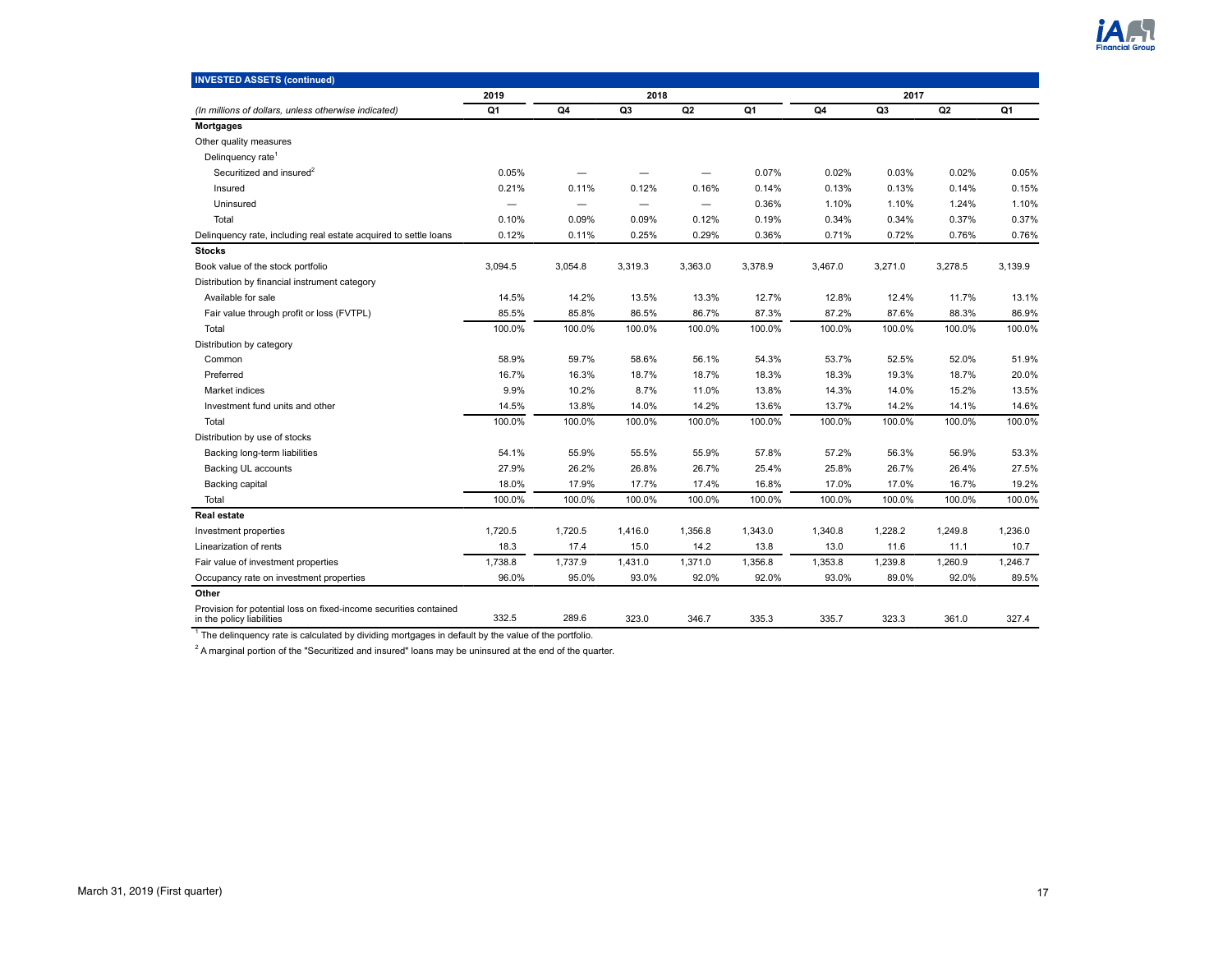

<span id="page-17-0"></span>

| <b>SOLVENCY AND CAPITALIZATION</b>                                                       |         |                              |                |                |              |         |               |                |         |
|------------------------------------------------------------------------------------------|---------|------------------------------|----------------|----------------|--------------|---------|---------------|----------------|---------|
|                                                                                          | 2019    |                              | 2018           |                |              |         | 2017          |                |         |
| (In millions of dollars, unless otherwise indicated)                                     | Q1      | Q4                           | Q <sub>3</sub> | Q <sub>2</sub> | Q1           | Q4      | Q3            | Q <sub>2</sub> | Q1      |
| <b>Capital structure</b>                                                                 |         |                              |                |                |              |         |               |                |         |
| <b>Debentures</b>                                                                        | 901.5   | 901.4                        | 901.0          | 1.000.8        | 1,000.4      | 996.3   | 996.1         | 995.8          | 995.6   |
| Participating policyholders' accounts                                                    | 45.7    | 45.3                         | 42.5           | 42.1           | 41.5         | 41.0    | 39.4          | 39.3           | 39.3    |
| Equity                                                                                   |         |                              |                |                |              |         |               |                |         |
| Common shares                                                                            | 1,634.5 | 1,655.5                      | 1,671.6        | 1,669.9        | 1,668.0      | 1,520.9 | 1,512.9       | 1,511.4        | 1,505.5 |
| Preferred shares issued by a subsidiary                                                  | 525.0   | 525.0                        | 525.0          | 525.0          | 525.0        | 375.0   | 375.0         | 375.0          | 375.0   |
| Contributed surplus                                                                      | 22.5    | 22.8                         | 21.5           | 20.9           | 20.2         | 19.5    | 19.7          | 18.7           | 18.5    |
| Retained earnings <sup>1,2</sup>                                                         | 3,474.0 | 3,447.0                      | 3,426.1        | 3,304.9        | 3,135.0      | 3,072.8 | 2,994.4       | 2,850.9        | 2,790.0 |
| Accumulated other comprehensive income                                                   | 84.8    | 22.5                         | (1.3)          | 29.1           | 36.7         | 48.9    | 27.4          | 62.0           | 81.4    |
| Total shareholders' equity                                                               | 5,740.8 | 5,672.8                      | 5,642.9        | 5,549.8        | 5,384.9      | 5,037.1 | 4,929.4       | 4,818.0        | 4,770.4 |
| Total capital structure                                                                  | 6,688.0 | 6,619.5                      | 6,586.4        | 6,592.7        | 6,426.8      | 6,074.4 | 5,964.9       | 5,853.1        | 5,805.3 |
|                                                                                          |         |                              |                |                |              |         |               |                |         |
| <b>Debt measures</b>                                                                     |         |                              |                |                |              |         |               |                |         |
| Debentures/capital structure <sup>2</sup>                                                | 13.5%   | 13.6%                        | 13.7%          | 15.2%          | 15.6%        | 16.4%   | 16.7%         | 17.0%          | 17.1%   |
| Debentures and preferred shares issued by a subsidiary/capital<br>structure <sup>2</sup> | 21.3%   | 21.5%                        | 21.7%          | 23.1%          | 23.7%        | 22.6%   | 23.0%         | 23.4%          | 23.6%   |
| Coverage ratio (in number of times) $3$                                                  | 14.8    | 14.6                         | 14.5           | 14.4           | 14.1         | 13.3    | 12.7          | 12.5           | 13.0    |
| <b>Credit ratings</b>                                                                    |         | <b>Standard &amp; Poor's</b> |                |                | <b>DBRS</b>  |         | A.M. Best     |                |         |
| iA Financial Corporation Inc.                                                            |         |                              |                |                |              |         |               |                |         |
| Issuer rating                                                                            |         | А-                           |                |                | A (low)      |         | not rated     |                |         |
| Industrial Alliance Insurance and Financial Services inc.                                |         |                              |                |                |              |         |               |                |         |
| Financial strength                                                                       |         | $A+$                         |                |                | A (high)     |         | A+ (Superior) |                |         |
| Issuer rating                                                                            |         | $A+$                         |                |                | A (high)     |         | aa-           |                |         |
| <b>Debentures</b>                                                                        |         | Α                            |                |                | Α            |         | a             |                |         |
| <b>Preferred Shares</b>                                                                  |         | $A-$ <sup>4</sup>            |                |                | Pfd-2 (high) |         | a-            |                |         |

<sup>1</sup> In Q3-2018, an adjustment was made retroactively to January 1, 2018, further to the application of IFRS-15.

 $^2$  In Q4-2018, the Company made an adjustment to the estimates used to establish income taxes payable in prior periods by decreasing the retained earnings as at January 1, 2017 by 58 \$.

<sup>3</sup> Calculated by dividing earnings for the past twelve months (before interest and taxes) by the sum of interest, preferred share issued by a subsidiary dividends and redemption premium on preferred<br>shares issued by a sub

<sup>4</sup> For preferred shares: A- is the rating on global scale and P-1 (Low) is the rating on Canadian scale.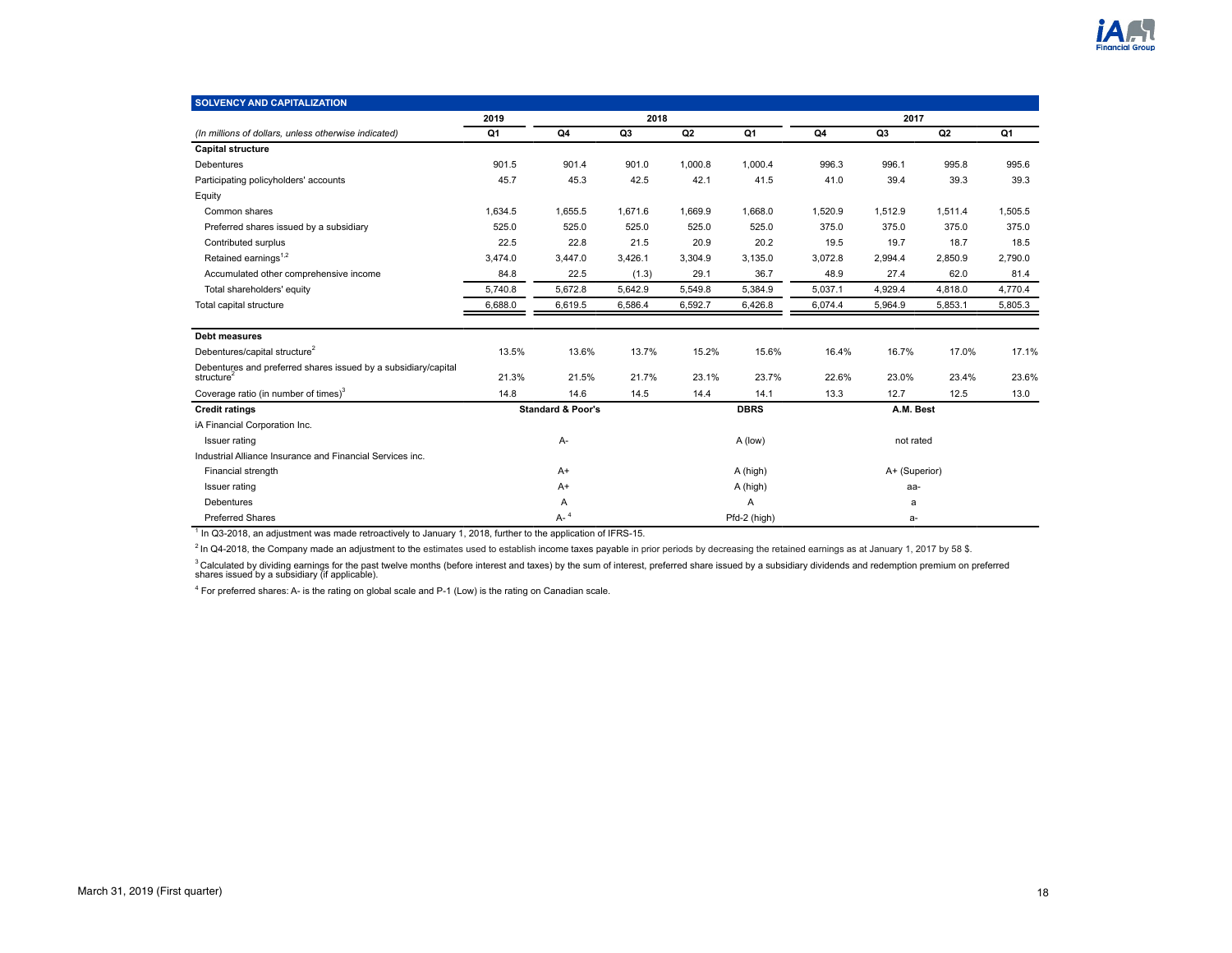

| <b>SOLVENCY AND CAPITALIZATION (continued)</b>             |            |                          |                |                          |            |            |                          |                          |    |
|------------------------------------------------------------|------------|--------------------------|----------------|--------------------------|------------|------------|--------------------------|--------------------------|----|
|                                                            | 2019       |                          | 2018           |                          |            |            | 2017                     |                          |    |
| (In millions of dollars, unless otherwise indicated)       | Q1         | Q4                       | Q <sub>3</sub> | Q <sub>2</sub>           | Q1         | Q4         | Q3                       | Q <sub>2</sub>           | Q1 |
| iA Financial Corporation Inc.                              |            |                          |                |                          |            |            |                          |                          |    |
| Solvency ratio CARLI <sup>1,2</sup>                        |            |                          |                |                          |            |            |                          |                          |    |
| Available capital                                          |            |                          |                |                          |            |            |                          |                          |    |
| Tier 1 Capital:                                            |            |                          |                |                          |            |            |                          |                          |    |
| Common shares                                              | 1,634.5    | 1,655.5                  | 1,671.6        | 1,669.9                  | 1,668.0    | 1,520.9    |                          |                          |    |
| Preferred shares issued by a subsidiary                    | 525.0      | 525.0                    | 525.0          | 525.0                    | 525.0      | 375.0      |                          |                          |    |
| Other Tier 1 capital instruments                           |            | $\overline{\phantom{0}}$ |                | $\overline{\phantom{0}}$ |            |            |                          |                          |    |
| Adjusted Retained Earnings <sup>3,4</sup>                  | 3,469.8    | 3,442.4                  | 3,411.2        | 3,291.3                  | 3,126.4    | 3,067.5    |                          |                          |    |
| Other                                                      | 155.3      | 91.4                     | 67.3           | 96.9                     | 101.8      | 107.9      |                          |                          |    |
| Gross Tier 1                                               | 5,784.6    | 5,714.3                  | 5,675.1        | 5,583.1                  | 5,421.2    | 5,071.3    | -                        |                          |    |
| Deductions for Goodwill and Other intangibles<br>assets    | (1,223.6)  | (1,208.1)                | (1, 167.3)     | (1, 176.0)               | (1, 120.1) | (853.9)    |                          |                          |    |
| Other Tier 1 Deductions <sup>3</sup>                       | (1, 478.3) | (1,429.3)                | (1, 282.3)     | (1,211.3)                | (1,212.4)  | (1, 165.3) |                          |                          |    |
| Tier 1                                                     | 3,082.7    | 3,076.9                  | 3,225.5        | 3,195.8                  | 3,088.7    | 3,052.1    | $\equiv$                 |                          |    |
| Tier 2 Capital                                             |            |                          |                |                          |            |            |                          |                          |    |
| Subordinated debt                                          | 897.6      | 897.4                    | 897.1          | 996.8                    | 996.6      | 996.3      |                          |                          |    |
| Other Tier 2 capital instruments                           | -          | $\overline{\phantom{0}}$ | -              | -                        |            | -          |                          |                          |    |
| Other                                                      | 764.9      | 743.1                    | 597.3          | 589.2                    | 634.5      | 612.9      | -                        | -                        |    |
| Gross Tier 2                                               | 1,662.5    | 1,640.5                  | 1,494.4        | 1,586.0                  | 1,631.1    | 1,609.2    |                          |                          |    |
| Tier 2 Deductions                                          | (259.1)    | (248.5)                  | (241.5)        | (231.7)                  | (256.2)    | (197.1)    |                          |                          |    |
| Tier 2                                                     | 1,403.4    | 1,392.0                  | 1,252.9        | 1,354.3                  | 1,374.9    | 1,412.1    |                          |                          |    |
| Available capital                                          | 4,486.1    | 4,468.9                  | 4,478.4        | 4,550.1                  | 4,463.6    | 4,464.2    | $\overline{\phantom{0}}$ |                          |    |
| Surplus Allowance and Eligible Deposits                    | 4,268.2    | 4,045.6                  | 3,797.0        | 4,007.8                  | 4,063.8    | 4,155.0    |                          |                          |    |
| <b>Base Solvency Buffer</b>                                |            |                          |                |                          |            |            |                          |                          |    |
| <b>Credit Risk</b>                                         | 901.4      | 800.3                    | 760.3          | 824.3                    | 846.7      | 822.1      |                          |                          |    |
| <b>Market Risk</b>                                         | 2,614.3    | 2,481.7                  | 2,616.5        | 2,622.4                  | 2,707.9    | 2,870.8    |                          |                          |    |
| <b>Insurance Risk</b>                                      | 3,561.6    | 3,518.9                  | 3,403.9        | 3,387.9                  | 3,339.6    | 3,303.8    |                          |                          |    |
| Segregated Fund Guarantees Risk                            | 224.3      | 224.4                    | 426.1          | 453.6                    | 449.6      | 442.9      |                          |                          |    |
| <b>Operational Risk</b>                                    | 567.3      | 544.1                    | 528.8          | 530.6                    | 527.3      | 533.2      |                          |                          |    |
| Diversification and Other Credits                          | (1, 156.4) | (1, 135.9)               | (1, 103.2)     | (1, 112.5)               | (1, 102.7) | (1, 105.9) | -                        | -                        |    |
| Base Solvency Buffer <sup>5</sup>                          | 7,048.1    | 6,755.2                  | 6,964.0        | 7,041.6                  | 7,106.8    | 7,210.2    | $\equiv$                 | $\overline{\phantom{0}}$ |    |
| Total Ratio <sup>5</sup>                                   | 124%       | 126%                     | 119%           | 122%                     | 120%       | 120%       |                          |                          |    |
| Industrial Alliance Insurance and Financial Services Inc.  |            |                          |                |                          |            |            |                          |                          |    |
| Solvency ratio CARLI <sup>1,2</sup>                        |            |                          |                |                          |            |            |                          |                          |    |
| Available capital, surplus allowance and eligible deposits | 8,695.5    | 8,514.5                  | 8,275.4        | 8,557.9                  | 8,527.4    | 8,619.2    |                          |                          |    |
| Base Solvency Buffer <sup>5</sup>                          | 7,047.5    | 6,755.2                  | 6,964.0        | 7,041.6                  | 7,106.8    | 7,210.2    |                          |                          |    |
| Total Ratio <sup>5</sup>                                   | 123%       | 126%                     | 119%           | 122%                     | 120%       | 120%       |                          |                          |    |

<sup>2</sup> New capital regime effective as at January 1, 2018. The AMF capital guideline is comparable to OSFI's LICAT.

 $3$  In Q3-2018, an adjustment was made retroactively to January 1, 2018, further to the application of IFRS-15.

<sup>4</sup> In Q4-2018, the Company made an adjustment to the estimates used to establish income taxes payable in prior periods by decreasing the retained earnings as at January 1, 2017 by 58 \$.  $<sup>5</sup>$  Including the scalar of 1.05</sup>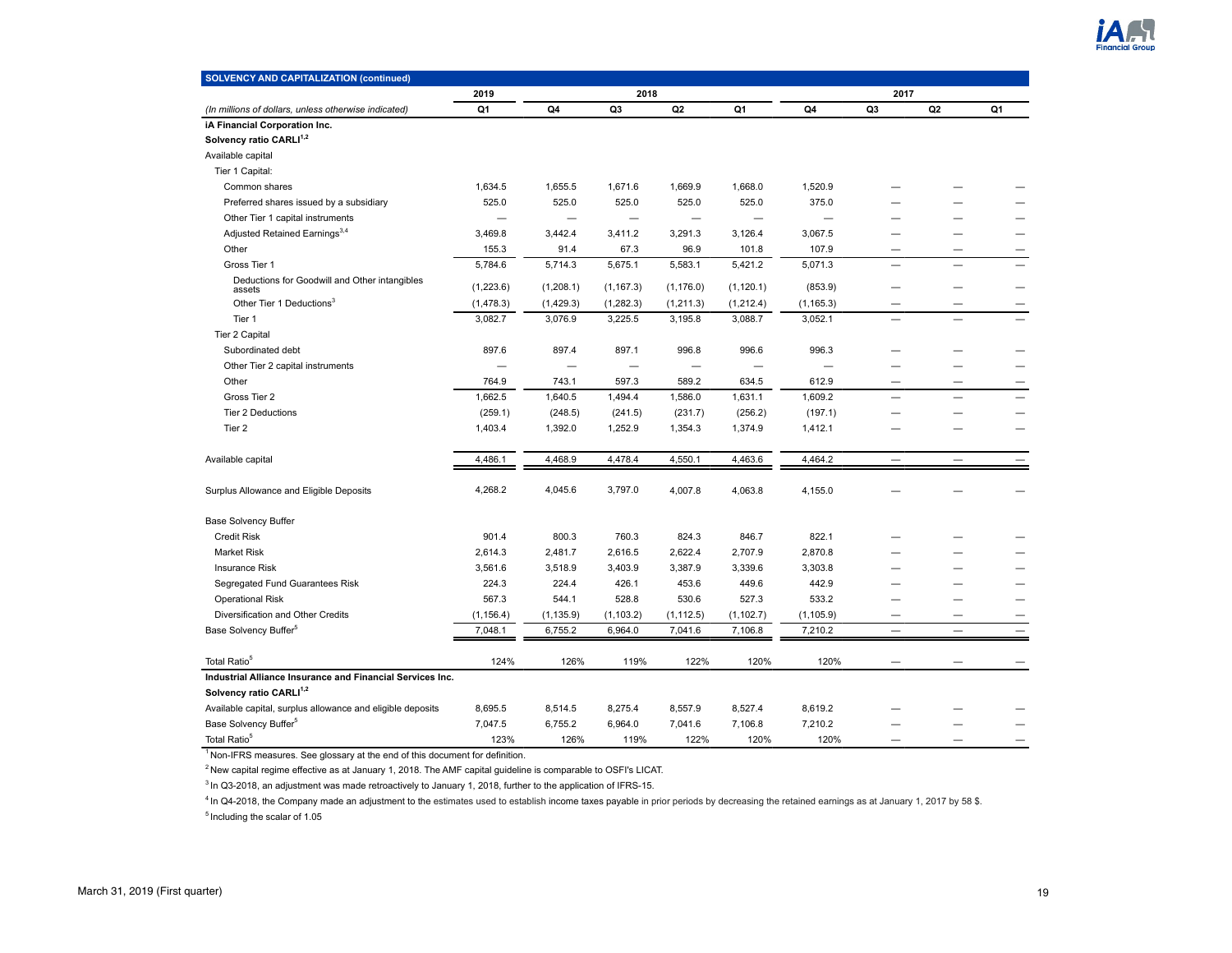

| <b>SOLVENCY AND CAPITALIZATION (continued)</b>                |      |    |                 |    |                          |         |                          |                   |         |
|---------------------------------------------------------------|------|----|-----------------|----|--------------------------|---------|--------------------------|-------------------|---------|
|                                                               | 2019 |    | 2018            |    |                          |         | 2017                     |                   |         |
| (In millions of dollars, unless otherwise indicated)          | Q1   | Q4 | Q3              | Q2 | Q1                       | Q4      | Q <sub>3</sub>           | Q <sub>2</sub>    | Q1      |
| iA Financial Corporation Inc.                                 |      |    |                 |    |                          |         |                          |                   |         |
| Solvency ratio CAR <sup>1,2</sup>                             |      |    |                 |    |                          |         |                          |                   |         |
| Available capital                                             |      |    |                 |    |                          |         |                          |                   |         |
| Tier 1                                                        |      |    |                 |    |                          |         |                          |                   |         |
| Common shares                                                 |      |    |                 |    |                          | 1,520.9 | 1,512.9                  | 1,511.4           | 1,505.5 |
| Preferred shares                                              |      |    |                 |    |                          | 375.0   | 375.0                    | 375.0             | 375.0   |
| Innovative instruments in Tier 1 capital                      |      |    |                 |    |                          | —       | $\overline{\phantom{0}}$ |                   |         |
| Retained earnings <sup>3</sup>                                |      |    |                 |    |                          | 3,079.5 | 3,002.6                  | 2,857.7           | 2,799.3 |
| Other                                                         |      |    |                 |    |                          | (127.3) | 62.3                     | 65.1              | 80.4    |
| Gross Tier 1 capital                                          |      |    |                 |    |                          | 4,848.1 | 4,952.8                  | 4,809.2           | 4,760.2 |
| Less:                                                         |      |    |                 |    |                          |         |                          |                   |         |
| Goodwill and other intangible assets                          |      |    |                 |    |                          | 1,157.8 | 1,147.3                  | 867.6             | 847.6   |
| Adjustment for intangible assets                              |      |    |                 |    |                          | (245.3) | (250.5)                  | (243.4)           | (240.9) |
| Adjustment for negative reserves                              |      |    |                 |    |                          | 107.4   | 8.1                      |                   |         |
| Other                                                         |      |    |                 |    | -                        | 7.7     | 6.8                      | 7.9               | 4.8     |
| Net Tier 1 capital                                            |      |    | —               |    | $\overline{\phantom{0}}$ | 3,820.5 | 4,041.1                  | 4,177.1           | 4,148.7 |
| Less: deductions and adjustments                              |      |    |                 |    |                          | 123.7   | 113.3                    | 83.6              | 79.8    |
| Adjusted Net Tier 1 capital                                   |      |    | $\qquad \qquad$ |    | $\overline{\phantom{0}}$ | 3,696.8 | 3,927.8                  | 4,093.5           | 4,068.9 |
| Tier <sub>2</sub>                                             |      |    |                 |    |                          |         |                          |                   |         |
| Limited life instruments allowed                              |      |    |                 |    |                          |         |                          |                   |         |
| (subordinated debt) (Tier 2B)                                 |      |    |                 |    |                          | 996.3   | 996.1                    | 995.8             | 995.6   |
| Other (Tier 2A and Tier 2C)                                   |      |    |                 |    |                          | 281.5   | 144.4                    | 151.3             | 113.4   |
| Less: deductions                                              |      |    |                 |    |                          | 123.7   | 113.3                    | 83.6              | 79.8    |
| Total Tier 2 capital allowed                                  |      |    |                 |    |                          | 1,154.1 | 1,027.2                  | 1,063.5           | 1,029.2 |
| Total Tier 1 and Tier 2 capital                               |      |    |                 |    |                          | 4,850.9 | 4,955.0                  | 5,157.0           | 5,098.1 |
| Less: deductions and adjustments (total of Tier 1 and Tier 2) |      |    |                 |    |                          |         |                          | $\qquad \qquad -$ |         |
| Total available capital                                       |      |    | -               |    |                          | 4,850.9 | 4,955.0                  | 5,157.0           | 5,098.1 |
| Required capital                                              |      |    |                 |    |                          |         |                          |                   |         |
| Asset default risk and market risk                            |      |    |                 |    |                          | 1,194.3 | 1,178.4                  | 1,176.0           | 1,170.0 |
| Insurance risk                                                |      |    |                 |    |                          | 744.9   | 790.5                    | 803.9             | 776.5   |
| Interest rate risk                                            |      |    |                 |    |                          | 414.1   | 382.1                    | 389.2             | 371.2   |
| Total required capital                                        |      |    |                 |    |                          | 2,353.3 | 2,351.0                  | 2,369.1           | 2,317.7 |
| Solvency ratio                                                |      |    |                 |    |                          | 206%    | 211%                     | 218%              | 220%    |

 $2$  Capital regime in effect until December 31, 2017. The AMF capital guideline is comparable to OSFI's MCCSR.

 $3$  In Q4-2018, the Company made an adjustment to the estimates used to establish income taxes payable in prior periods by decreasing the retained earnings as at January 1, 2017 by 58 \$.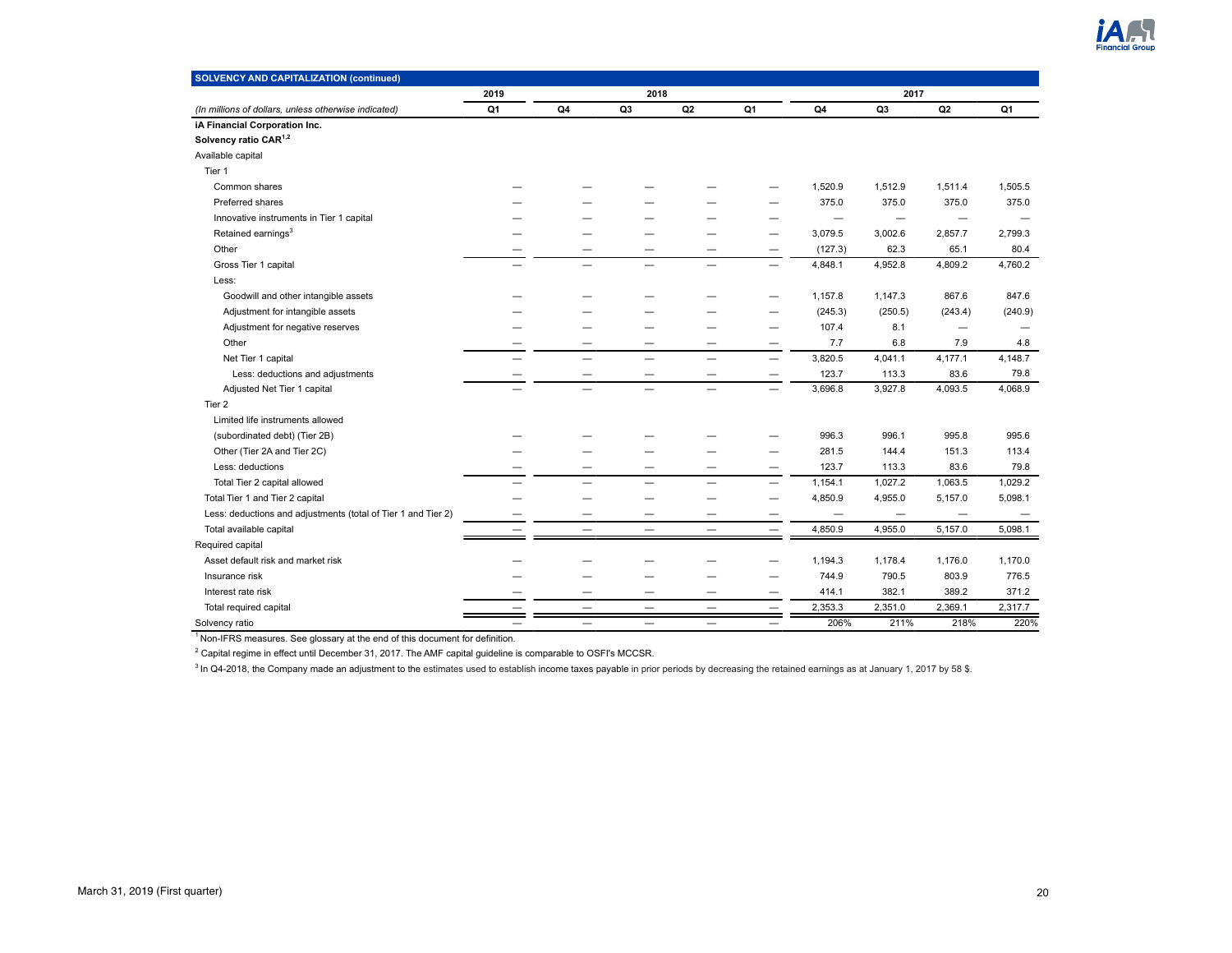

<span id="page-20-0"></span>

| <b>MACROECONOMIC SENSITIVITY<sup>1</sup></b>                                                                  |        |         |        |        |        |        |        |                |        |
|---------------------------------------------------------------------------------------------------------------|--------|---------|--------|--------|--------|--------|--------|----------------|--------|
|                                                                                                               | 2019   |         | 2018   |        |        |        | 2017   |                |        |
|                                                                                                               | Q1     | Q4      | Q3     | Q2     | Q1     | Q4     | Q3     | Q <sub>2</sub> | Q1     |
| <b>Equity Market Sensitivity</b>                                                                              |        |         |        |        |        |        |        |                |        |
| Reference index (S&P/TSX Index (in points)) <sup>2</sup>                                                      | 16,102 | 14,323  | 16,073 | 16,278 | 15,367 | 16,209 | 15,635 | 15,182         | 15,548 |
| Level of S&P/TSX before reserves require strengthening for<br>future policy benefits (in points) <sup>1</sup> | 11,900 | 11,500  | 11,700 | 11,800 | 11,400 | 11,300 | 11,700 | 11,400         | 11,300 |
| Variation                                                                                                     | (26%)  | (20%)   | (27%)  | (28%)  | (26%)  | (30%)  | (25%)  | (25%)          | (27%)  |
| Solvency ratio (CARLI <sup>3</sup> ) <sup>1,4</sup>                                                           | 124%   | 126%    | 119%   | 122%   | 120%   |        |        |                |        |
| Level of S&P/TSX at which solvency ratio would be 112% (in points) <sup>4,5</sup>                             |        | -       | 10,000 | 9,100  | 9,700  |        |        |                |        |
| Variation                                                                                                     |        |         | (37%)  | (44%)  | (37%)  |        |        |                |        |
| Level of S&P/TSX at which solvency ratio would be 110%<br>(in points) <sup>5</sup>                            | 4,400  | 5,000   |        |        |        |        |        |                |        |
| Variation                                                                                                     | (73%)  | (65%)   |        |        |        |        |        |                |        |
| Impact on Solvency ratio $(CARLI3)1$ of a sudden change in<br>equity markets <sup>6</sup>                     |        |         |        |        |        |        |        |                |        |
| 30% increase                                                                                                  |        | (1%)    |        |        | 5%     |        |        |                |        |
| 20% increase                                                                                                  |        | (1%)    |        |        | 4%     |        |        |                |        |
| 10% increase                                                                                                  |        | $(1\%)$ |        | -      | 1%     |        |        |                |        |
| 10% decrease                                                                                                  |        |         |        |        |        |        |        |                |        |
| 20% decrease                                                                                                  |        | 1%      |        | -      | (1%)   |        |        |                |        |
| 30% decrease                                                                                                  |        | (2%)    |        |        | (4% )  |        |        |                |        |
| Impact on net income to common shareholders of a sudden<br>10% decrease in equity markets (in \$M)'           | (32)   | (30)    | (32)   | (32)   | (31)   | (32)   | (30)   | (29)           | (29)   |
| <b>Interest Rate Sensitivity</b>                                                                              |        |         |        |        |        |        |        |                |        |
| Impact on net income (in \$M)                                                                                 |        |         |        |        |        |        |        |                |        |
| 10 bps decrease in initial reinvestment rate (IRR)                                                            | (13)   | (10)    | (8)    | (11)   | (13)   | (18)   | (15)   | (23)           | (23)   |
| 10 bps decrease in ultimate reinvestment rate (URR)                                                           | (68)   | (66)    | (67)   | (70)   | (70)   | (71)   | (61)   | (65)           | (62)   |
| Total                                                                                                         | (81)   | (76)    | (75)   | (81)   | (83)   | (89)   | (76)   | (88)           | (85)   |
| Impact on Solvency ratio $(CARLI3)1$ of a sudden change in interest rate <sup>6.8</sup>                       |        |         |        |        |        |        |        |                |        |
| 50 bps increase                                                                                               |        |         |        |        | 1%     |        |        |                |        |
| 25 bps increase                                                                                               |        |         |        |        |        |        |        |                |        |
| 25 bps decrease                                                                                               |        |         |        |        |        |        |        |                |        |
| 50 bps decrease                                                                                               |        | (1%)    |        |        |        |        |        |                |        |
| Impact on Solvency ratio $(CARLI^3)^1$ of a sudden change in credit spread <sup>6,9</sup>                     |        |         |        |        |        |        |        |                |        |
| 50 bps increase                                                                                               |        | 3%      |        |        |        |        |        |                |        |
| 25 bps increase                                                                                               |        | 1%      |        |        |        |        |        |                |        |
| 25 bps decrease                                                                                               |        | (2%)    |        |        |        |        |        |                | -      |
| 50 bps decrease                                                                                               |        | (3%)    |        |        |        |        |        |                |        |

\*Note: Actual results can differ significantly from the estimates presented in this page for a variety of reasons. See the Management Discussion and Analysis document for more details.

 $1$ Non-IFRS measures. See glossary at the end of this document for definitions.

<sup>2</sup> S&P/TSX is a proxy that can move differently than our equity portfolio, which includes international public equity and private equity.

 $3$  New capital regime effective as at January 1, 2018. The AMF capital guideline is comparable to OSFI's LICAT.

<sup>4</sup> In Q4-2018, the Company made an adjustment to the estimates used to establish income taxes payable in prior periods by decreasing the retained earnings as at January 1, 2017 by 58 \$.

<sup>5</sup> Compared to actual levels of the index on the dates shown.

 $^6$  Capital sensitivities are disclosed once a year with Q4 results and in other quarters if judged necessary.

 $7$  Impact on net income on a full-year basis.

<sup>8</sup> Interest rate variation represents an immediate parallel change in interest rates (entire yield curve), at quarter-end.

<sup>9</sup> Credit spread variation represents an immediate parallel change in credit spreads across the entire yield curve, at quarter-end.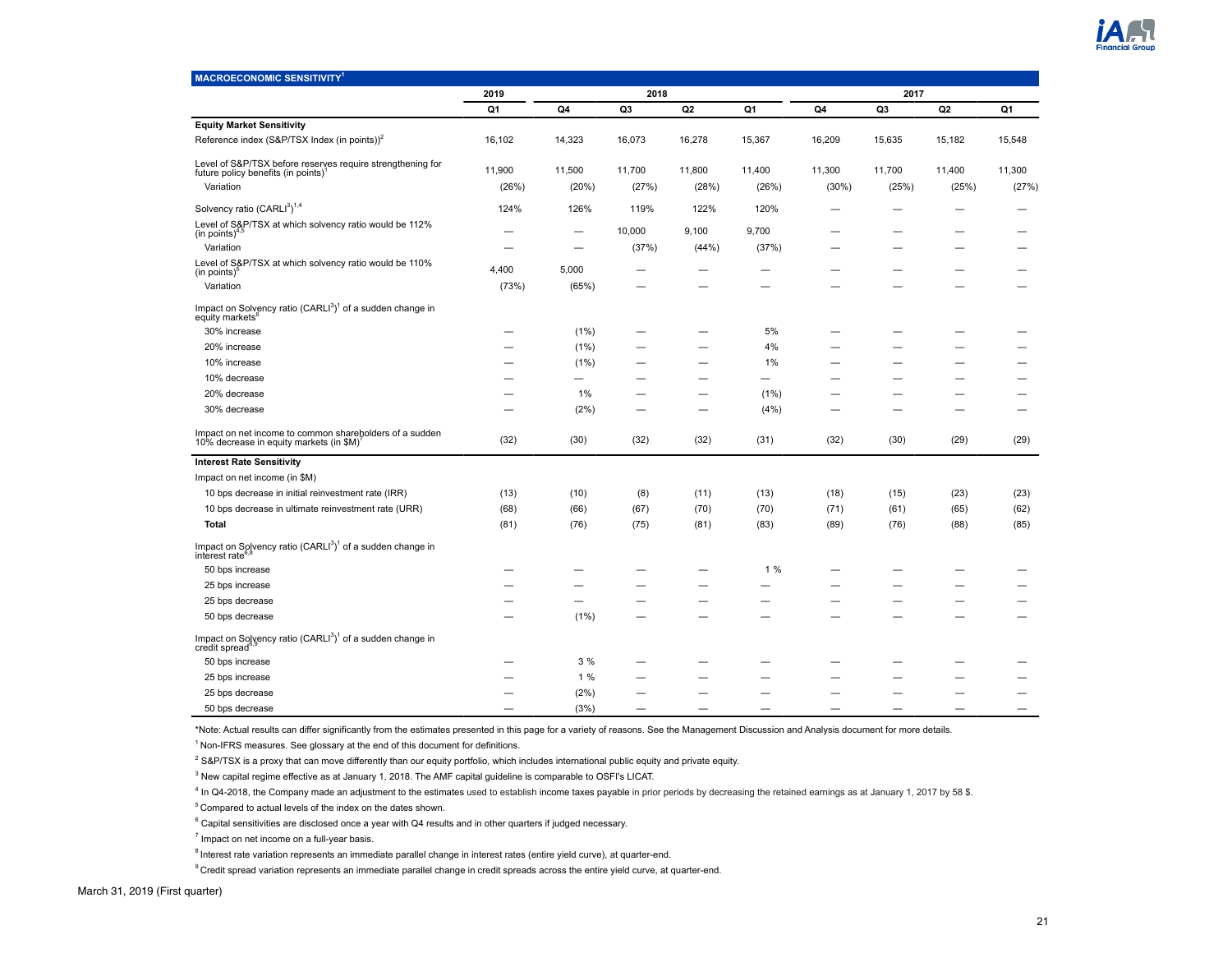

<span id="page-21-0"></span>

| <b>SHARE INFORMATION</b>                               |          |          |                          |                          |          |                          |                          |                          |                          |          |          |
|--------------------------------------------------------|----------|----------|--------------------------|--------------------------|----------|--------------------------|--------------------------|--------------------------|--------------------------|----------|----------|
|                                                        | 2019     |          | 2018                     |                          |          |                          | 2017                     |                          |                          | 2018     | 2017     |
| (In millions of dollars, unless otherwise indicated)   | Q1       | Q4       | Q3                       | Q <sub>2</sub>           | Q1       | Q4                       | Q3                       | Q <sub>2</sub>           | Q1                       | Annual   | Annual   |
| <b>Common shares</b>                                   |          |          |                          |                          |          |                          |                          |                          |                          |          |          |
| Share price                                            |          |          |                          |                          |          |                          |                          |                          |                          |          |          |
| High                                                   | \$52.07  | \$52.20  | \$55.05                  | \$55.03                  | \$62.01  | \$61.73                  | \$58.37                  | \$58.68                  | \$59.41                  | \$62.01  | \$61.73  |
| Low                                                    | \$42.79  | \$41.32  | \$49.89                  | \$48.67                  | \$51.34  | \$55.90                  | \$51.82                  | \$48.74                  | \$53.10                  | \$41.32  | \$48.74  |
| Close                                                  | \$49.28  | \$43.57  | \$51.65                  | \$50.75                  | \$53.00  | \$59.82                  | \$56.50                  | \$56.26                  | \$57.63                  | \$43.57  | \$59.82  |
| Average share price                                    | \$49.11  | \$46.77  | \$52.56                  | \$52.52                  | \$56.21  | \$59.04                  | \$55.42                  | \$54.01                  | \$56.55                  | \$51.61  | \$55.98  |
| Number of common shares outstanding (in millions)      |          |          |                          |                          |          |                          |                          |                          |                          |          |          |
| At beginning of period                                 | 108.6    | 109.7    | 109.6                    | 109.6                    | 106.8    | 106.6                    | 106.5                    | 106.4                    | 106.2                    | 106.8    | 106.2    |
| Common shares issued <sup>1</sup>                      | 0.1      |          | 0.1                      |                          | 2.8      | 0.2                      | 0.1                      | 0.1                      | 0.2                      | 2.9      | 0.6      |
| Common shares repurchased and cancelled                | (1.8)    | (1.1)    | $\overline{\phantom{m}}$ | -                        | -        | -                        |                          | $\overline{\phantom{0}}$ | $\overline{\phantom{0}}$ | (1.1)    |          |
| At end of period                                       | 106.9    | 108.6    | 109.7                    | 109.6                    | 109.6    | 106.8                    | 106.6                    | 106.5                    | 106.4                    | 108.6    | 106.8    |
| Weighted average number of common shares (in millions) |          |          |                          |                          |          |                          |                          |                          |                          |          |          |
| Basic                                                  | 107.6    | 109.4    | 109.6                    | 109.6                    | 107.5    | 106.6                    | 106.5                    | 106.4                    | 106.2                    | 109.0    | 106.5    |
| Diluted                                                | 108.0    | 109.8    | 110.2                    | 110.2                    | 108.2    | 107.5                    | 107.3                    | 107.2                    | 107.2                    | 109.6    | 107.3    |
| <b>Dividends</b>                                       |          |          |                          |                          |          |                          |                          |                          |                          |          |          |
| Common dividends paid                                  | 44.5     | 45.4     | 45.5                     | 41.6                     | 40.6     | 40.6                     | 37.3                     | 37.2                     | 37.2                     | 173.1    | 152.3    |
| Dividend paid per common share in the period           | \$0.4150 | \$0.4150 | \$0.4150                 | \$0.3800                 | \$0.3800 | \$0.3800                 | \$0.3500                 | \$0.3500                 | \$0.3500                 | \$1.5900 | \$1.4300 |
| Dividend payout ratio <sup>2</sup>                     | 29%      | 30%      | 28%                      | 26%                      | 29%      | 30%                      | 26%                      | 29%                      | 34%                      | 28%      | 30%      |
| Dividend yield (annualized) <sup>3</sup>               | 3.4%     | 3.8%     | 3.2%                     | 3.0%                     | 2.9%     | 2.5%                     | 2.5%                     | 2.5%                     | 2.4%                     | 3.6%     | 2.4%     |
| <b>Stock options</b>                                   |          |          |                          |                          |          |                          |                          |                          |                          |          |          |
| Number of stock options outstanding (in millions)      |          |          |                          |                          |          |                          |                          |                          |                          |          |          |
| At beginning of period                                 | 2.9      | 2.9      | 2.9                      | 3.0                      | 2.7      | 2.9                      | 3.0                      | 3.1                      | 2.8                      | 2.7      | 2.8      |
| Options granted                                        | 0.3      | —        | -                        | $\overline{\phantom{0}}$ | 0.3      | $\overline{\phantom{0}}$ | $\overline{\phantom{m}}$ | $\overline{\phantom{0}}$ | 0.5                      | 0.3      | 0.5      |
| Options exercised, cancelled or expired                | (0.2)    | -        | —                        | (0.1)                    | —        | (0.2)                    | (0.1)                    | (0.1)                    | (0.2)                    | (0.1)    | (0.6)    |
| At end of period                                       | 3.0      | 2.9      | 2.9                      | 2.9                      | 3.0      | 2.7                      | 2.9                      | 3.0                      | 3.1                      | 2.9      | 2.7      |

1 Includes options exercised under the stock option plan 2,750,000 common shares issued in March 2018.

 $^2$  Dividend payout ratio: dividend per common share paid in the period divided by the basic earnings per common share in the period.

<sup>3</sup> Dividend yield: annualized dividend per common share paid in the period divided by the closing price of the common share at the end of the period.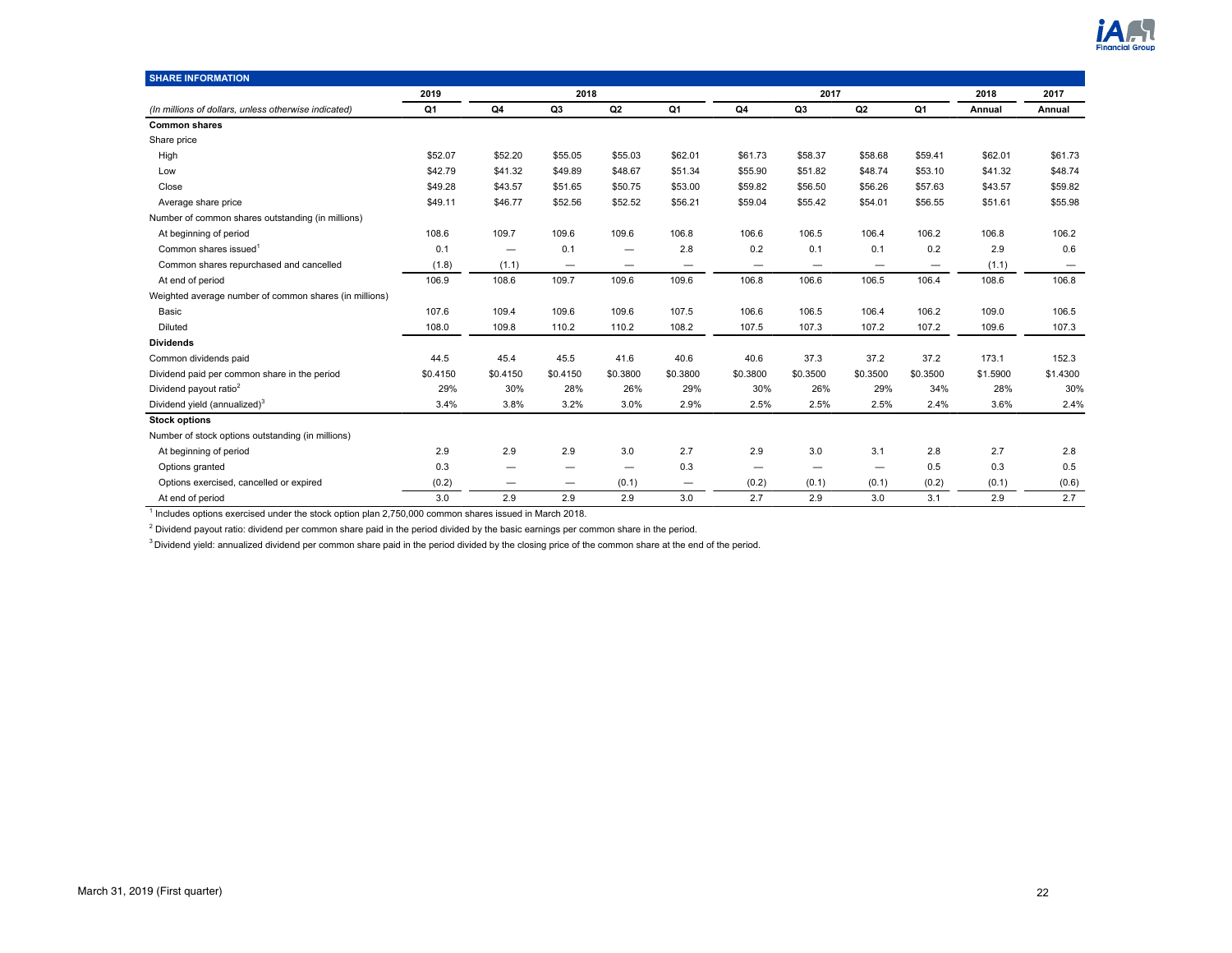

| <b>SHARE INFORMATION (continued)</b>                                                 |           |                          |           |                          |                          |           |                          |                          |                   |           |                          |
|--------------------------------------------------------------------------------------|-----------|--------------------------|-----------|--------------------------|--------------------------|-----------|--------------------------|--------------------------|-------------------|-----------|--------------------------|
|                                                                                      | 2019      |                          | 2018      |                          |                          |           | 2017                     |                          |                   | 2018      | 2017                     |
| (In millions of dollars, unless otherwise indicated)                                 | Q1        | Q4                       | Q3        | Q2                       | Q1                       | Q4        | Q3                       | Q2                       | Q <sub>1</sub>    | Annual    | Annual                   |
| Valuation                                                                            |           |                          |           |                          |                          |           |                          |                          |                   |           |                          |
| Price-to-earnings multiple (trailing 12 months) <sup>1</sup> (in number<br>of times) | 11.3      | 7.8                      | 9.5       | 9.6                      | 10.5                     | 12.5      | 11.3                     | 11.2                     | 11.3              | 7.8       | 12.5                     |
| Market capitalization                                                                | 5,270.2   | 4,730.6                  | 5,663.5   | 5,562.7                  | 5,807.2                  | 6,386.2   | 6,020.3                  | 5,992.8                  | 6,129.4           | 4,730.6   | 6,386.2                  |
| Book value per common share <sup>2,3</sup>                                           | \$48.79   | \$47.40                  | \$46.65   | \$45.85                  | \$44.34                  | \$43.65   | \$42.72                  | \$41.72                  | \$41.31           | \$47.40   | \$43.65                  |
| Market value to book value ratio (in number of times) <sup>2,3</sup>                 | 1.0       | 0.9                      | 1.1       | 1.1                      | 1.2                      | 1.4       | 1.3                      | 1.3                      | 1.4               | 0.9       | 1.4                      |
| Total payout ratio (trailing 12 months) <sup>4</sup>                                 | 28%       | 36%                      | 28%       | 28%                      | 29%                      | 30%       | 27%                      | 26%                      | 25%               | 36%       | 30%                      |
| Capital yield (trailing 12 months) <sup>5</sup>                                      | 3.4%      | 4.7%                     | 3.0%      | 2.9%                     | 2.7%                     | 2.4%      | 2.4%                     | 2.3%                     | 2.2%              | 4.7%      | 2.4%                     |
| Total return on common shares (trailing 12 months) <sup>6</sup>                      | $(3.9\%)$ | (24.5%)                  | (5.8%)    | $(7.1\%)$                | $(5.5\%)$                | 14.7%     | 22.5%                    | 41.8%                    | 50.4%             | (24.5%)   | 14.7%                    |
| Preferred shares issued by a subsidiary                                              |           |                          |           |                          |                          |           |                          |                          |                   |           |                          |
| Number of preferred shares outstanding (in thousands)                                |           |                          |           |                          |                          |           |                          |                          |                   |           |                          |
| Series B                                                                             | 5,000     | 5,000                    | 5,000     | 5,000                    | 5,000                    | 5,000     | 5,000                    | 5,000                    | 5,000             | 5,000     | 5,000                    |
| Series <sub>F</sub>                                                                  |           | -                        | -         | –                        | -                        |           | $\overline{\phantom{0}}$ |                          |                   |           |                          |
| Series G                                                                             | 10,000    | 10,000                   | 10,000    | 10.000                   | 10,000                   | 10,000    | 10,000                   | 10,000                   | 10,000            | 10,000    | 10,000                   |
| Series I                                                                             | 6,000     | 6,000                    | 6,000     | 6,000                    | 6,000                    | -         |                          |                          | -                 | 6,000     |                          |
| Value of preferred shares                                                            |           |                          |           |                          |                          |           |                          |                          |                   |           |                          |
| Series B                                                                             | 125       | 125                      | 125       | 125                      | 125                      | 125       | 125                      | 125                      | 125               | 125       | 125                      |
| Series <sub>F</sub>                                                                  | -         | $\overline{\phantom{0}}$ | -         | $\overline{\phantom{0}}$ | $\overline{\phantom{0}}$ | -         | $\overline{\phantom{m}}$ | $\overline{\phantom{0}}$ | -                 | -         | $\overline{\phantom{0}}$ |
| Series G                                                                             | 250       | 250                      | 250       | 250                      | 250                      | 250       | 250                      | 250                      | 250               | 250       | 250                      |
| Series I                                                                             | 150       | 150                      | 150       | 150                      | 150                      |           |                          |                          |                   | 150       |                          |
| Dividends paid per preferred share                                                   |           |                          |           |                          |                          |           |                          |                          |                   |           |                          |
| Series B                                                                             | -         | \$0.5750                 | \$0.2875  | \$0.2875                 | -                        | \$0.2875  | \$0.2875                 | \$0.2875                 | \$0.2875          | \$1.1500  | \$1.1500                 |
| Series <sub>F</sub>                                                                  |           |                          |           |                          |                          |           |                          |                          |                   |           |                          |
| Series G                                                                             |           | \$0.47213                | \$0.23606 | \$0.23606                | -                        | \$0.23606 | \$0.23606                | \$0.26875                | \$0.26875         | \$0.94425 | \$1.00963                |
| Series I                                                                             |           | \$0.6000                 | \$0.3781  | -                        |                          |           |                          |                          | $\qquad \qquad -$ | \$0.9781  |                          |

<sup>1</sup> Price-to-earnings multiple: closing price of the common share at the end of the period divided by the diluted earnings per common share for the last twelve months.

 $2$  In Q3-2018, an adjustment was made retroactively to January 1, 2018, further to the application of IFRS-15.

<sup>3</sup> In Q4-2018, the Company made an adjustment to the estimates used to establish income taxes payable in prior periods by decreasing the retained earnings as at January 1, 2017 by 58 \$.

<sup>4</sup> Total payout ratio: sum of common dividends paid and common shares repurchased (buybacks) over the last twelve months divided by the net income available to common shareholders over the last twelve months.

<sup>5</sup> Capital yield: sum of common dividends paid and common shares repurchased (buybacks) over the last twelve months divided by the market capitalization at the end of the period.

<sup>6</sup> Total return on common shares: sum of the dividend per common share paid over the last twelve months and the common share appreciation or depreciation over the same period divided by the closing price of the common<br>sha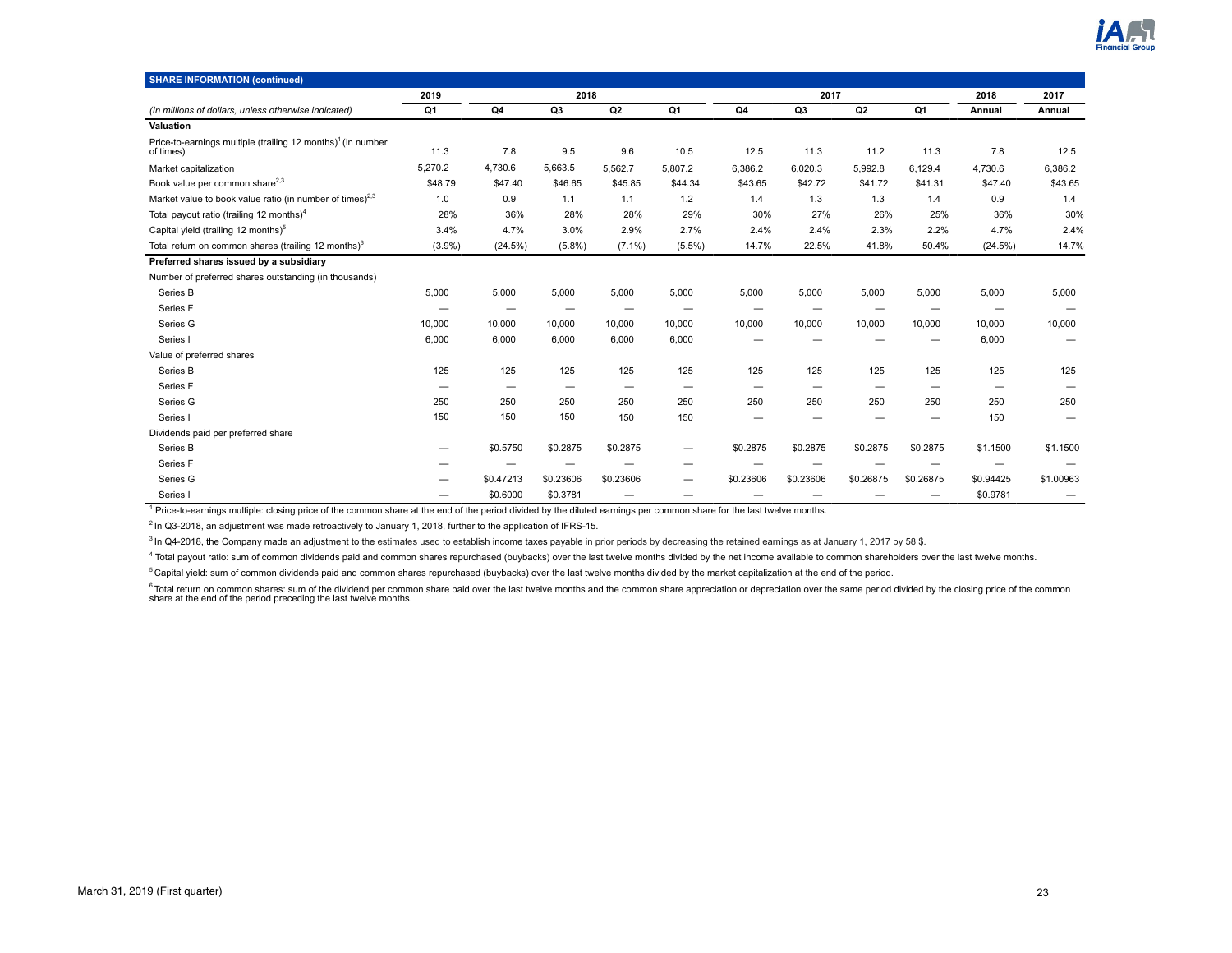

#### <span id="page-23-0"></span>**CONSOLIDATED INCOME STATEMENTS**

| <b>INCOME STATEMENTS</b>                                         |         |         |                |                          |         |                          |                |         |         |           |          |
|------------------------------------------------------------------|---------|---------|----------------|--------------------------|---------|--------------------------|----------------|---------|---------|-----------|----------|
|                                                                  | 2019    |         | 2018           |                          |         |                          | 2017           |         |         | 2018      | 2017     |
| (In millions of dollars, unless otherwise indicated)             | Q1      | Q4      | Q <sub>3</sub> | Q <sub>2</sub>           | Q1      | Q4                       | Q <sub>3</sub> | Q2      | Q1      | Annual    | Annual   |
| <b>Revenues</b>                                                  |         |         |                |                          |         |                          |                |         |         |           |          |
| Net premiums                                                     | 2,354.8 | 1,976.8 | 1,836.0        | 1,850.0                  | 2,186.5 | 1,810.1                  | 1,684.5        | 1.818.4 | 1,940.8 | 7.849.3   | 7,253.8  |
| Investment income                                                |         |         |                |                          |         |                          |                |         |         |           |          |
| Investment income                                                | 329.2   | 391.0   | 314.4          | 329.0                    | 326.9   | 340.1                    | 287.9          | 292.3   | 300.2   | 1,361.3   | 1,220.5  |
| Variation in the market value of investment properties           | (7.9)   | 10.0    | 3.6            | 31.7                     | (2.5)   | (28.0)                   | (0.8)          | (1.7)   | (9.2)   | 42.8      | (39.7)   |
| Realized gains (losses) on assets available for sale             | 4.7     | (33.7)  | 1.2            | 1.1                      | 3.1     | 0.4                      | (3.7)          | 6.4     | (2.0)   | (28.3)    | 1.1      |
| Change in fair value of financial assets designated at FVTPL     | 1,844.1 | (186.7) | (608.0)        | 128.5                    | (372.1) | 1,145.8                  | (711.1)        | 671.3   | 314.4   | (1,038.3) | 1,420.4  |
| Change in provisions for losses                                  | (8.3)   | (10.3)  | (6.2)          | (5.4)                    | (4.8)   | (7.3)                    | (5.3)          | (3.8)   | (5.0)   | (26.7)    | (21.4)   |
| Total                                                            | 2,161.8 | 170.3   | (295.0)        | 484.9                    | (49.4)  | 1,451.0                  | (433.0)        | 964.5   | 598.4   | 310.8     | 2,580.9  |
| Other revenues                                                   | 410.4   | 440.3   | 439.2          | 437.8                    | 435.0   | 419.1                    | 371.3          | 333.2   | 317.8   | 1,752.3   | 1,441.4  |
| Total                                                            | 4,927.0 | 2,587.4 | 1.980.2        | 2,772.7                  | 2,572.1 | 3,680.2                  | 1,622.8        | 3.116.1 | 2,857.0 | 9,912.4   | 11,276.1 |
| Policy benefits and expenses                                     |         |         |                |                          |         |                          |                |         |         |           |          |
| Net benefits and claims on contracts                             | 1,377.0 | 1,191.9 | 1,196.1        | 1,201.2                  | 1,280.8 | 1,134.2                  | 1,064.4        | 1,113.3 | 1,188.6 | 4,870.0   | 4,500.5  |
| Net transfer to segregated funds                                 | 224.5   | 221.5   | 113.9          | 170.6                    | 315.1   | 168.0                    | 192.5          | 279.4   | 380.8   | 821.1     | 1,020.7  |
| Increase (decrease) in insurance contract liabilities            | 2,350.1 | 261.3   | (346.2)        | 350.8                    | (49.9)  | 873.2                    | (577.7)        | 937.7   | 492.8   | 216.0     | 1,726.0  |
| Increase (decrease) in investment contract liabilities           | 13.9    | 8.2     | (2.5)          | 2.1                      | 1.4     | 7.9                      | (4.9)          | 4.6     | 6.4     | 9.2       | 14.0     |
| Decrease (increase) in reinsurance assets                        | (39.3)  | (31.9)  | 9.5            | 32.5                     | 66.1    | 553.6                    | 70.7           | (40.0)  | (4.5)   | 76.2      | 579.8    |
| Commissions                                                      | 385.1   | 341.5   | 421.0          | 410.9                    | 408.8   | 417.7                    | 367.3          | 336.2   | 327.5   | 1,582.2   | 1,448.7  |
| General expenses                                                 | 361.1   | 352.8   | 320.2          | 331.9                    | 323.9   | 300.0                    | 272.1          | 274.4   | 274.9   | 1,328.8   | 1,121.4  |
| Premium and other taxes                                          | 31.6    | 32.1    | 32.8           | 31.0                     | 31.0    | 31.1                     | 28.4           | 29.9    | 28.7    | 126.9     | 118.1    |
| Financing charges                                                | 15.0    | 14.5    | 15.4           | 16.5                     | 16.6    | 16.4                     | 15.5           | 15.8    | 16.3    | 63.0      | 64.0     |
| Total                                                            | 4.719.0 | 2,391.9 | 1,760.2        | 2,547.5                  | 2,393.8 | 3,502.1                  | 1,428.3        | 2,951.3 | 2,711.5 | 9,093.4   | 10,593.2 |
| Income before income taxes                                       | 208.0   | 195.5   | 220.0          | 225.2                    | 178.3   | 178.1                    | 194.5          | 164.8   | 145.5   | 819.0     | 682.9    |
| Income taxes                                                     | 50.5    | 37.7    | 49.1           | 59.4                     | 34.8    | 39.9                     | 45.7           | 33.1    | 30.8    | 181.0     | 149.5    |
| Net income                                                       | 157.5   | 157.8   | 170.9          | 165.8                    | 143.5   | 138.2                    | 148.8          | 131.7   | 114.7   | 638.0     | 533.4    |
| Net income attributed to participating policyholders             | 0.7     | 2.8     | 0.4            | 0.6                      | 0.5     | 1.6                      | 0.1            |         | 0.3     | 4.3       | 2.0      |
| Net income attributed to shareholders                            | 156.8   | 155.0   | 170.5          | 165.2                    | 143.0   | 136.6                    | 148.7          | 131.7   | 114.4   | 633.7     | 531.4    |
| Dividends attributed to preferred shares issued by a subsidiary  | 5.7     | 5.5     | 5.6            | 6.1                      | 3.8     | 3.8                      | 3.8            | 4.2     | 4.1     | 21.0      | 15.9     |
| Redemption premium on preferred shares issued by a<br>subsidiary | -       |         | —              | $\overline{\phantom{0}}$ |         | $\overline{\phantom{0}}$ | -              | —       |         | -         |          |
| Net income attributed to common shareholders                     | 151.1   | 149.5   | 164.9          | 159.1                    | 139.2   | 132.8                    | 144.9          | 127.5   | 110.3   | 612.7     | 515.5    |
|                                                                  |         |         |                |                          |         |                          |                |         |         |           |          |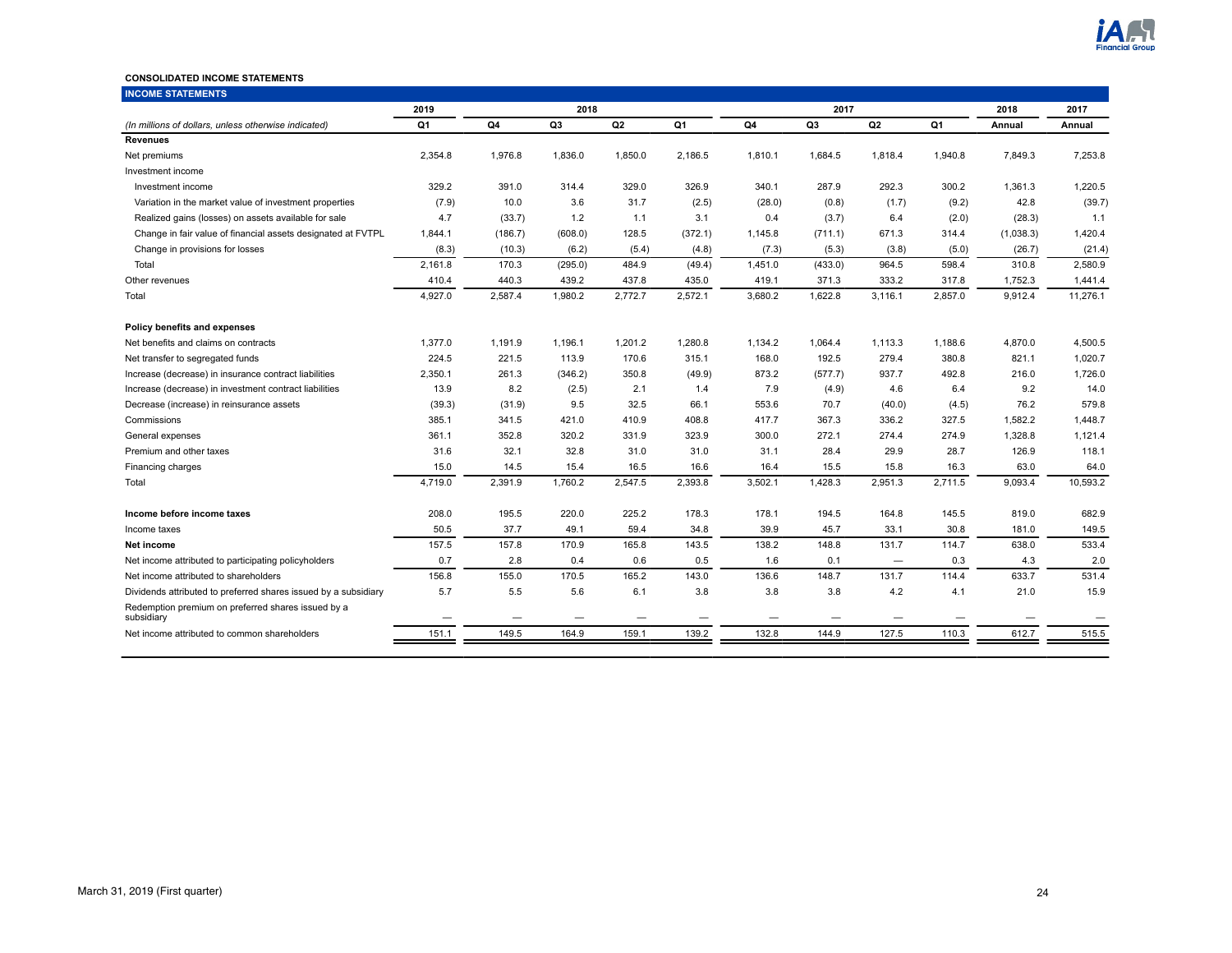

#### **CONSOLIDATED COMPREHENSIVE INCOME STATEMENTS**

|                                                                               | 2019   |        | 2018           |        |        |        | 2017           |                          |        | 2018   | 2017   |
|-------------------------------------------------------------------------------|--------|--------|----------------|--------|--------|--------|----------------|--------------------------|--------|--------|--------|
| (In millions of dollars, unless otherwise indicated)                          | Q1     | Q4     | Q <sub>3</sub> | Q2     | Q1     | Q4     | Q <sub>3</sub> | Q2                       | Q1     | Annual | Annual |
| <b>Comprehensive income statements</b>                                        |        |        |                |        |        |        |                |                          |        |        |        |
| Net income                                                                    | 157.5  | 157.8  | 170.9          | 165.8  | 143.5  | 138.2  | 148.8          | 131.7                    | 114.7  | 638.0  | 533.4  |
| Other comprehensive income (loss), net of income taxes                        |        |        |                |        |        |        |                |                          |        |        |        |
| Items that may be reclassified subsequently to net<br>income                  |        |        |                |        |        |        |                |                          |        |        |        |
| Available for sale                                                            |        |        |                |        |        |        |                |                          |        |        |        |
| Unrealized gains (losses) arising during the period                           |        |        |                |        |        |        |                |                          |        |        |        |
| <b>Bonds</b>                                                                  | 65.5   | 17.0   | (27.9)         | (7.1)  | (13.0) | 13.6   | (35.4)         | (1.4)                    | 22.9   | (31.0) | (0.3)  |
| <b>Stocks</b>                                                                 | 4.6    | (27.1) | 1.4            | (1.7)  | (2.0)  | 4.5    | 3.1            | (2.4)                    | 18.2   | (29.4) | 23.4   |
| Reclassification of losses (gains) included in net income                     |        |        |                |        |        |        |                |                          |        |        |        |
| Bonds                                                                         | (2.5)  | 13.9   | (0.8)          | (0.1)  | (4.0)  | (0.1)  | 2.2            | (5.1)                    | 1.2    | 9.0    | (1.8)  |
| <b>Stocks</b>                                                                 | 0.4    | 11.1   | (0.2)          | (0.7)  | 1.7    | (0.5)  | 0.1            | 0.9                      | 0.2    | 11.9   | 0.7    |
| Change in unrealized gains (losses) on available for sale<br>financial assets | 68.0   | 14.9   | (27.5)         | (9.6)  | (17.3) | 17.5   | (30.0)         | (8.0)                    | 42.5   | (39.5) | 22.0   |
| Cash-flow hedge                                                               | (0.8)  | (0.5)  | (0.3)          | (0.1)  | (0.9)  | 3.3    | (2.0)          | 0.6                      | —      | (1.8)  | 1.9    |
| <b>Currency translation account</b>                                           |        |        |                |        |        |        |                |                          |        |        |        |
| Unrealized gains (losses) on currency translation in foreign<br>operations    | (24.7) | 56.6   | (16.9)         | 18.9   | 27.0   | 0.6    | (23.5)         | (17.5)                   | (4.0)  | 85.6   | (44.4) |
| Hedges of net investment in foreign operations                                | 19.8   | (47.2) | 14.3           | (16.8) | (21.0) | 0.1    | 20.9           | 5.5                      | 2.8    | (70.7) | 29.3   |
| Items that will not be reclassified subsequently to net<br>income             |        |        |                |        |        |        |                |                          |        |        |        |
| Remeasurement of post-employment benefits                                     | (21.8) | (50.6) | 2.4            | 52.9   | (14.3) | (14.0) | 36.1           | (28.7)                   | (21.5) | (9.6)  | (28.1) |
| Total other comprehensive income (loss)                                       | 40.5   | (26.8) | (28.0)         | 45.3   | (26.5) | 7.5    | 1.5            | (48.1)                   | 19.8   | (36.0) | (19.3) |
| Comprehensive income                                                          | 198.0  | 131.0  | 142.9          | 211.1  | 117.0  | 145.7  | 150.3          | 83.6                     | 134.5  | 602.0  | 514.1  |
| Comprehensive income attributed to shareholders                               | 197.3  | 128.2  | 142.5          | 210.5  | 116.5  | 144.1  | 150.2          | 83.6                     | 134.2  | 597.7  | 512.1  |
| Comprehensive income attributed to participating<br>policyholders             | 0.7    | 2.8    | 0.4            | 0.6    | 0.5    | 1.6    | 0.1            | $\overline{\phantom{0}}$ | 0.3    | 4.3    | 2.0    |

|                                                             | 2019  | 2018   |        |        |        | 2017 |        |        |       | 2018   | 2017   |
|-------------------------------------------------------------|-------|--------|--------|--------|--------|------|--------|--------|-------|--------|--------|
| (In millions of dollars, unless otherwise indicated)        | Q1    | Q4     | Q3     | Q2     | Q1     | Q4   | Q3     | Q2     | Q1    | Annual | Annual |
| Accumulated other comprehensive income (loss)               |       |        |        |        |        |      |        |        |       |        |        |
| Balance at beginning of period                              | 22.5  | (1.3)  | 29.1   | 36.7   | 48.9   | 27.4 | 62.0   | 81.4   | 40.1  | 48.9   | 40.1   |
| Transfer of post-employment benefits to retained earnings   | 21.8  | 50.6   | (2.4)  | (52.9) | 14.3   | 14.0 | (36.1) | 28.7   | 21.5  | 9.6    | 28.1   |
| Total other comprehensive income                            | 40.5  | (26.8) | (28.0) | 45.3   | (26.5) | 7.5  | 1.5    | (48.1) | 19.8  | (36.0) | (19.3) |
| Balance at end of period                                    | 84.8  | 22.5   | (1.3)  | 29.1   | 36.7   | 48.9 | 27.4   | 62.0   | 81.4  | 22.5   | 48.9   |
| Sources of accumulated other comprehensive income<br>(loss) |       |        |        |        |        |      |        |        |       |        |        |
| <b>Bonds</b>                                                | 68.7  | 5.7    | (25.2) | 3.5    | 10.7   | 27.7 | 14.2   | 47.4   | 53.9  | 5.7    | 27.7   |
| <b>Stocks</b>                                               | (5.5) | (10.5) | 5.5    | 4.3    | 6.7    | 7.0  | 3.0    | (0.2)  | 1.3   | (10.5) | 7.0    |
| Cash-flow hedge                                             | (0.8) |        | 0.5    | 0.8    | 0.9    | 1.8  | (1.5)  | 0.5    | (0.1) |        | 1.8    |
| Currency translation account                                | 22.4  | 27.3   | 17.9   | 20.5   | 18.4   | 12.4 | 11.7   | 14.3   | 26.3  | 27.3   | 12.4   |
| Total                                                       | 84.8  | 22.5   | (1.3)  | 29.1   | 36.7   | 48.9 | 27.4   | 62.0   | 81.4  | 22.5   | 48.9   |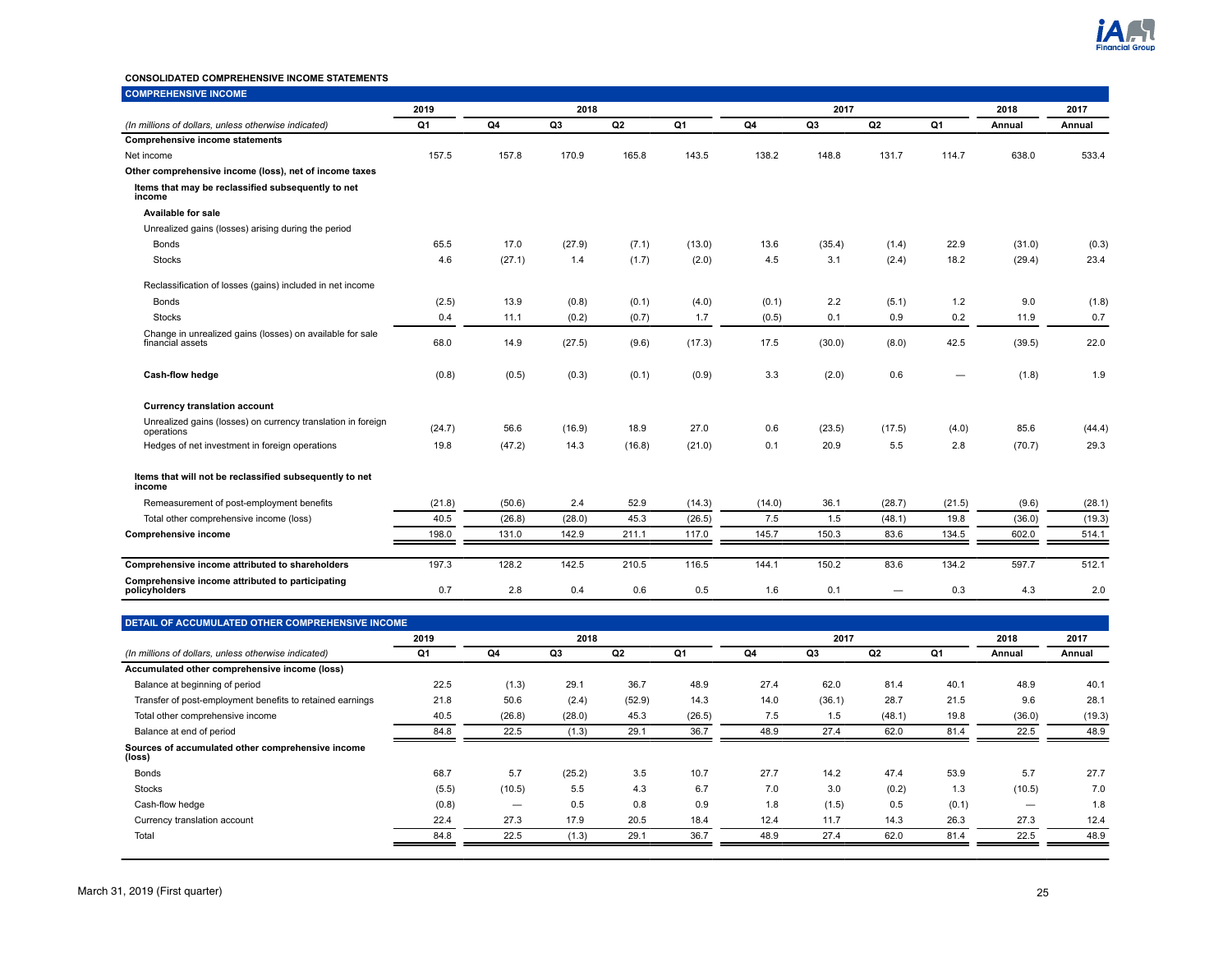

#### **CONSOLIDATED STATEMENTS OF FINANCIAL POSITION**

| <b>FINANCIAL POSITION</b>                            |          |          |          |                |          |          |          |                |          |  |  |
|------------------------------------------------------|----------|----------|----------|----------------|----------|----------|----------|----------------|----------|--|--|
|                                                      | 2019     |          | 2018     |                |          | 2017     |          |                |          |  |  |
| (In millions of dollars, unless otherwise indicated) | Q1       | Q4       | Q3       | Q <sub>2</sub> | Q1       | Q4       | Q3       | Q <sub>2</sub> | Q1       |  |  |
| <b>Assets</b>                                        |          |          |          |                |          |          |          |                |          |  |  |
| <b>Invested assets</b>                               |          |          |          |                |          |          |          |                |          |  |  |
| Cash and short-term investments                      | 917.2    | 1,045.6  | 1,185.8  | 846.9          | 912.9    | 1,140.7  | 1,236.7  | 965.0          | 825.0    |  |  |
| <b>Bonds</b>                                         | 25,229.3 | 23,592.3 | 23,064.3 | 24,314.1       | 23,514.4 | 22.944.1 | 21,935.5 | 22,338.0       | 21,604.9 |  |  |
| <b>Stocks</b>                                        | 3,094.5  | 3,054.8  | 3,319.3  | 3,363.0        | 3,378.9  | 3,467.0  | 3.271.0  | 3,278.5        | 3,139.9  |  |  |
| Mortgages and other loans                            | 3,670.9  | 3,661.3  | 3,456.5  | 3,324.5        | 3,304.8  | 3,288.1  | 3,255.2  | 3,277.3        | 3,311.5  |  |  |
| Derivative financial instruments                     | 657.1    | 224.9    | 295.4    | 360.9          | 305.1    | 395.0    | 233.3    | 308.8          | 248.5    |  |  |
| Policy loans                                         | 946.0    | 950.6    | 934.2    | 923.7          | 923.9    | 946.2    | 926.0    | 961.3          | 954.4    |  |  |
| Other invested assets                                | 337.1    | 328.9    | 322.5    | 315.5          | 309.4    | 300.0    | 282.6    | 277.7          | 273.0    |  |  |
| Investment properties                                | 1,720.5  | 1,720.5  | 1,416.0  | 1,356.8        | 1,343.0  | 1,340.8  | 1,228.2  | 1,249.8        | 1,236.0  |  |  |
| <b>Total investments</b>                             | 36,572.6 | 34,578.9 | 33,994.0 | 34,805.4       | 33,992.4 | 33,821.9 | 32,368.5 | 32,656.4       | 31,593.2 |  |  |
|                                                      |          |          |          |                |          |          |          |                |          |  |  |
| Other assets <sup>1</sup>                            | 2,758.8  | 2,172.2  | 2,215.2  | 2,258.9        | 2,336.0  | 1,903.0  | 2,173.9  | 1,940.5        | 2,408.1  |  |  |
| <b>Reinsurance assets</b>                            | 1,042.3  | 1,000.8  | 887.0    | 898.9          | 885.6    | 481.5    | 1,037.0  | 1,137.7        | 1,121.3  |  |  |
| <b>Fixed assets</b>                                  | 415.1    | 277.5    | 271.5    | 270.0          | 265.8    | 256.5    | 253.9    | 241.3          | 202.0    |  |  |
| Deferred income tax assets                           | 27.9     | 26.0     | 26.2     | 26.3           | 28.0     | 21.9     | 22.1     | 27.8           | 26.6     |  |  |
| Intangible assets                                    | 1.083.4  | 1.071.4  | 1,053.4  | 1,039.9        | 994.9    | 827.1    | 798.0    | 681.2          | 665.3    |  |  |
| Goodwill                                             | 630.8    | 632.7    | 620.2    | 620.6          | 630.3    | 477.5    | 492.8    | 316.9          | 313.1    |  |  |
| <b>General fund assets</b>                           | 42,530.9 | 39,759.5 | 39,067.5 | 39,920.0       | 39,133.0 | 37,789.4 | 37,146.2 | 37,001.8       | 36,329.6 |  |  |
| Segregated funds net assets                          | 25,759.5 | 23,780.6 | 25,033.6 | 24,887.6       | 24.100.1 | 24.117.0 | 23,207.1 | 22,942.0       | 22,664.1 |  |  |
|                                                      |          |          |          |                |          |          |          |                |          |  |  |
| <b>Total assets</b>                                  | 68,290.4 | 63,540.1 | 64,101.1 | 64,807.6       | 63,233.1 | 61,906.4 | 60,353.3 | 59,943.8       | 58,993.7 |  |  |
|                                                      |          |          |          |                |          |          |          |                |          |  |  |

<sup>1</sup> In Q3-2018, an adjustment was made retroactively to January 1, 2018, further to the application of IFRS-15.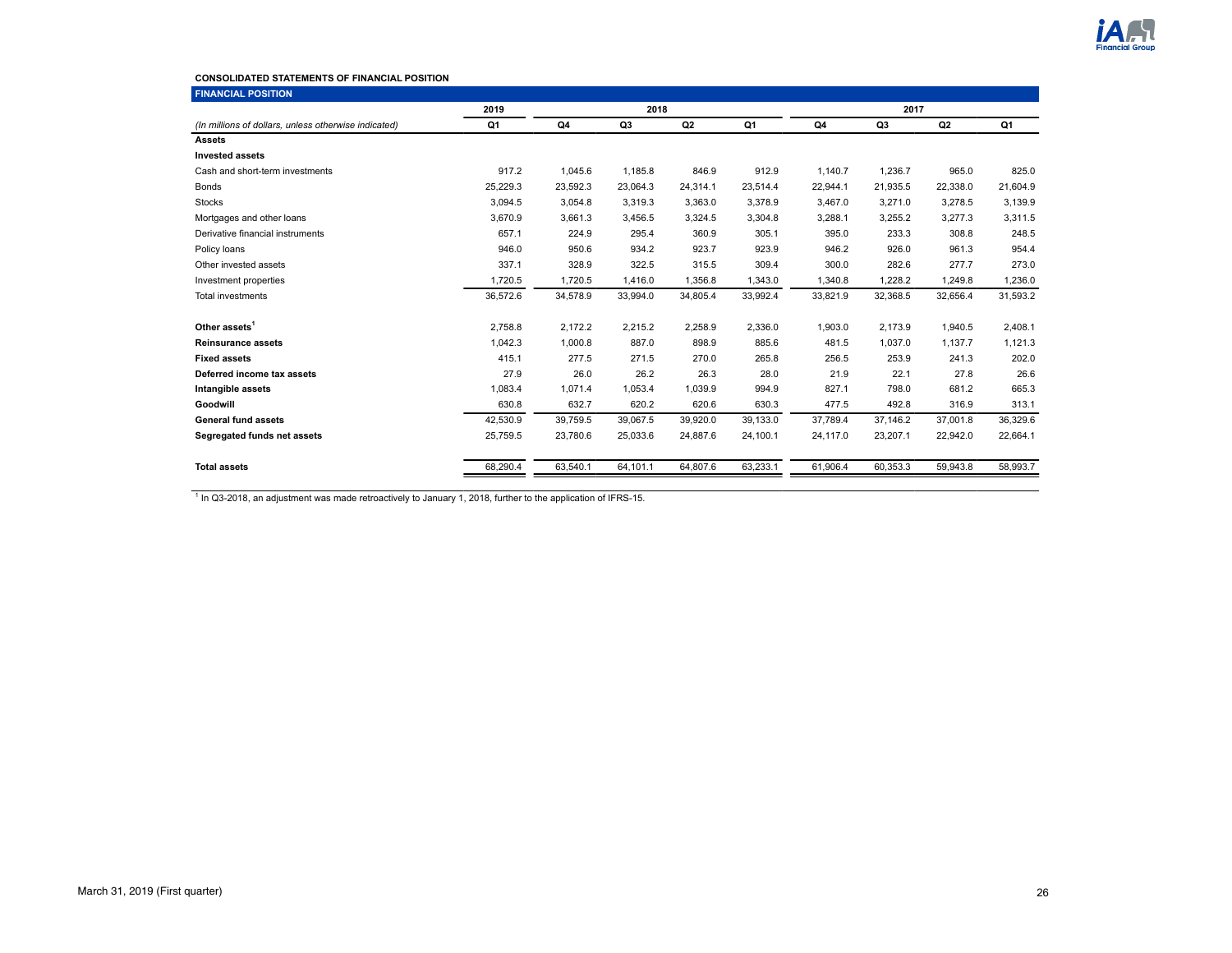| <b>FINANCIAL POSITION (continued)</b>                                      |          |          |                |          |          |          |          |                |          |  |  |
|----------------------------------------------------------------------------|----------|----------|----------------|----------|----------|----------|----------|----------------|----------|--|--|
|                                                                            | 2019     | 2018     |                |          |          | 2017     |          |                |          |  |  |
| (In millions of dollars, unless otherwise indicated)                       | Q1       | Q4       | Q <sub>3</sub> | Q2       | Q1       | Q4       | Q3       | Q <sub>2</sub> | Q1       |  |  |
| Liabilities                                                                |          |          |                |          |          |          |          |                |          |  |  |
| Insurance contract liabilities                                             |          |          |                |          |          |          |          |                |          |  |  |
| Provisions for future policy benefits                                      | 27.631.1 | 25,306.4 | 24,965.9       | 25,334.9 | 24,955.4 | 24.963.6 | 24,090.1 | 24,722.3       | 23,828.1 |  |  |
| Provisions for dividends to policyholders and experience rating<br>refunds | 52.9     | 40.2     | 45.0           | 47.2     | 41.4     | 34.0     | 32.7     | 31.8           | 30.1     |  |  |
| Benefits payable and provision for unreported claims                       | 271.8    | 260.3    | 289.8          | 282.9    | 278.3    | 261.8    | 247.2    | 250.9          | 266.5    |  |  |
| Policyholders' amounts on deposit                                          | 327.7    | 332.9    | 310.3          | 304.7    | 300.9    | 304.1    | 308.1    | 297.7          | 305.7    |  |  |
| Total                                                                      | 28,283.5 | 25,939.8 | 25,611.0       | 25,969.7 | 25,576.0 | 25,563.5 | 24,678.1 | 25,302.7       | 24,430.4 |  |  |
| <b>Investment contract liabilities</b>                                     | 627.8    | 630.1    | 615.8          | 615.2    | 607.9    | 587.0    | 580.1    | 588.2          | 616.1    |  |  |
| <b>Derivative financial instruments</b>                                    | 237.1    | 429.2    | 278.0          | 265.5    | 250.9    | 195.0    | 329.1    | 231.4          | 284.7    |  |  |
| Other liabilties <sup>1</sup>                                              | 6.424.5  | 5,875.1  | 5,668.3        | 6,172.5  | 6,006.9  | 5,152.0  | 5.378.9  | 4,840.5        | 5,007.0  |  |  |
| Deferred income tax liabilities <sup>2</sup>                               | 270.0    | 265.8    | 308.0          | 304.4    | 264.5    | 217.5    | 215.1    | 185.9          | 186.1    |  |  |
| <b>Debentures</b>                                                          | 901.5    | 901.4    | 901.0          | 1,000.8  | 1,000.4  | 996.3    | 996.1    | 995.8          | 995.6    |  |  |
| <b>General fund liabilities</b>                                            | 36,744.4 | 34,041.4 | 33,382.1       | 34,328.1 | 33,706.6 | 32,711.3 | 32,177.4 | 32,144.5       | 31,519.9 |  |  |
| <b>Segregated funds liabilities</b>                                        | 25,759.5 | 23,780.6 | 25,033.6       | 24,887.6 | 24,100.1 | 24,117.0 | 23,207.1 | 22,942.0       | 22,664.1 |  |  |
| Equity                                                                     |          |          |                |          |          |          |          |                |          |  |  |
| Participating policyholders' accounts                                      | 45.7     | 45.3     | 42.5           | 42.1     | 41.5     | 41.0     | 39.4     | 39.3           | 39.3     |  |  |
| Share capital                                                              |          |          |                |          |          |          |          |                |          |  |  |
| Common shares                                                              | 1,634.5  | 1,655.5  | 1,671.6        | 1,669.9  | 1,668.0  | 1,520.9  | 1,512.9  | 1,511.4        | 1,505.5  |  |  |
| Preferred shares issued by a subsidiary                                    | 525.0    | 525.0    | 525.0          | 525.0    | 525.0    | 375.0    | 375.0    | 375.0          | 375.0    |  |  |
| Total                                                                      | 2.159.5  | 2.180.5  | 2.196.6        | 2,194.9  | 2,193.0  | 1.895.9  | 1.887.9  | 1,886.4        | 1.880.5  |  |  |
| Contributed surplus                                                        | 22.5     | 22.8     | 21.5           | 20.9     | 20.2     | 19.5     | 19.7     | 18.7           | 18.5     |  |  |
| Retained earnings <sup>1,2</sup>                                           | 3,474.0  | 3,447.0  | 3,426.1        | 3,304.9  | 3,135.0  | 3,072.8  | 2,994.4  | 2,850.9        | 2,790.0  |  |  |
| Accumulated other comprehensive income                                     | 84.8     | 22.5     | (1.3)          | 29.1     | 36.7     | 48.9     | 27.4     | 62.0           | 81.4     |  |  |
| Total shareholders' equity                                                 | 5,740.8  | 5,672.8  | 5,642.9        | 5,549.8  | 5,384.9  | 5,037.1  | 4,929.4  | 4,818.0        | 4,770.4  |  |  |
| <b>Total equity</b>                                                        | 5,786.5  | 5,718.1  | 5,685.4        | 5,591.9  | 5,426.4  | 5,078.1  | 4.968.8  | 4,857.3        | 4,809.7  |  |  |
| <b>Total liabilities and equity</b>                                        | 68,290.4 | 63,540.1 | 64,101.1       | 64,807.6 | 63,233.1 | 61,906.4 | 60,353.3 | 59,943.8       | 58,993.7 |  |  |

<sup>1</sup> In Q4-2018, the Company made an adjustment to the estimates used to establish income taxes payable in prior periods by decreasing the retained earnings as at January 1, 2017 by 58 \$.

 $^{2}$  In Q3-2018, an adjustment have been made retroactively to January 1, 2018 following the application of IFRS-15.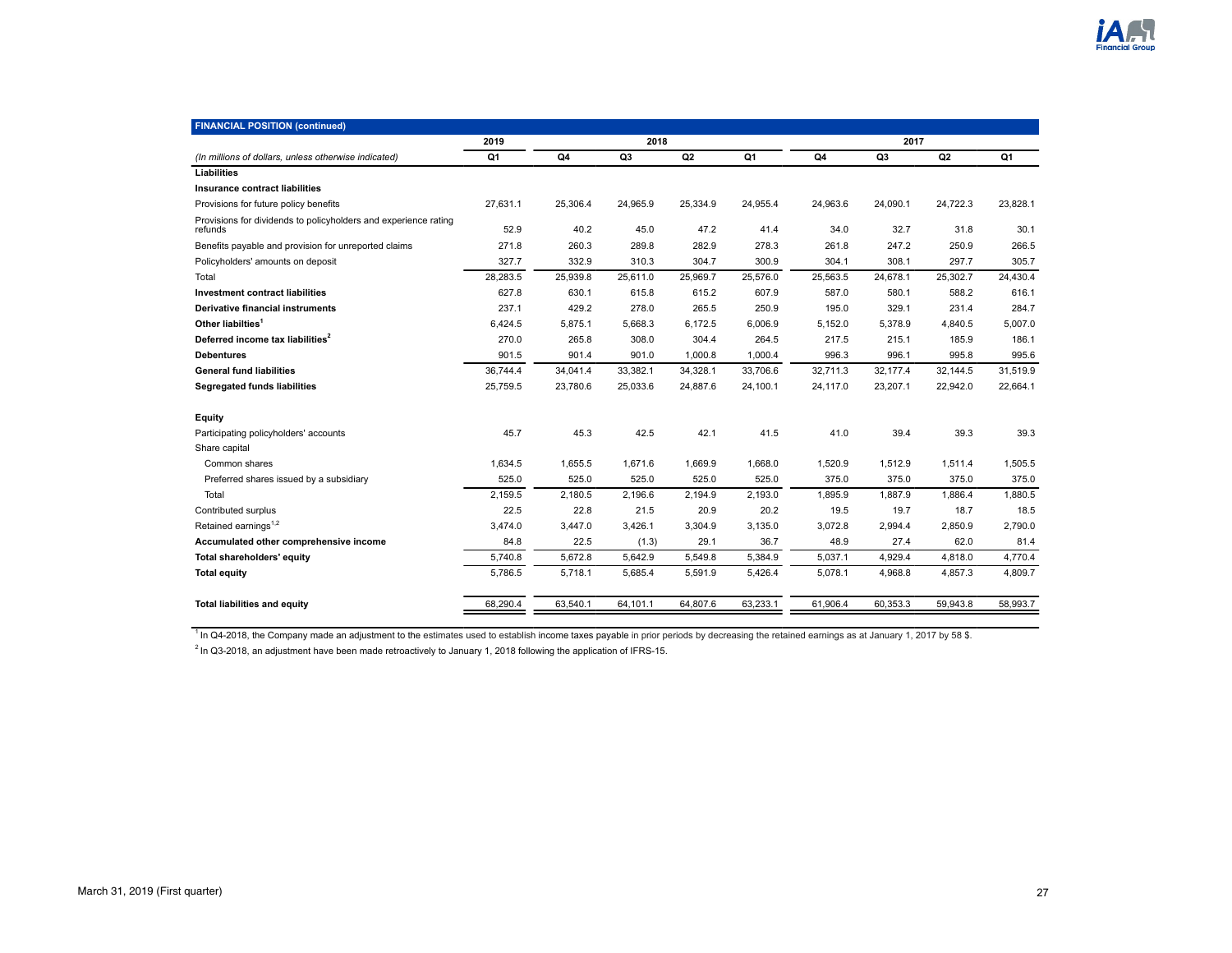

## <span id="page-27-0"></span>**Glossary**

**Assets under administration** – All assets with respect to which the Company acts only as an intermediary between a client and an external fund manager.

**Assets under management** – All assets with respect to which the Company establishes a contract with a client and makes investment decisions for amounts deposited in this contract.

**Capital structure** – Total of Company equity, participating policyholders' accounts and debentures.

#### **Car loans**

- **• Finance receivables**  Car loan receivables before provisions, including accrued interests and liabilities.
- **Loan originations** Refers to new car loans disbursed in a given period.

**Classification of contracts** – Contracts are classified into one of the following categories:

- **• Insurance contract** Contract under which the Company accepts a significant insurance risk from the policyholder by agreeing to compensate the policyholder if a specified uncertain future event (the insured event) adversely affects the policyholder. The Company has classified most of its contracts as insurance contracts. The revenue associated with these contracts is posted as "Premiums" on the income statement.
- **• Investment contract** Contract that does not involve a significant insurance risk for the Company. Financial cash flows associated with these contracts are not posted on the income statement but are rather posted directly on the balance sheet of the Company.
- Service contract Contract that does not involve any insurance risk for the Company. Administrative Services Only (ASO) contracts fall into this category. The revenue associated with these contracts is posted as "Other revenues" on the income statement.

**Core earnings** – Diluted core earnings per common share is a non-IFRS measure used to better understand the capacity of the Company to generate sustainable earnings. Management's estimate of core earnings per common share excludes: 1) specific items, including but not limited to year-end assumption changes and income tax gains and losses; 2) market gains and losses related to universal life policies, investment funds (MERs) and the hedging program for segregated fund guarantees; 3) gains and losses in excess of \$0.04 per share, on a quarterly basis, for strain on Individual Insurance sales, for policyholder experience by business segment (Individual Insurance, Individual Wealth Management, Group Insurance, Group Savings and Retirement and iA Auto and Home) and for investment income on capital.

Deposits – Deposits refer to amounts of money received from customers under a mutual fund contract or an investment contract. Deposits are not reflected in the Company's income statements.

**Dividend per common share** – Dividend paid by the Company to its common shareholders in a given period.

**Dividend per preferred share** – Dividend paid by iA Assurance to its preferred shareholders in a given period.

Earnings per common share (EPS) – A measure of the Company's profitability, calculated by dividing the consolidated net income attributed to common shareholders by the weighted average number of outstanding common shares for the period, excluding common shares held in treasury. Finance receivables – Finance receivables contain car loans, accrued interest and fees.

**IFRS** – Refers to International Financial Reporting Standards.

**Impaired investments** – Mortgages, bonds and other investment securities in default where there is no reasonable assurance that amounts owed to the Company will be recovered. Any loan on which contractual payments are in arrears for 90 days or more in the case of mortgages and 120 days or more in the case of other loans or in foreclosure is assumed to be impaired.

#### **Premiums and premium equivalents include general fund premiums, segregated fund premiums, and premium equivalents.**

- **• General fund premiums:** Premiums earned on insurance, annuity and pension contracts as reflected in the Company's income statements. "Net premiums" refer to gross premiums less amounts ceded to a reinsurer.
- **• Segregated fund premiums:** Amounts related to insurance, annuity and pension contracts which are invested in segregated funds. These amounts are reflected in the Company's income statements.
- **• Premium equivalents:** Amounts related to service contracts (such as Administrative Services Only (ASO) contracts) or related to services where the Company is primarily an administrator but could become an insurer if a specific event were to happen. These amounts are not accounted for in the "Net premiums".

Return on common shareholders' equity (ROE) – Ratio, expressed as a percentage, obtained by dividing the consolidated net income available to common shareholders by the average common shareholders' equity for the period.